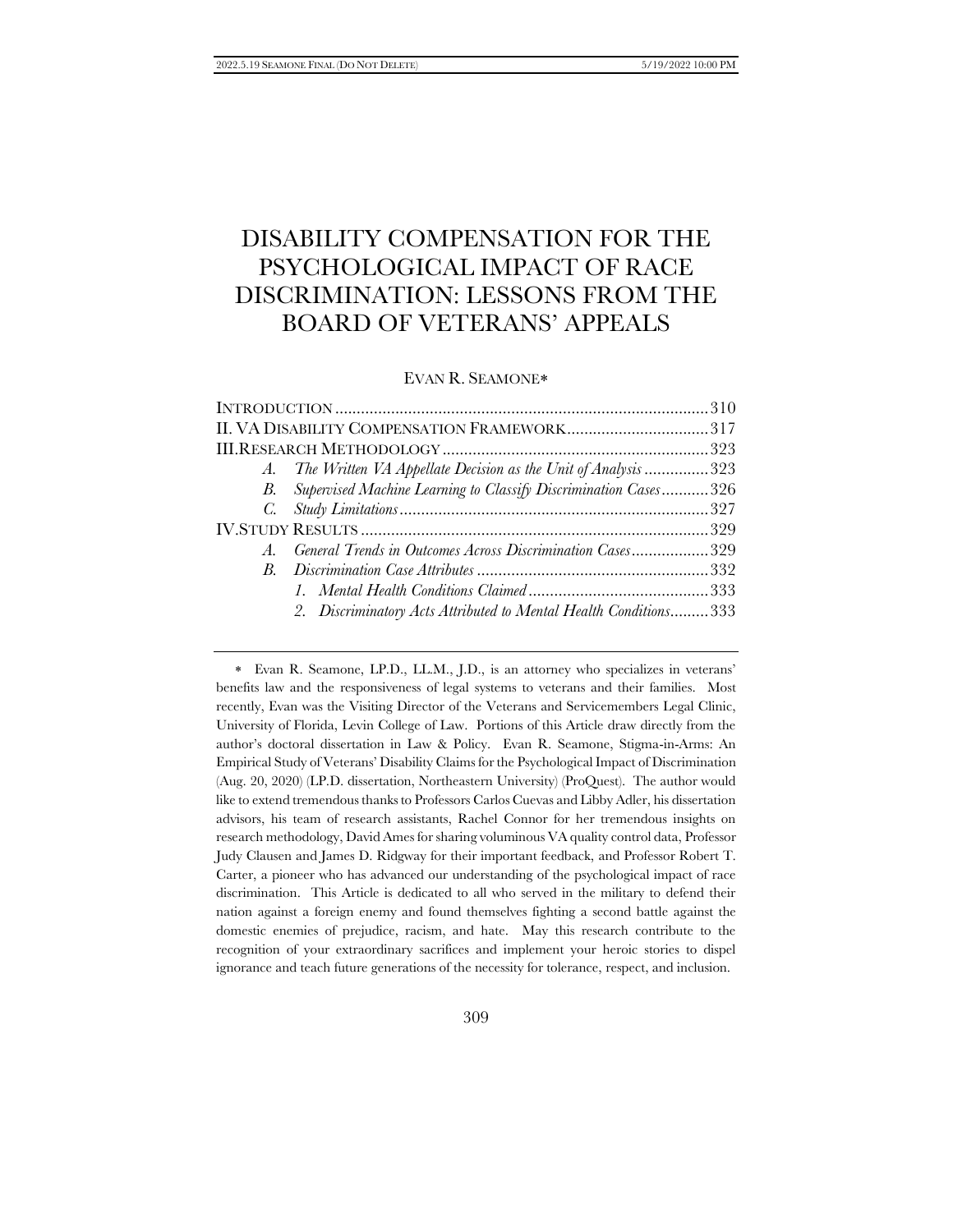| 4. Psychiatric Assessment of PTSD Criterion A337      |  |
|-------------------------------------------------------|--|
|                                                       |  |
| $\iota$                                               |  |
|                                                       |  |
| iii. Discrimination Incorporating Racist Symbols  341 |  |
|                                                       |  |
|                                                       |  |
|                                                       |  |
|                                                       |  |
|                                                       |  |
|                                                       |  |

#### **INTRODUCTION**

The issue of police brutality against Black people, particularly officers' use of deadly force, has brought systemic racial discrimination to the forefront through public, often painful, dialogue regarding the need for reform.<sup>1</sup> These ongoing and controversial discussions have touched upon the issue of reparations as one way of addressing the long-term, intergenerational effects of prejudice to include the psychic toll of being treated in a stigmatizing way.<sup>2</sup>

2*. See, e.g.*, Michael Conklin, *An Uphill Battle for Reparationists: A Quantitative Analysis of the Effectiveness of Slavery Reparations Rhetoric*, 10 COLUM.J.RACE &L. 33, 36 (2020) (noting a "recent surge in the popularity of reparations—demonstrated by sixteen of the twenty Democratic 2020 presidential frontrunners expressing support for slavery reparations"). In a bold move,

<sup>1.</sup> The killings of George Floyd, Breonna Taylor, Rayshard Brooks, and Ahmaud Arbery have collectively contributed to a national awakening on the potential for systematic racial bias within the justice system. *See, e.g.*, Elliot C. McLaughlin, *How George Floyd's Death Ignited a Racial Reckoning that Shows No Signs of Slowing Down*, CNN (Aug. 9, 2020, 11:31 AM), https://www.cnn.com/2020/08/09/us/george-floyd-protests-different-why/index.html (identifying these and numerous other "police killings in recent years"); Justin Worland, *America's Long Overdue Awakening to Systemic Racism*, TIME (June 11, 2020, 6:41 AM), https://time.com/5851855/systemic-racism-america/ (observing that "the notion of 'systemic racism,'" is no longer "confined to academic and activist circles," and has been accepted by the most diverse group of Americans in history as opposed to past generations). Disparities have been found in both the civil and criminal courts. For the criminal context, see, e.g., Mitchell F. Crusto, *Right to Life: Interest-Convergence Policing*, 71 RUTGERS U. L. REV. 63, 65 (2018) ("[P]olice officers are seldom prosecuted for, and rarely found guilty of, homicide resulting from the unjustified use of lethal force."). For the civil context, see, e.g., Arthur H. Garrison, *Criminal Culpability, Civil Liability, and Police Created Danger*, 28 GEO. MASON U. C.R.L.J. 241, 244 (2018) ("[R]egarding police civil liability . . . the jurisprudence provides a very limited range of protection from police maleficence in use of force.").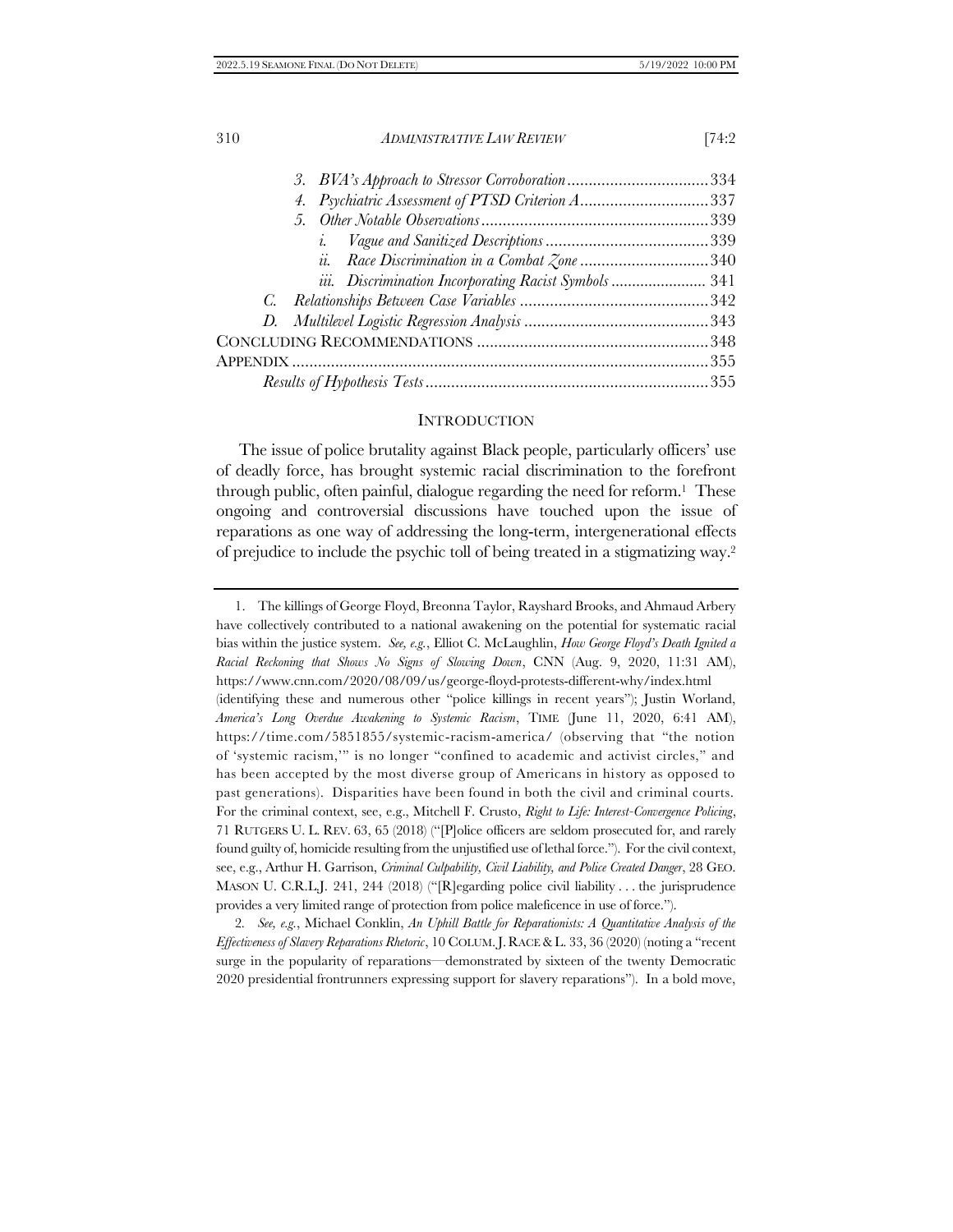<span id="page-2-2"></span>One of numerous considerations in the larger discussion is the task of measuring the psychological damage that has resulted from racial discrimination in various forms. <sup>3</sup> After centuries, our nation has yet to develop a uniform or practical way to assess the injuries caused by discrimination.<sup>4</sup>

<span id="page-2-0"></span>In both the courts and public discourse, the sticking point appears to be the severity of the discriminatory treatment.5 Standards for assessing racial harassment across judicial forums have tended to require prolonged, extreme, and outrageous treatment to the point where verbal abuse and slurs are considered to be a predictable consequence of life.6 Psychiatry has reinforced

4. ROBERT T. CARTER & THOMAS D. SCHEUERMANN, CONFRONTING RACISM: INTEGRATING MENTAL HEALTH RESEARCH INTO LEGAL STRATEGIES AND REFORMS (2020) [hereinafter CARTER & SCHEUERMANN, CONFRONTING RACISM] (addressing various obstacles in adjudication of race-related injuries).

5*. Id.* at 113–14 ("We reason that since racism is rarely an experience that involves direct threats to one's life, it should follow that racism-related stress or race-based trauma would not be associated with PTSD."). These psychiatric views are embodied in longstanding legal theories; for example, the *Restatement (Second) of Torts*' guidance that compensable emotional distress must be "so severe that no reasonable [person] could be expected to endure it." RESTATEMENT (SECOND) OF TORTS § 46 cmt. j. (AM. L. INST. 1965).

6*. See, e.g.*, RESTATEMENT (SECOND) OF TORTS § 46 cmt. j. (1965) ("Complete emotional tranquility is seldom attainable in this world, and some degree of transient and trivial emotional distress is part of the price of living among people."); David C. Yamada, *Workplace Bullying and Employment Law: A Ten-Year Progress Report and Assessment*, 32 COMP. LABOR L. &

<span id="page-2-1"></span>the city of Evanston, Illinois, was the first American jurisdiction to implement a reparation system linking housing benefits to past racial discrimination. Memorandum from Kimberly Richardson, Interim Asst. City Mgr., Adoption of Resolution 37-R-27, Authorizing the Implementation of the Evanston Local Reparations Restorative Housing Program and Program Budget 2 (Mar. 22, 2021); *see also* Taryn Luna, *California Reparations Effort Moves Ahead: Here's What's Next*, L.A. TIMES (Mar. 30, 2022, 8:20 AM), https://www.latimes.com/califo rnia/story/2022-03-30/california-reparations-effort-moves-ahead (describing the California Reparations Task Force's recent vote to provide reparations for residents who are descendants of "a chattel enslaved person or the descendant[s] of a free [B]lack person living in the United States prior to the end of the 19th Century.").

<sup>3</sup>*. See generally* ROBERT T. CARTER & ALEX L. PIETERSE, MEASURING THE EFFECTS OF RACISM: GUIDELINES FOR THE ASSESSMENT AND TREATMENT OF RACE-BASED TRAUMATIC STRESS 89 (2020) (identifying the challenges of measuring the impact of racial discrimination, including the rigid standards for assessing Posttraumatic Stress Disorder (PTSD)); Rachel Treisman, *In Likely First, Chicago Suburb of Evanston Approves Reparations For Black Residents*, NPR (Mar. 23, 2021, 2:36 PM), https://www.npr.org/2021/03/23/980277688/in-likely-first-chicago-subur b-of-evanston-approves-reparations-for-black-reside (noting the long-term effects of discriminatory practices on wealth, education, and property ownership among Evanston citizens).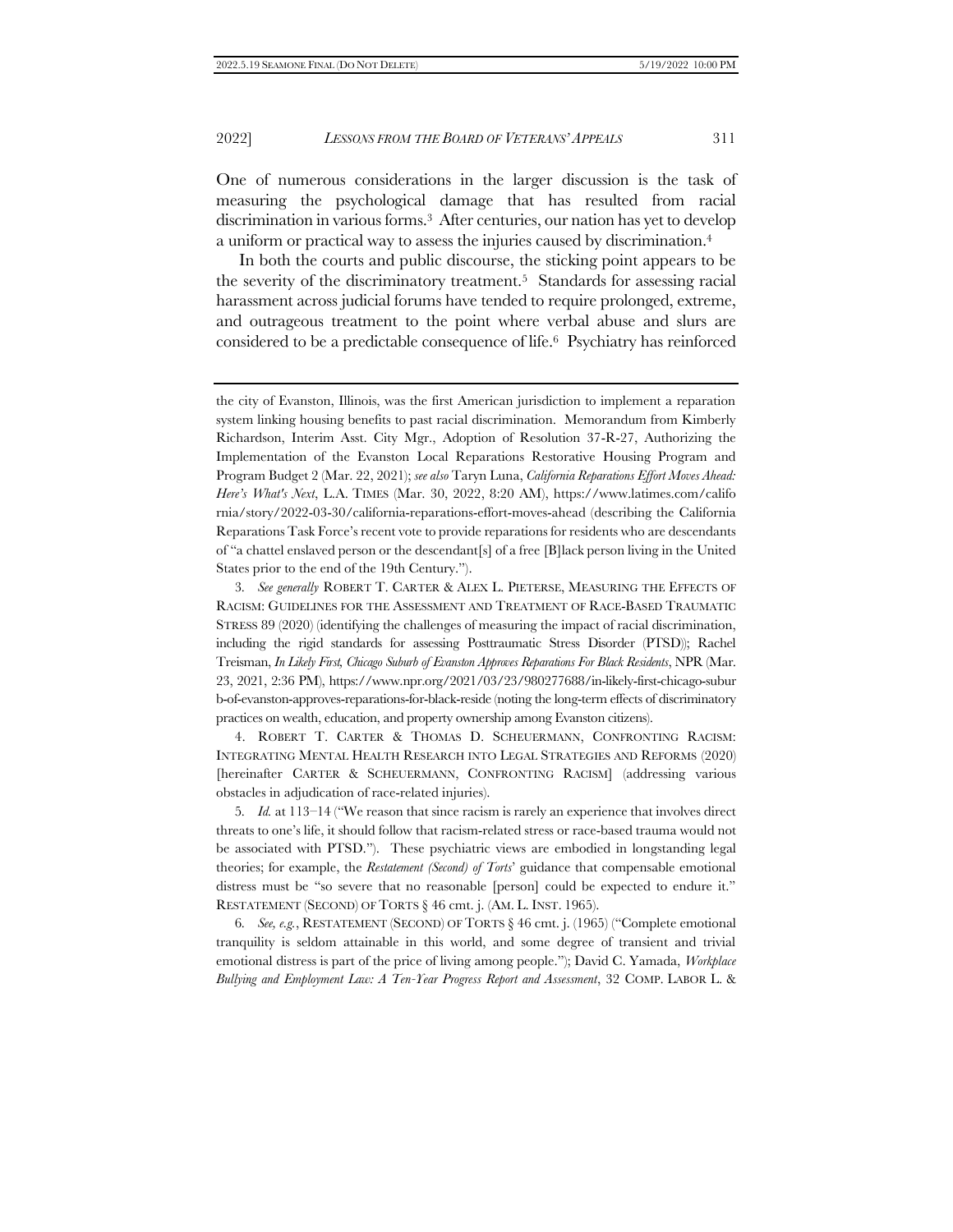this view in defining traumatic events in a manner that has traditionally included a form of life-threat in the diagnosis of "trauma."7 Notably, the most recent version of the *Diagnostic and Statistical Manual of Mental Disorders (DSM-5)* has reconceptualized Posttraumatic Stress Disorder (PTSD) as a "Trauma and Stressor-Related Disorder," and limited the qualifying traumatic events to "actual or threatened death, serious injury, or sexual violence."<sup>8</sup>

<span id="page-3-0"></span>Administrative tribunals face the same challenges as traditional courts of general jurisdiction in adjudicating racial discrimination claims.9 However, the nature of "mass adjudication" adds complexity to the issue.10 More specifically, because administrative tribunals are under pressure to generate

8. *See* AM. PSYCHIATRIC ASS'N, DIAGNOSTIC AND STATISTICAL MANUAL OF MENTAL DISORDERS 271 (5th ed. 2013); Anuska Pai, Alina M. Suris & Carol S. North, *Posttraumatic Stress Disorder in the* DSM-5*: Controversy, Change, and Conceptual Considerations*, 7 BEHAV. SCI. 1, 1–3 (2017) (discussing the change in category for PTSD and the new requirement for Criterion A).

9*. Compare* Jana R. DiCosmo, Robert L. Hayman, Jr. & Jordan G. Mickman, *Interest Convergence and the Disability Paradox: An Account of the Racial Disparities in Disability Determinations Under the SSA and IDEA*, 4 WIDENER J. L., ECON. & RACE 78, 84–87 (2013) (identifying disproportionately negative case outcomes among racially diverse claimants in Social Security disability awards through decades of research studies), *with* Jill D. Weinberg & Laura Beth Nielsen, *Examining Empathy: Discrimination, Experience, and Judicial Decisionmaking*, 85 S. CAL. L. REV. 313, 345 (2012) (addressing disproportionately negative case outcomes among racially diverse plaintiffs in federal judges' decisions at the summary judgment stage).

10. Mass adjudication generally describes "informal alternatives" to formal adjudication that enable "a vast number of individual claims involving relatively small amounts." Richard E. Levy & Sidney A. Shapiro, *Administrative Procedure and the Decline of the Trial*, 51 U. KAN. L. REV. 473, 497–98 (2003). Hallmarks include heavy screening and limited scope of review by administrative judges. *Id*. at 498. Drawbacks typically include "unpredictable surges and large backlogs of claims" that increase the risk of inconsistency and arbitrariness. Adam S. Zimmerman, *Surges and Delays in Mass Adjudication*, 53 GA. L. REV. 1335, 1338 (2019).

POL'Y J. 251, 257–59 (2010) (considering potential avenues of relief for intentional infliction of emotional distress; intentional interference with the employment relationship; discrimination laws at the federal and state levels; and occupational safety and health law before rejecting each as a viable method to remedy workplace harassment); Robert T. Carter & Thomas D. Scheuerman, *Legal and Policy Standards for Addressing Workplace Racism: Employer Liability and Shared Responsibility for Race-Based Traumatic Stress*, 12 U. MD. L.J. RACE, RELIGION, GENDER & CLASS 1, 24–86 (2007) [hereinafter Carter & Scheuerman, *Addressing Workplace Racism*] (describing the evolution and ineffectiveness of different jurisprudential frameworks for remedying workplace discrimination, including Title VII, workplace bullying, intentional and negligent infliction of emotional distress, Section 1981 and Section 1983, and state workers' compensation).

<sup>7.</sup> Carol S. North, Barry A. Hong & Dana L. Downs, *PTSD: A Systematic Approach to Diagnosis and Treatment*, 17 CURRENT PSYCHIATRY 35, 36 (2018) (describing the requirement that a "requisite trauma" consists of a "threat to life or limb").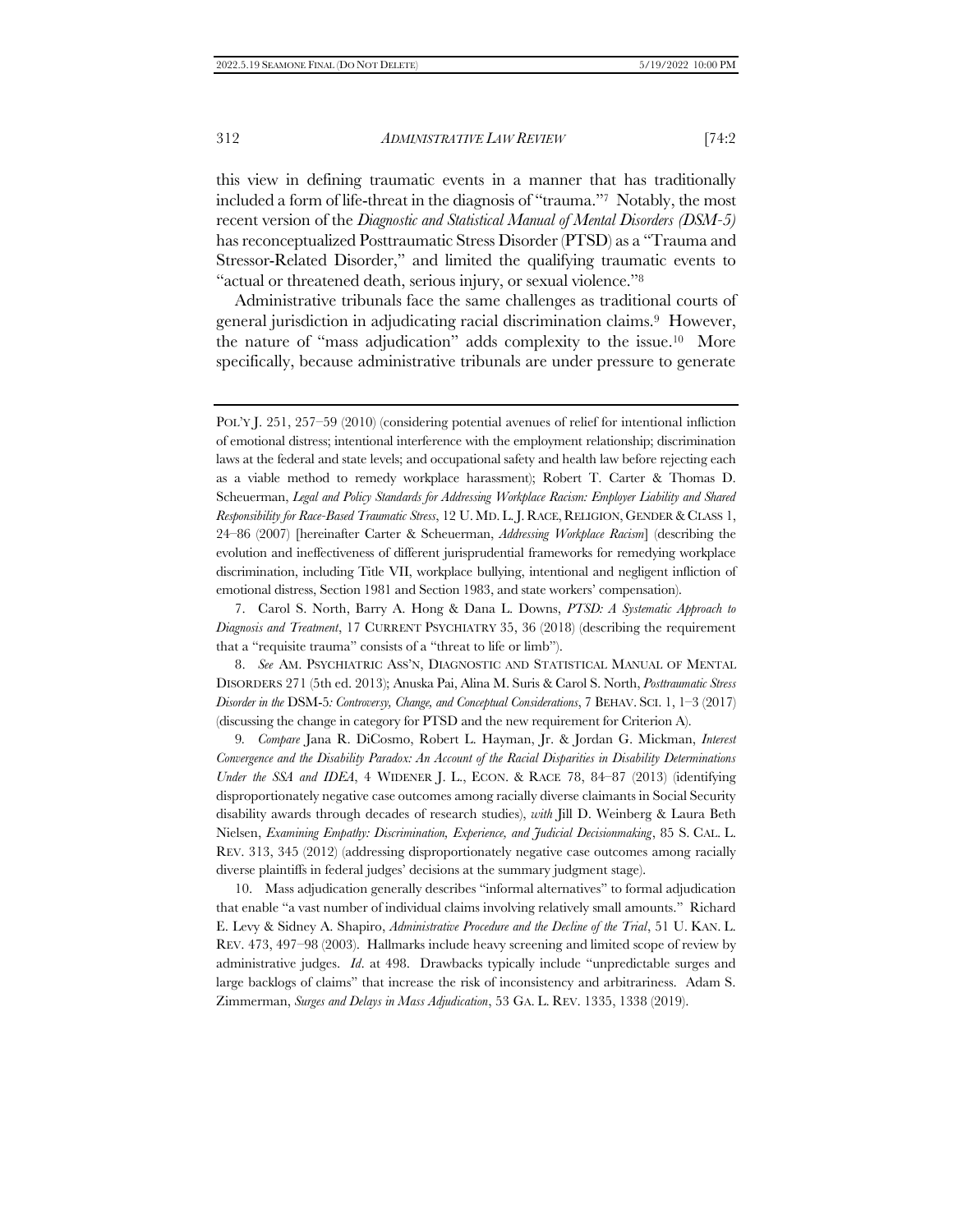<span id="page-4-1"></span><span id="page-4-0"></span>written decisions at a rate far greater than traditional courts, there is greater likelihood of abbreviated summaries that do not fully explain the evidence considered and the courts' rationale for decisions.11 In the context of Equal Employment Opportunity Commission administrative decisions regarding racial discrimination claims, for example, researchers have observed that these most frequently filed discrimination claims "have the lowest rate of success, with just fifteen percent [15%] receiving some form of relief."<sup>12</sup> Most cases were closed "without concluding whether discrimination occurred."<sup>13</sup> Scholars have further traced the problems inherent in the adjudication of Title VII discrimination claims to workers' compensation cases, with an overarching conclusion that these forums—in addition to traditional courts that decide tort claims—are inadequate for addressing discriminatory injury due to the absence of clear standards and embedded skepticism of such claims.<sup>14</sup>

This Article examines racial discrimination in a new context—the adjudication of claims filed by military veterans who attribute mental health conditions to discriminatory events during their prior military service. Although the military represents a very small microcosm of the American population, estimated to be  $7\%$  overall,<sup>15</sup> with less than  $1\%$  actively serving at any given time,<sup>16</sup> the institution has been rife with discrimination since its

12*. See* Maryam Jameel & Joe Yerardi, *Despite Legal Protections, Most Workers Who Face Discrimination Are on Their Own*, CTR. FOR PUB. INTEGRITY (Feb. 28, 2019), https://publicintegrity.org/inequality-poverty-opportunity/workers-rights/workplaceinequities/ injustice-at-work/workplace-discrimination-cases/ (analyzing eight years of racial discrimination complaint outcomes through 2017); *see also* Suzanne B. Goldberg, *Harassment, Workplace Culture, and the Power and Limits of Law*, 70 AM. U. L. REV. 419, 468, 473 (2020) (describing serious limitations on pursuing redress for "low-grade harassment" under Title VII, which represents "intentional acts that are similar to cognizable misconduct but insufficiently severe or pervasive to give rise to liability").

14*. See* CARTER &SCHEUERMANN,CONFRONTING RACISM, *supra* not[e 4](#page-2-0) (discussing legal and mental health strategies to confront racism); Carter & Scheuerman, *Addressing Workplace Racism*, *supra* not[e 6,](#page-2-1) at 21–36 (addressing the limited redressability for racial discrimination in the workplace); Yamada, *supra* not[e 6,](#page-2-1) at 257–59 (discussing claims related to workplace bullying).

<sup>11</sup>*. See, e.g.*, David Ames, Cassandra Handan-Nader, Daniel E. Ho & David Marcus, *Due Process and Mass Adjudication: Crisis and Reform*, 72 STAN. L. REV. 1, 5 (2020) (examining a number of factors that contribute to a "crisis of decisional quality" in administrative courts, including those relating to immigration, Social Security benefits, and veterans' benefits).

<sup>13.</sup> Jameel & Yerardi, *supra* not[e 12.](#page-4-0)

<sup>15.</sup> News Release, Bureau of Labor Statistics, Dep't of Labor, Employment Situation of Veterans ― 2020 (Mar. 18, 2021), https://www.bls.gov/news.release/pdf/vet.pdf, at 2.

<sup>16.</sup> Katherine Schaeffer, *The Changing Face of America's Veteran Population*, PEW RSCH. CTR. (Apr. 5, 2021), https://www.pewresearch.org/fact-tank/2021/04/05/the-changing-face-ofamericas-veteran-population/.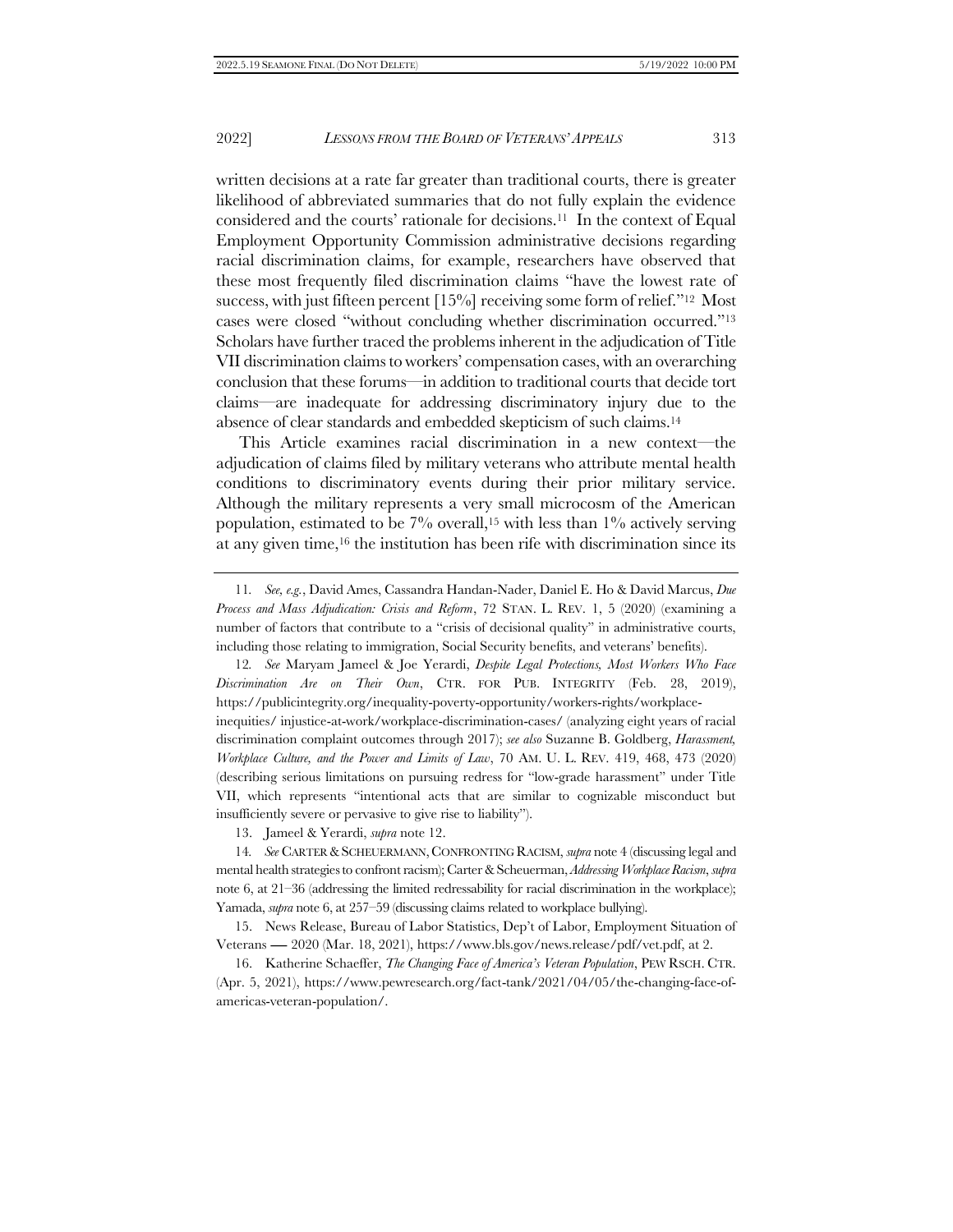inception.17 The Armed Forces segregated servicemembers by race until the 1950s<sup>18</sup> and then experienced a racial war "within a war" during the Vietnam era.19 Today, even after instituting numerous measures and programs to eliminate racism in the ranks, secretaries of defense and military leaders have admitted to the persistence of systemic racial discrimination.<sup>20</sup>

17*. See, e.g.*, Alexis Clark, *Black Americans Who Served in WWII Faced Segregation Abroad and at Home*, HISTORY (last visited May 10, 2022), https://www.history.com/news/black-soldiersworld-war-ii-discrimination (tracing discriminatory military racial segregation practices to the Revolutionary War).

18*. Id.*

19*. See* James Maycock, *War Within War*, THE GUARDIAN (Sept. 14, 2001, 9:25 PM), https://www.theguardian.com/theguardian/2001/sep/15/weekend7.weekend3 (explaining the analogy for Black servicemembers). Veterans in this study analogized this same concept in describing stressor events during military service. *See, e.g.*, Name Redacted, Citation No. 16-25292 (Bd. Vet. App. June 23, 2016) ("[T]he veteran reported that he felt like he was 'fighting two wars' as he was in a racial war with other people."); Name Redacted, Citation No. 05-17699 (Bd. Vet. App. June 29, 2005) ("It was stated that a great many of the veteran's stressful events occurred [from] fighting the 'War within the War,' times were different, military services were segregated, [B]lack soldiers were discriminated against despite their obvious abilities, and they were bombarded with racism and racial slurs.").

20. For instance, former Defense Secretary Mark T. Esper commented: "[W]e are not immune from the forces of bias and prejudice . . . . We can and must do better." SEC'Y OF DEF., DEP'T OF DEF., NO. OSD005966-20/CMD007245-20, MEMORANDUM FOR CHIEF MANAGEMENT OFFICER OF THE DEP'T OF DEF. ET AL. (June 19, 2020). General Mark Milley, Army Chief of Staff, observed the degrading effects on Black soldiers who lived or performed duties on bases named after Confederate generals. *See* Robert Burns, *Milley: Confederate Names on Army Bases Divide the Military*, WASH. POST. (July 9, 2020), https://www.washingtonpos t.com/world/national-security/milley-confederate-names-on-army-bases-divide-the-military /2020/07/09/19a3ad8a-c225-11ea-8908-68a2b9eae9e0\_story.html ("For those young soldiers that go onto a base . . . named after a Confederate general—they can be reminded that that general fought for the institution of slavery that may have enslaved one of their ancestors."); *see also* Kat Stafford, James Laporta, Aaron Morrison & Helen Wieffering, *Deep-Rooted Racism, Discrimination Permeate US Military*, U.S. NEWS (May 27, 2021, 8:03 PM), https://www.usnews.com/news/politics/articles/2021-05-27/deep-rooted-racism-discrimin ation-permeate-us-military (highlighting the ongoing issues of discrimination in the military). In fact, it was not until August 2020 that the Army finally ended the practice of requiring officers to submit photographs of themselves as a requirement for promotion consideration. *See* Matthew Cox, *Inside the Army's Decision to Eliminate Photos from Officer Promotion Boards*, MILITARY.COM (June 25, 2020), https://www.military.com/daily-news/2020/06/25/insidearmys-decision-eliminate-photos-officer-promotion-boards.html. Prior to this, it was possible for senior officers to consider, even at an unconscious level, the race of the officer when making crucial determinations. *Id.* The policy recognized the connection between reliance on the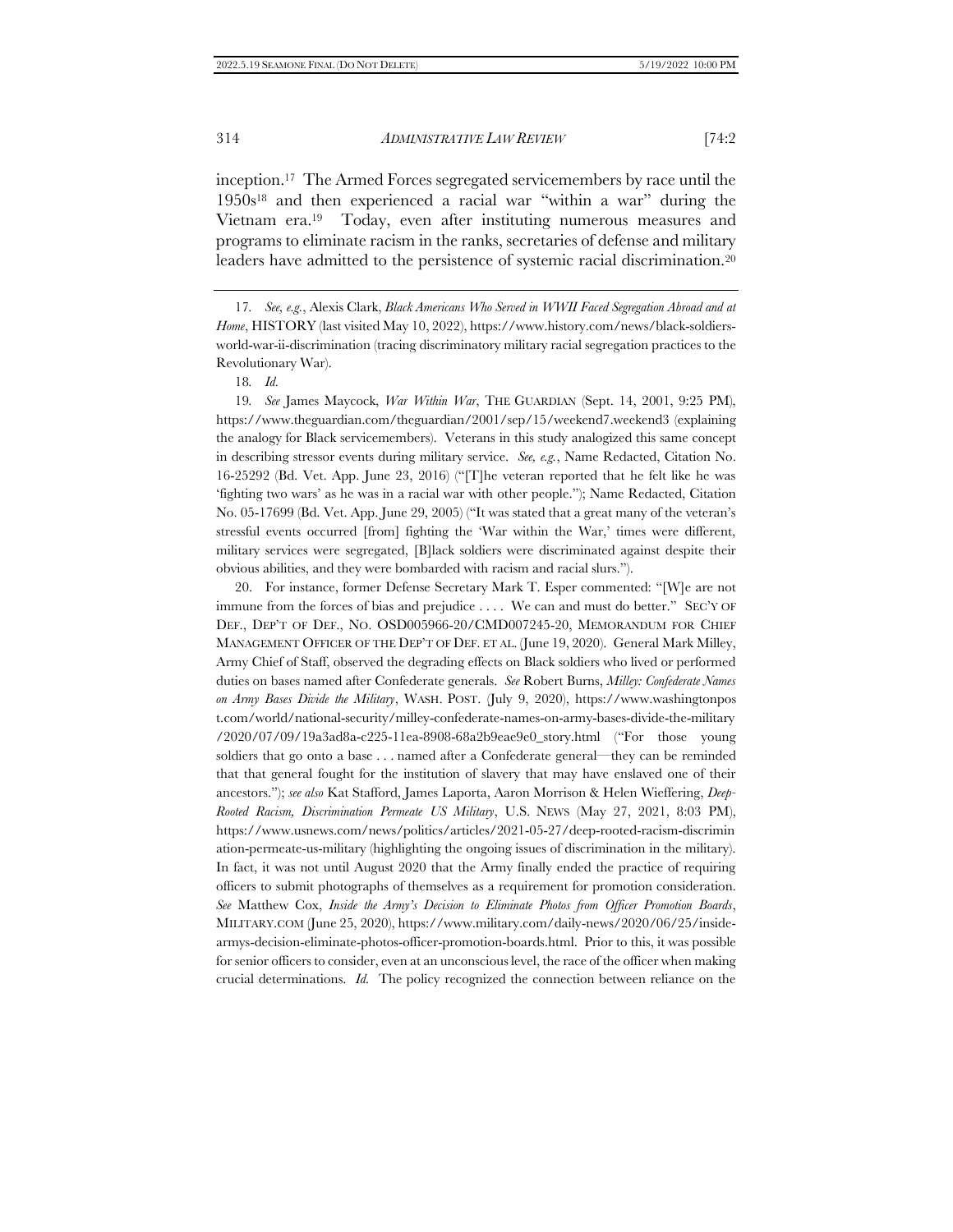In the military context, discriminatory stress compounds other existing sources of stress that already create unique risks for developing mental health disorders, such as PTSD from combat and the stress of being separated from family members for frequent and extended periods of time.<sup>21</sup>

Given the Department of Veterans Affairs' (VAs') broad mandate to compensate for a mental health condition that was caused or aggravated by military service,<sup>22</sup> and for specific regulations covering compensation for the personal assault or harassment of another servicemember or persons other than enemy forces,<sup>23</sup> the VA appears to be an administrative forum ideally suited to evaluate the nature of and adjudication over racial discrimination claims.24 In fact, the requirement for consideration of a veteran's mental health status prior to, during, and after military service, would appear to provide significantly more evidence for assessing the etiology of discriminatory harm than any other adjudicatory forum.25 Despite the recent

21*. See, e.g.*, Adolph J. Delgado, Danielle Gordon & Phillip Schnarrs, *The Effect of Discrimination and Stress on Sexual and Behavioral Health Among Sexual Minority Servicemen*, 20 J. GAY & LESBIAN MENTAL HEALTH 258, 259 (2016) (observing "[i]n the military, service[]members experience more traumatic and stressful situations than civilians," including not only combat but "daily stressors and challenges, such as financial hardships and stringent military rules"). *See generally* Lynn K. Hall, *The Importance of Understanding Military Culture*, 50 SOC. WORK 4, 4– 5, 16–17 (2011) (exploring salient aspects of military culture that can impact military members in more significant ways than traditional civilian occupations).

22*. See* 38 C.F.R. § 3.303(a) (2020) (identifying the standard for service-connection of a disability "that the facts, shown by evidence, establish that a particular injury or disease resulting in disability was incurred coincident with service in the Armed Forces"). The standard for service-connection has further been outlined as a disorder "resulting from personal injury suffered or disease contracted in the line of duty . . . in the active military, naval, or air service . . . ." 38 U.S.C. §§ 101(16).

23*. See* 38 C.F.R. § 3.304(f)(5) (2020) (identifying the PTSD stressor corroboration standard for personal assault).

24. *See* Seamone, *supra* note \*, at 19 (discussing how the Department of Veterans Affairs (VA) "claims for acquired psychiatric illness attributed to discrimination during service may be deemed service-connected for mental health conditions including depression, schizophrenia, PTSD, and other disorders within the existing VA disability framework").

25*. See* Thor Johansen, *Core Competencies in VA Compensation and Pension Exams for PTSD and Other Mental Disorders*, 10 PSYCH. INJURY & L. 234, 239 (2017) (describing the comprehensive nature of medical evidence over time that must be considered by VA compensation and pension examiners).

photographs and significant racial disparities in minority officer promotion rates. Aila Slisco, *Army to Eliminate Officer Promotion Photos to Curb Racial Bias in Selection*, NEWSWEEK (June 26, 2020, 12:20 AM), https://www.newsweek.com/army-eliminate-officer-promotion-photos-curb-ra cial-bias-selection-1513560.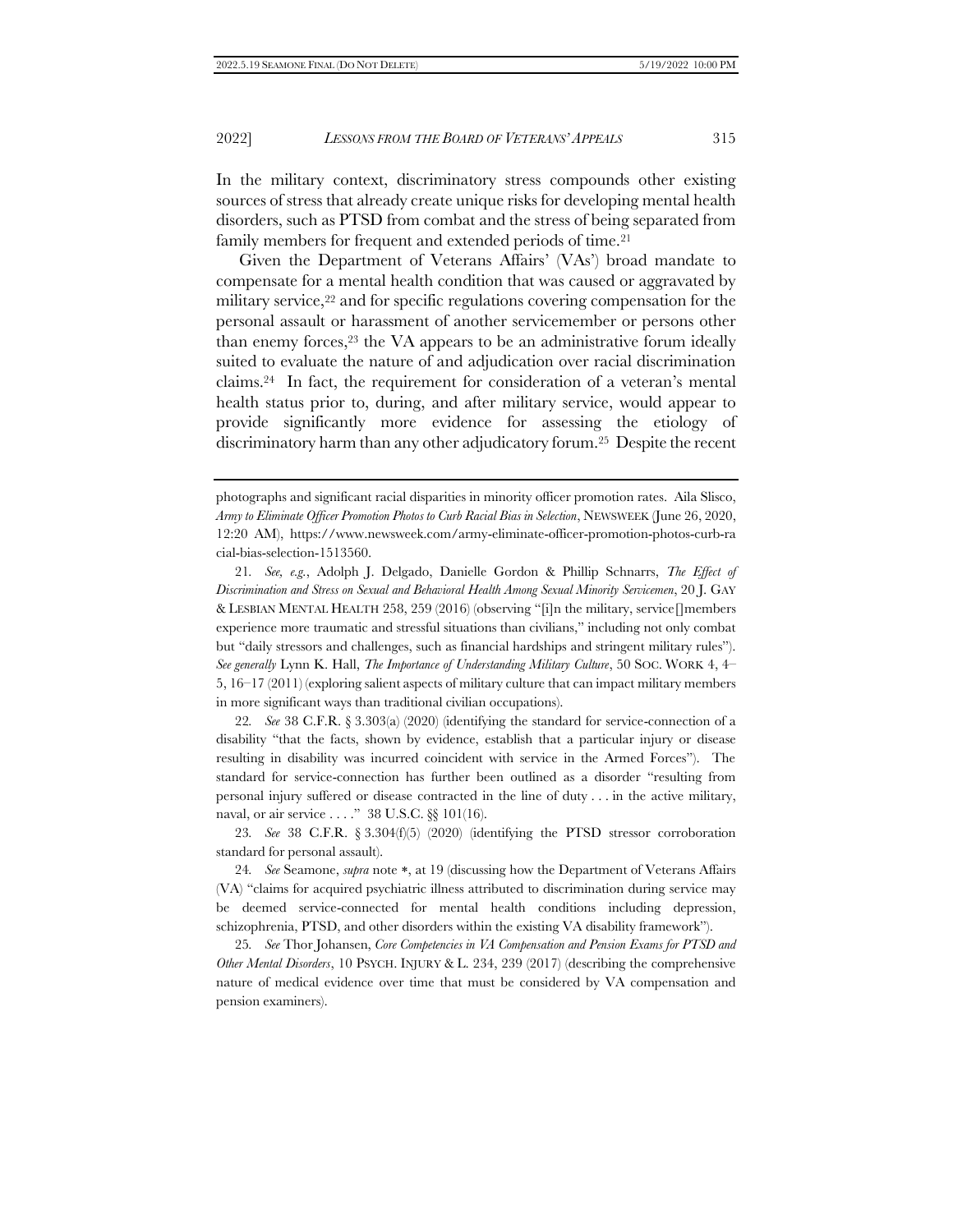recognition of the VA agency courts (the Board of Veterans' Appeals (BVA)) as ideal for drawing lessons of broader applicability to mass adjudication and administrative law contexts,<sup>26</sup> no independent researchers have examined race discrimination in the VA context.27 Nor has the VA conducted any publicly accessible research or publicly tracked these types of cases.<sup>28</sup>

This Article is the first to explore the question of how the VA's administrative court adjudicates racial discrimination cases with the goal of identifying any lessons that transcend the VA context and inform other administrative courts.<sup>29</sup> Part II provides additional background on the VA's compensation standards for service-connection of mental health disorders and the function and operation of the BVA. Part III then outlines the artificial intelligence methodology I adopted using Natural Language Processing and supervised Machine Learning (ML) to identify and classify discrimination cases within a repository of over one million administrative appellate decisions.

Part IV presents the descriptive and quantitative results of the study, including the associations between various case characteristics and the judicial outcomes. Finally, Part V distinguishes findings that will improve adjudication of VA discrimination cases from three overarching findings that are connected to the broader adjudication of discrimination claims in other administrative forums. An overarching recommendation urges courts to conduct a "demographic inquiry" in all cases where discrimination is alleged to ensure greater transparency of racial factors considered by the court and

<sup>26</sup>*. See, e.g.*, Daniel E. Ho, Cassandra Handan-Nader, David Ames & David Marcus, *Quality Review of Mass Adjudication: A Randomized Natural Experiment at the Board of Veterans Appeals, 2003–16*, 35 J. L., ECON. & ORG. 239, 243 (2019) (describing "parallels" between the Board of Veterans' Appeals (BVA) and other tribunals within the administrative state, including immigration courts and Social Security benefits courts); David Freeman Engstrom & Daniel E. Ho, *Algorithmic Accountability in the Administrative State*, 37 YALE J. ON REG. 800, 813, 849 (2020) (describing similar structural similarities in several administrative courts, including the BVA).

<sup>27.</sup> Seamone, *supra* note \*, at 19 ("[T]o date, there have been no studies of the characteristics of the claims, claimants, or [VA] adjudicatory treatment of discrimination-based claims.").

<sup>28</sup>*. See id.* at 5 (observing the VA's failure to collect any "data relating to the presentation and evaluation of discrimination claims").

<sup>29.</sup> Readers should note that some of the discriminatory acts described in this Article may be particularly disturbing to review. Although this Article addresses disturbing issues such as racist verbal slurs and taunts, physical and sexual violence, and other instances of abuse and victimization in a manner that complies with the *Administrative Law Review*'s (*ALR*'s) *Guiding Language Principles*, the circumstances and contexts of these reprehensible acts may still be distressful to readers. The *ALR* Editorial Board and I have carefully reviewed these accounts and implemented extra precautions where possible to reduce the distressing impact. References are provided to the original text of all BVA decisions to review at the reader's discretion.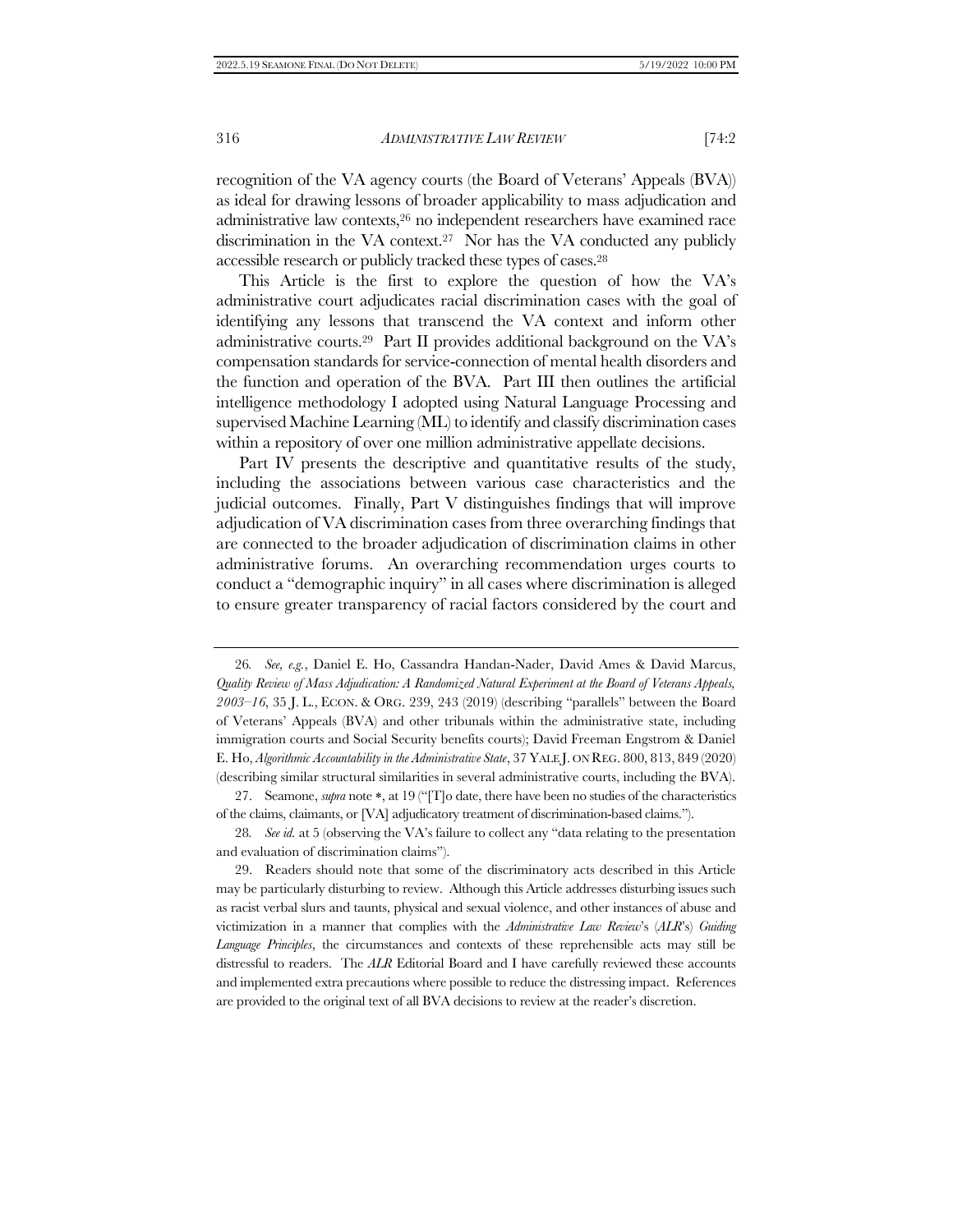<span id="page-8-1"></span>trends in adjudication by individual judges and judges overall.<sup>30</sup>

# <span id="page-8-0"></span>II. VA DISABILITY COMPENSATION FRAMEWORK

Veterans who have met basic eligibility criteria, such as minimum timein-service and honorable conditions discharge, may be compensated for a health condition "incurred coincident with"<sup>31</sup> and "in [the] line of"<sup>32</sup> activeduty military service. The VA has developed rules and regulations, in accordance with the duties delegated by Congress,<sup>33</sup> for establishing serviceconnection of a health condition: "(1) the existence of a present disability; (2) in-service incurrence or aggravation of a disease or injury; and (3) a causal relationship between the present disability and the disease or injury . . . ."<sup>34</sup> When a veteran applies for service-connection of a mental health condition, however, additional evidentiary standards arise for claims of PTSD.

Recognizing that PTSD is the only mental health disorder that requires a causal event for diagnosis under the *DSM*, the VA has adopted a standard that requires proof of a stressor event during active-duty service.<sup>35</sup> The stressor may not be established by the veteran's testimony without sufficient independent corroboration,<sup>36</sup> and "credible supporting evidence that the claimed stressor occurred."37 The question of evidence of a sufficient stressor event is reserved for VA adjudicators, while the diagnosis of PTSD is a matter reserved for mental health examiners.38 In

33. 38 U.S.C. § 501(a) (2020).

34. Sarah K. Mayes, *Unraveling the PTSD Paradox: A Proposal to Simplify the Adjudication of Claims for Service Connection for Posttraumatic Stress Disorder*, 6 VETERANS L. REV. 125, 130 (2014).

35*. See id.* at 128, 130 (explaining that PTSD has a "heightened evidentiary burden" that is not applicable to other mental health disorders).

36. Name Redacted, Citation No. 05-22837 (Bd. Vet. App. Aug. 19, 2005) (confirming, "when the claimed stressor is not related to combat, the veteran's lay testimony, by itself, will not be enough to establish the occurrence of the alleged stressor."). This rule coincides with the Court of Appeals for Veterans Claims' ruling that "a medical opinion premised upon an unsubstantiated account is of no probative value and does not serve to verify the occurrences described." McLendon v. Nicholson, 20 Vet. App. 79, 84 (2006) (citing Swann v. Brown, 5 Vet. App. 229, 233 (1993)).

37. 38 C.F.R. § 3.304(f) (2020).

38*. See* Name Redacted, Citation No. 06-12927 (Bd. Vet. App. May 4, 2006) ("The question of whether the veteran was exposed to a [PTSD] stressor in service is a factual one, and VA adjudicators are not bound to accept uncorroborated accounts of stressors or medical opinions based on such accounts.").

<sup>30</sup>*. Infra* Par[t 0.](#page-39-0)

<sup>31.</sup> 38 C.F.R. § 3.303(a) (2020).

<sup>32.</sup> 38 U.S.C. § 1110 (2020); 38 U.S.C. § 101(16) (2020).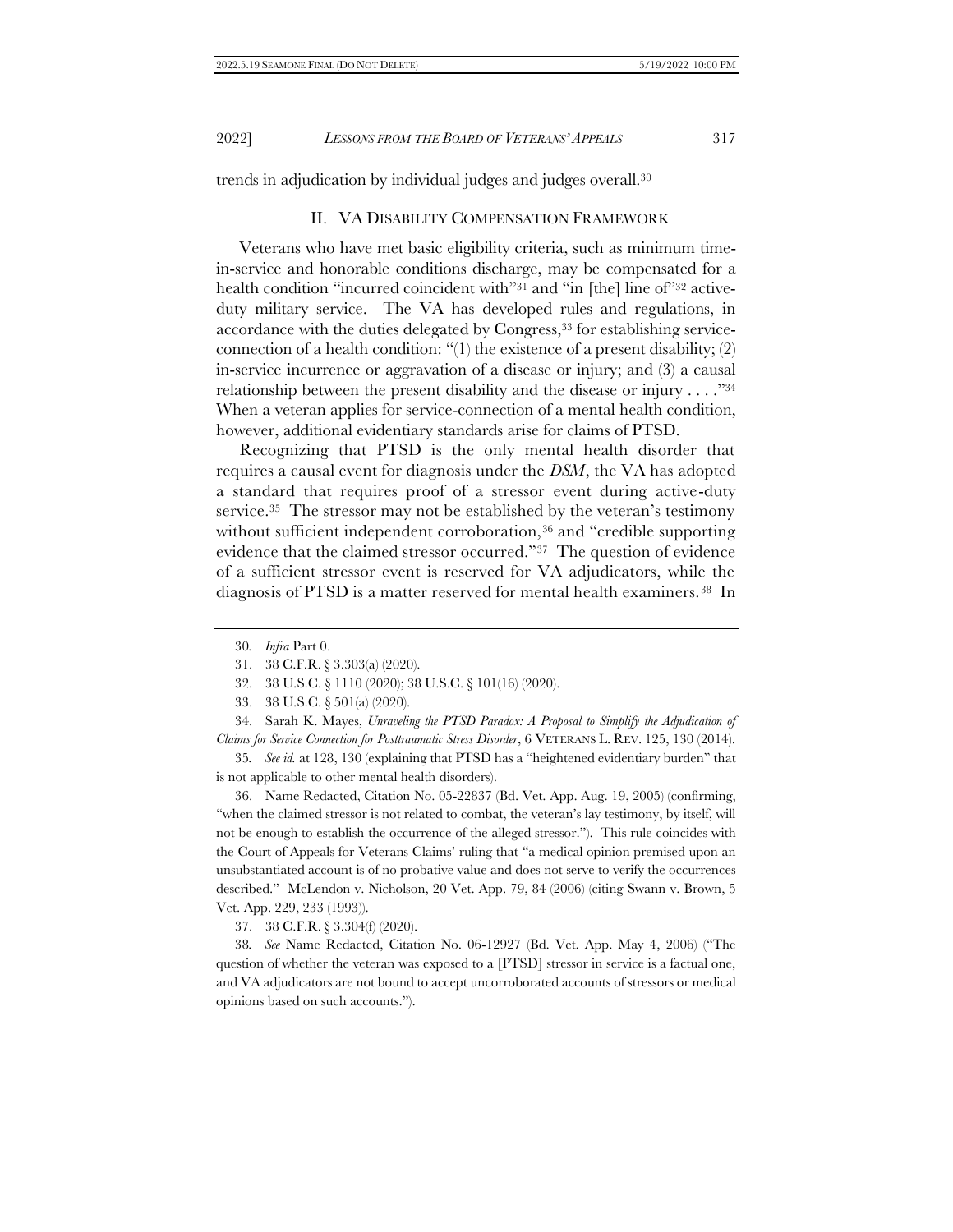many instances, veterans with PTSD diagnoses on record still fail to meet the threshold for independent corroboration of the in-service military stressor event.39 While the courts recognize that the stressor requirement is a significant obstacle for applicants who claim non-combat PTSD, they have upheld the more stringent standards.<sup>40</sup>

<span id="page-9-0"></span>The VA modified its evidentiary standards in recognition that it is more difficult for veterans to obtain evidence of traumatic events.<sup>41</sup> The modification permits the consideration of alternative forms of evidence.42 In 2010, for example, to alleviate evidence-collection burdens for combat veterans, the VA established a policy to concede the stressor event if a veteran could demonstrate that they served in a qualifying combat zone and they could state that they experienced "fear of hostile military or terrorist activity" while performing combat service.<sup>43</sup> This combat stressor allowance has contributed to higher levels of PTSD service-connection decisions.<sup>44</sup>

In contrast to veterans who have claimed combat stressors, veterans who

40*. See, e.g.*, Serv. Women's Action Network v. Sec'y of Veterans Affs., 815 F.3d 1369, 1378 (Fed. Cir. 2016) (upholding a requirement for "veterans seeking benefits for MST-based PTSD to provide corroborating evidence establishing the occurrence of the MST" as "consistent with the 'places, types and circumstances' of service"); Nat'l Org. of Veterans Advocs. v. Sec'y of Veterans Affs., 330 F.3d 1345, 1352 (Fed. Cir. 2003) (denying challenge to stricter evidentiary standards for veterans seeking PTSD benefits from in-service personal assault than those seeking PTSD benefits for PTSD related to combat); Moran v. Principi, 16 Vet. App. 243, 243 (2002) (describing prior cases holding that noncombat veterans seeking service connection for PTSD faced a greater evidentiary burden than for other disabilities).

41. Kara Contreary, Jennifer Tennant & Yonatan Ben-Shalom, *Impacts of the 2010 VA PTSD Rule Change on Veteran Disability Compensation and Reported Cognitive Disability*, 28 DISABILITY POL'Y STUD. 141, 142 (2017).

42*. Id.*

44. Presently, PTSD is the leading mental health condition claimed by veterans and awarded by the VA. U.S. DEP'T OF VETERANS AFF., VETERANS BENEFITS ADMIN., ANNUAL BENEFITS REPORT, FISCAL YEAR 2019, at 99, 100, 104 (2020) (reporting the "Most Prevalent Disabilities of All Compensation Recipients"). Researchers have attributed the explosive rates of PTSD application and service-connection to the 2010 combat stressor allowance. *See, e.g.*, Contreary, Tennant & Ben-Shalom, *supra* not[e 41,](#page-9-0) at 142 (hypothesizing that the easing of eligibility rules also contributed to reduced stigmatization among veterans about reporting their difficulties).

<sup>39</sup>*. See* Mayes, *supra* note [34,](#page-8-0) at 125–27 (arguing that debates over how to characterize PTSD and public misconceptions regarding veterans with PTSD has inhibited independent corroboration for many veterans).

<sup>43</sup>*. See* 38 C.F.R. § 3.304(f)(3) (2011) (defining "fear of hostile military or terrorist activity" as a "veteran [who] experienced, witnessed, or was confronted with an event or circumstance that involved actual or threatened death or serious injury, or a threat to the physical integrity of the veteran or others").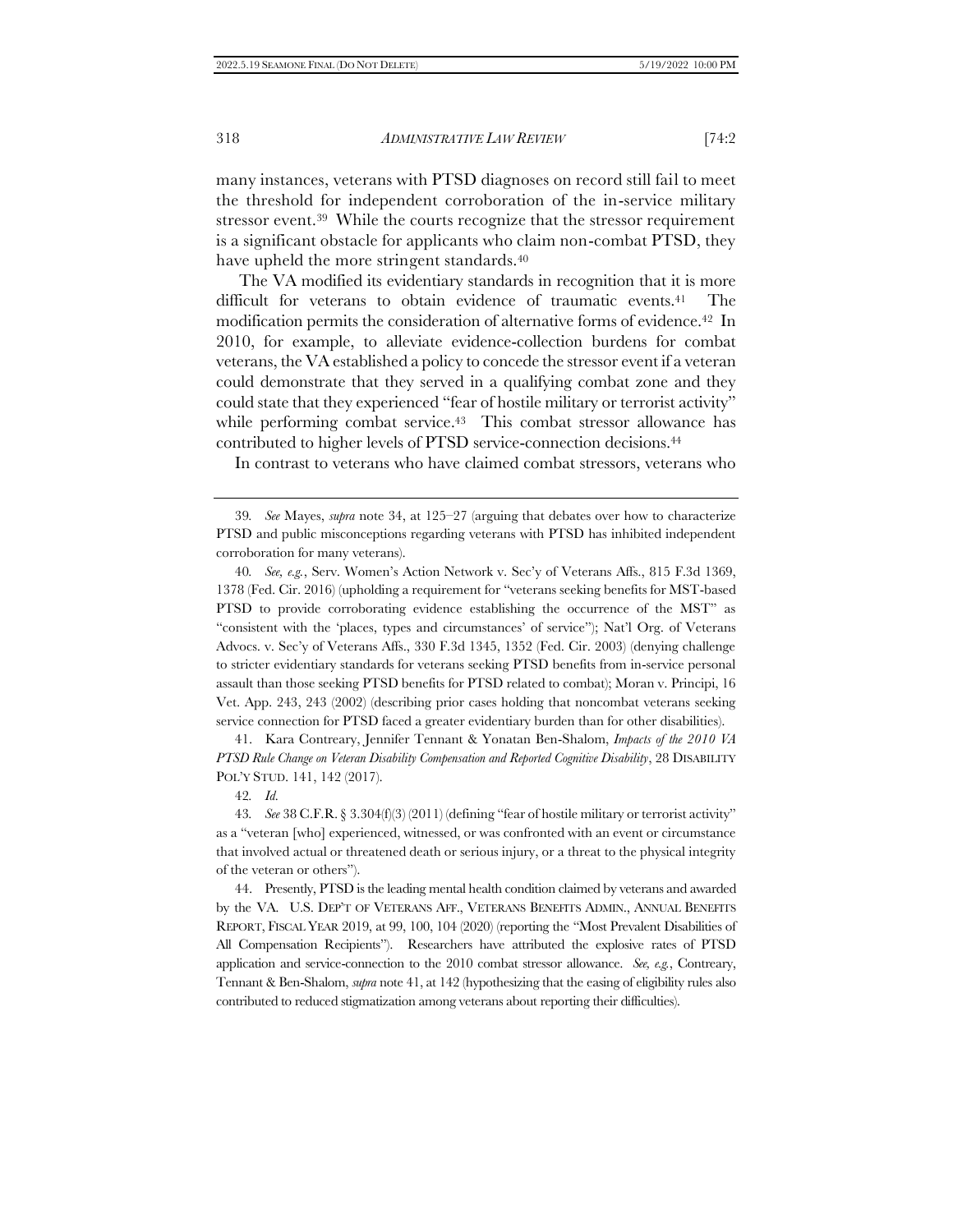<span id="page-10-1"></span>have claimed non-combat trauma have consistently faced a significant risk of denial of their claims under more stringent standards.45 Their plight is most evident in the case of survivors of Military Sexual Trauma (MST).46 Because these veterans have faced retaliation for seeking medical care or making complaints related to their assaults, the VA courts and the Court of Appeals for the Federal Circuit have mandated consideration of evidence existing beyond the veterans' military medical or personnel records.47 Since 2002, special rules have allowed for the consideration of "markers" to help establish the in-service stressor event in the case of "personal assault."48 Personal assault occurs when the veteran attributes their PTSD to a perpetrator that committed an act of "human design that threatens or inflicts harm,"<sup>49</sup> including "rape, physical assault, domestic battering, robbery, mugging, stalking, and harassment."<sup>50</sup>

<span id="page-10-0"></span>Consistent with increased advocacy for MST survivors with PTSD, many of the markers relate to sexual assault, such as use of pregnancy tests, visits to rape crisis centers, and treatment for sexually transmitted diseases.51 Other more generic markers available to all veterans who claim trauma consist of entries in personal journals, records from private mental health providers, and evidence of a decrease in one's performance around the time of the alleged maltreatment.<sup>52</sup> For instance, in a racial trauma case where a Navy sailor reported that he "was threatened in boot camp by white servicemen who taunted him with KKK innuendos," the BVA "recognize[d] that the present case falls within the

52*. Id*.

<sup>45</sup>*. See* Mayes, *supra* note [34,](#page-8-0) at 143–44, 157 (describing several cases where veterans faced additional burdens ranging from VA denials of independent diagnoses to VA refusals to accept veteran recollections and other judicially imposed requirements).

<sup>46</sup>*. See generally* Evan R. Seamone & David M. Traskey, *Maximizing VA Benefits for Survivors of Military Sexual Trauma: A Practical Guide for Survivors and Their Advocates*, 26 COLUM.J. GENDER & L. 343, 345–46 (2014) (identifying various challenges for veterans claiming military sexual trauma (MST) under the personal assault standard).

<sup>47</sup>*. See, e.g.*, Molitor v. Shulkin, 28 Vet. App. 397, 402–03 (2017) (describing the basis for regulatory revisions).

<sup>48.</sup> *See* Seamone, *supra* note \*, at 20–24 (identifying the historical development of trauma markers as well as specific examples).

<sup>49.</sup> Patton v. West, 12 Vet. App. 272, 278 (1999).

<sup>50.</sup> Name Redacted, Citation No. 08-41370 (Bd. Vet. App. Dec. 9, 2008) (citing M21- 1MR, pt. IV subpt. ii, ch.1,  $\S$  D (Dec. 13, 2005)). The courts have rejected the theory that a perpetrator of MST qualifies under the combat stressor corroboration standard of "hostile military or terrorist activity." Acevedo v. Shinseki, 25 Vet. App. 286, 291 (2012) (finding that the definition precludes "nefarious, or even criminal, acts of one service[]member directed at another service[]member").

<sup>51.</sup> Seamone, *supra* note \*, at 23.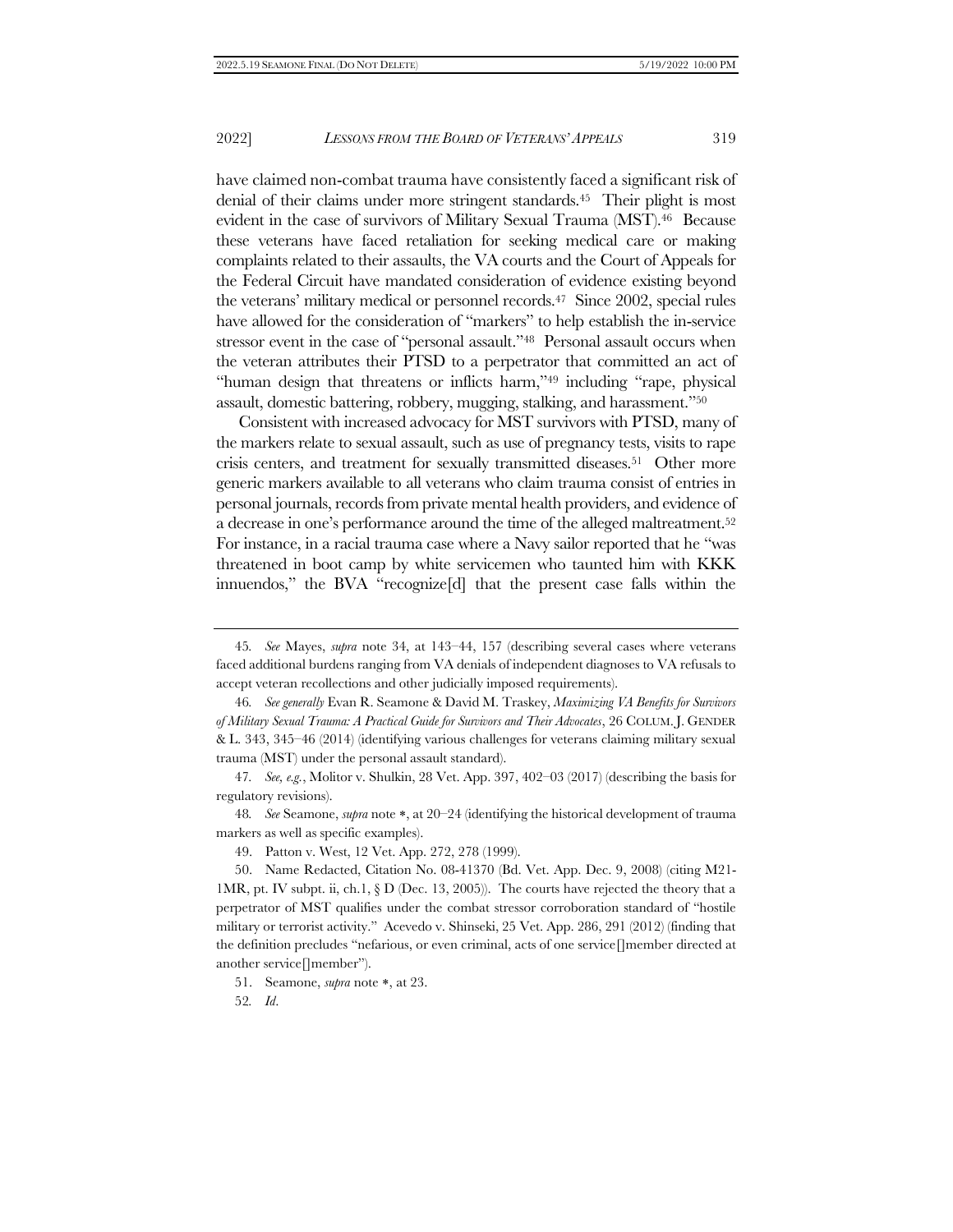category of situations, to include allegations of racism and racial harassment, in which it is not unusual for there to be an absence of service records documenting the events of which the veteran complains."<sup>53</sup> Despite the BVA's recognition of racial harassment as a form of personal assault, the VA has not identified any trauma markers related to discrimination claims.<sup>54</sup>

<span id="page-11-0"></span>The lack of specific markers and frameworks for race discrimination is all the more concerning given research that connects military discrimination to more severe health outcomes in veterans.<sup>55</sup> Aside from the occupational stressors military members face, racially diverse veterans are subjected to disproportionately higher levels of discipline and punishment than White counterparts.56 Racial disparities in rank and power within the military hierarchy have enabled military commanders to cloak discriminatory behaviors in the veil of administrative rules and regulations that appear to be facially permissible while permitting the exercise of discrimination through

55*. See generally* Daniel H. Kabat, Steven D. Stellman & Jeanne Mager Stellman, *Perceived Racial, Ethnic, and Gender Discrimination Among Male and Female Vietnam Era Veterans and PTSD Symptoms Later in Life*, *in* LONG-TERM OUTCOMES OF MILITARY SERVICE: THE HEALTH AND WELL-BEING OF AGING VETERANS 57 (Avron Spiro III, Richard A. Settersten & Carolyn M. Aldwin eds., 2018) (describing higher rates of PTSD among Black and Hispanic veterans than White veterans); Chalsa M. Loo, Salvador S. Ueda & Robert K. Morton, *Group Treatment for Race-Related Stresses Among Minority Vietnam Veterans*, 44 TRANSCULTURAL PSYCHIATRY 115 (2007) [hereinafter *Group Treatment*] (offering an intervention model for minority veterans with race-related PTSD); Chalsa M. Loo, Raymond M. Scurfield, Daniel W. King, John A. Fairbank, Libby O. Ruch & Lily J. Adams, *Measuring Exposure to Racism: Development and Validation of a Race-Related Stressor Scale (RRSS) for Asian American Vietnam Veterans*, 13 PSYCH. ASSESSMENT 503, 504 (2001) [hereinafter *Measuring Exposure*] (explaining the development of new techniques to assess the exposure of veterans to race-related stressors in the military and war zones); Chalsa M. Loo, Karam Singh, Ray Scurfield & Bill Kiluano, *Race-Related Stress Among Asian American Veterans: A Model to Enhance Diagnosis and Treatment*, 4 CULTURAL DIVERSITY & MENTAL HEALTH 75, 78 (1998) [hereinafter *Race-Related Stress*] (focusing on the existence of race-related stress and trauma among Asian-American veterans); Chalsa M. Loo, *Race-Related Posttraumatic Stress Disorder*, *in* U.S. DEP'T OF VETERANS AFF., READJUSTMENT COUNSELING SERV., A REPORT ON ASIAN PACIFIC ISLANDER VETERANS BY THE VET CENTER ASIAN PACIFIC ISLANDER WORKING GROUP 44 (Spring 1998) [hereinafter *Race Related PTSD*] (describing greater intensity of race-related stressors among Asian or Pacific Islander veterans).

56*. See generally* MARGARET KUZMA, DANA MONTALTO, BETSY GWIN & DANIEL NAGIN, MILITARY DISCHARGE UPGRADE LEGAL PRACTICE MANUAL Ch. 11 (2021) (addressing the trend of racial disparities in military discipline and discharge).

<sup>53.</sup> Name Redacted, Citation No. 08-10422 (Bd. Vet. App. Mar. 28, 2008).

<sup>54.</sup> Seamone, *supra* note \*, at 23.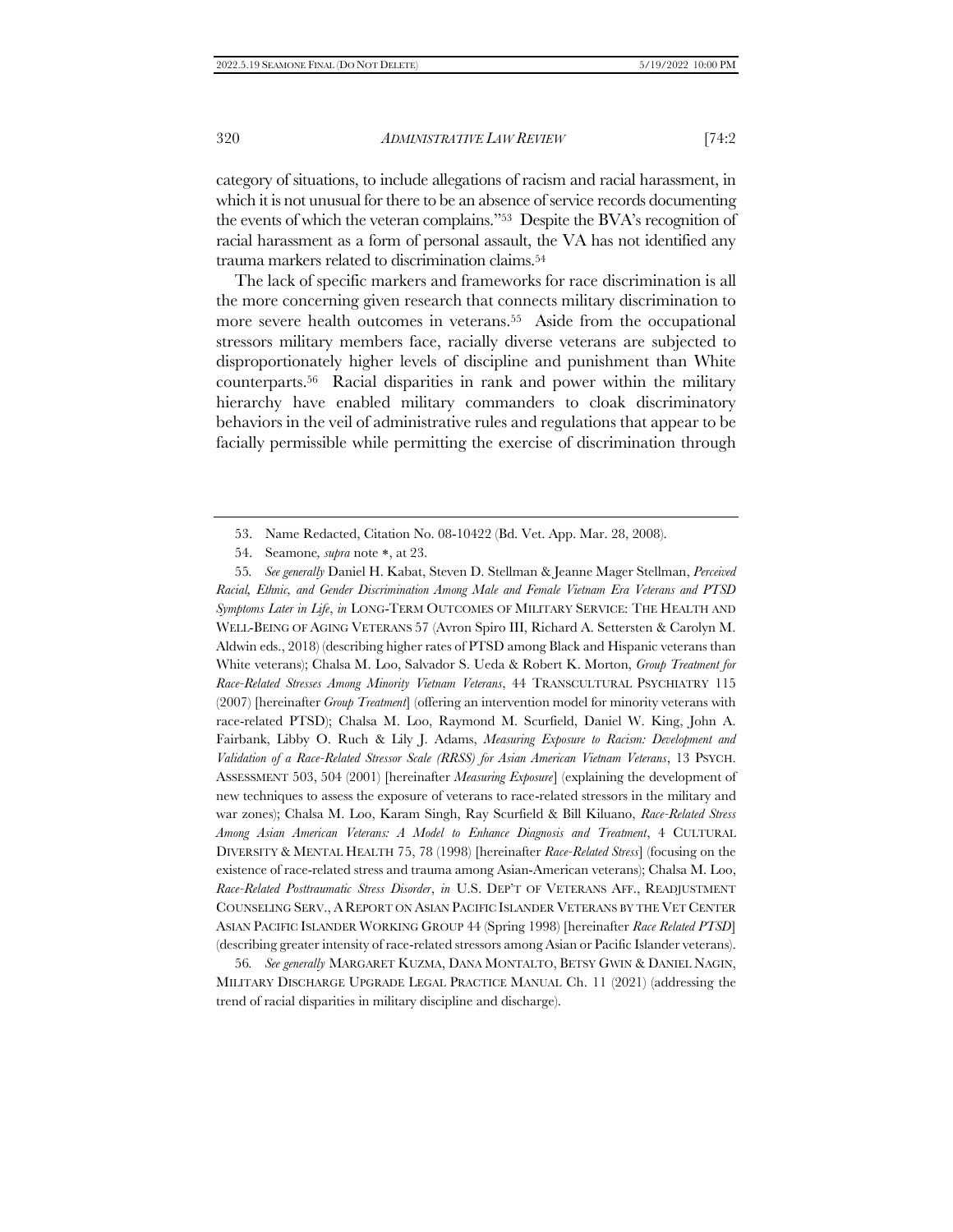the commander's significant discretion.57 Various studies demonstrate that veterans involuntarily discharged for misconduct and those discharged with the stigmatizing less-than-honorable discharge characterizations are significantly more likely than honorably discharged veterans to experience suicide, suicidal ideation, and a range of mental health disorders.<sup>58</sup>

Aside from administrative discrimination in the exercise of military discipline, combat service amplifies the psychological impact of discrimination.<sup>59</sup> Specifically, discrimination can increase a military member's fear of death from the enemy based on the prospect that prejudiced peers will not assist and may even intentionally place the stigmatized member in harm's way.60 For instance, reports abound of white commanders ordering only Black troops to the front lines or to perform particularly dangerous missions, such as searching for mines.<sup>61</sup> Research has also revealed special challenges facing

58. *See* Mark A. Reger, Derek J. Smolenski, Nancy A. Skopp, Melinda Metzger, Han K. Kang, Tim A. Bullman, et al., *Risk of Suicide Among U.S. Military Service Members Following Operation Enduring Freedom or Operation Iraqi Freedom Deployment and Separation from the U.S. Military*, 72 JAMA PSYCHIATRY 561, 561 (2015) (addressing suicide risk related to Other-Than-Honorable discharge); Emily Brignone, Jamison D. Faro, Rebecca K. Blais, Marjorie E. Carter, Matthew H. Samore & Adi V. Gundlapalli, *Non-Routine Discharge from Military Service: Mental Illness, Substance Use Disorders, and Suicidality*, 52 AM. J. PREVENTIVE MED. 557, 559, 562 (2017) (revealing higher incidences of PTSD among veterans discharged for misconduct); Eric B. Elbogen, H. Ryan Wagner, Mira Brancu, Nathan A. Kimbrel, Jennifer C. Naylor, Cindy M. Swinkels, et al., *Psychological Risk Factors and Other Than Honorable Military Discharges: Providing Healthcare to Previously Ineligible Veterans*, 183 MIL. MED. e532, e532 (2018) (linking less-thanhonorable discharges with depression, substance abuse, and other mental health conditions); Claire A. Hoffmire, Lindsey L. Monteith, Ryan Holliday, Crystal L. Park, Lisa A. Brenner & Rani A. Hoff, *Administrative Military Discharge and Suicidal Ideation Among Post-9/11 Veterans*, 56 AM. J. PREVENTIVE MED. 727, 733 (2019) (describing a range of adverse mental health outcomes associated with negative military discharge characterization).

59*. See* Kabat, Stellman & Mager Stellman, *supra* not[e 55,](#page-11-0) at 58 (explaining various studies confirming this).

60*. See id.* ("[T]he experience of discrimination in a wartime environment may contribute additional stress beyond the stresses of combat and life-threatening situations."); Loo, Scurfield, King, Fairbank, Ruch & Adams, *Measuring Exposure*, *supra* note [55,](#page-11-0) at 504 (positing that "the stressful effects of exposure to combat and racism could be additive and that cumulative racism can be experienced as traumatic").

61*. See, e.g.*, BENJAMIN FLEURY-STEINER, DISPOSABLE HEROES: THE BETRAYAL OF

<sup>57</sup>*. See* Mary F. Katzenstein & Judith Reppy, *Introduction: Rethinking Military Culture, in*  BEYOND ZERO TOLERANCE: DISCRIMINATION IN MILITARY CULTURE 1, 2 (Mary F. Katzenstein & Judith Reppy eds., 1999) (discussing one of many aspects of military culture that "actively reinforce" discriminatory attitudes rather than quell them).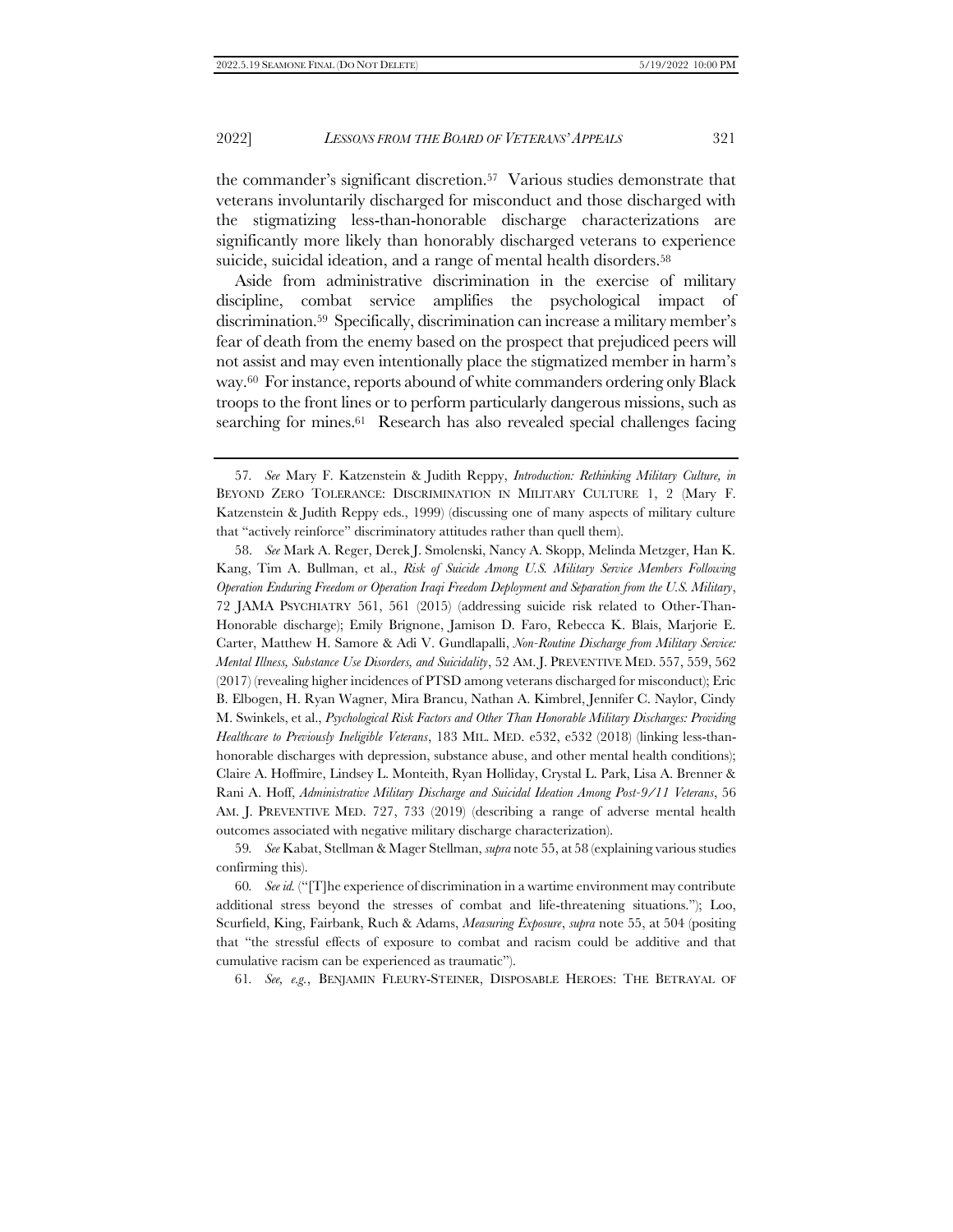Asian-American/Pacific Islander Vietnam veterans who were often compared to the enemy based solely on similarities in physical appearance.62 Some of these veterans intentionally abused or mistreated Vietnamese nationals in an effort to prove their loyalty or erase the doubts of White peers.63 Many of those receiving treatment for diagnosed PTSD attributed the condition to the effects of regularly being compared to the Viet Cong.<sup>64</sup>

Psychologists within the VA have recently conducted research that confirms the compounding effect of discrimination on the development of PTSD among veterans.<sup>65</sup> Working with the population of self-identified Lesbian, Gay, Bisexual, Transgender, and Queer (LGBTQ) veterans, Livingston and colleagues confirmed that aspects of the military environment may transform discriminatory treatment into trauma despite the fact that the same discriminatory events would not normally meet the diagnostic threshold for Criterion A trauma in a different environment.66 On this view, many particularly severe acts of military discrimination may occupy an "ambiguous space between non-Criterion A stressors and Criterion A trauma."<sup>67</sup>

The researchers offer an illustrative example of an LGBTQ servicemember who had learned of "hate crimes against other LGBT[Q] individuals who share minority identities."68 Although knowledge of harm to others with whom one does not have a connection would not normally constitute a Criterion A stressor, this knowledge may "be experienced as traumatic due to the implied possibility that the [bystander] could have been, or become, a

AFRICAN-AMERICAN VETERANS 69 (2012) ("The most blatant racist thing to me was all [B]lack guys being ordered to actually go look for mines. I mean if we find one we're dead.").

<sup>62</sup>*. See* Loo, *Race Related PTSD*, *supra* not[e 55,](#page-11-0) at 40 (hypothesizing that the nature of the Vietnam War added stress to Asian-American/Pacific Islander servicemembers).

<sup>63</sup>*. See, e.g.*, *id.* at 44 (describing numerous ways Asian American "veterans were forced to acquire a racially prejudicial behavioral repertoire").

<sup>64</sup>*. See, e.g*., Loo, Ueda & Morton, *Group Treatment*, *supra* not[e 55,](#page-11-0) at 123 (discussing salient examples from lived experiences of Vietnam veterans).

<sup>65</sup>*. See* Nicholas A. Livingston, Mollie A. Ruben, Danielle S. Berke, Alexis R. Matza & Jillian C. Shipherd, *Experiences of Trauma, Discrimination, Microaggressions, and Minority Stress Among Trauma-Exposed LGBT Veterans: Unexpected Findings and Unresolved Service Gaps*, 11 PSYCH. TRAUMA: THEORY, RES., PRACT.,&POL'Y 695, 695 (2019) ("LGBT veterans disclosed a range of clinically relevant stressors, including Criterion A traumatic events, minority stress, and microaggression experiences, including interpersonal and institutional discrimination perpetrated by fellow servicemembers/veterans, citizens, therapy group members, and health care providers.").

<sup>66</sup>*. Id.* at 698 & fig.1.

<sup>67</sup>*. Id.*

<sup>68</sup>*. Id.* at 697.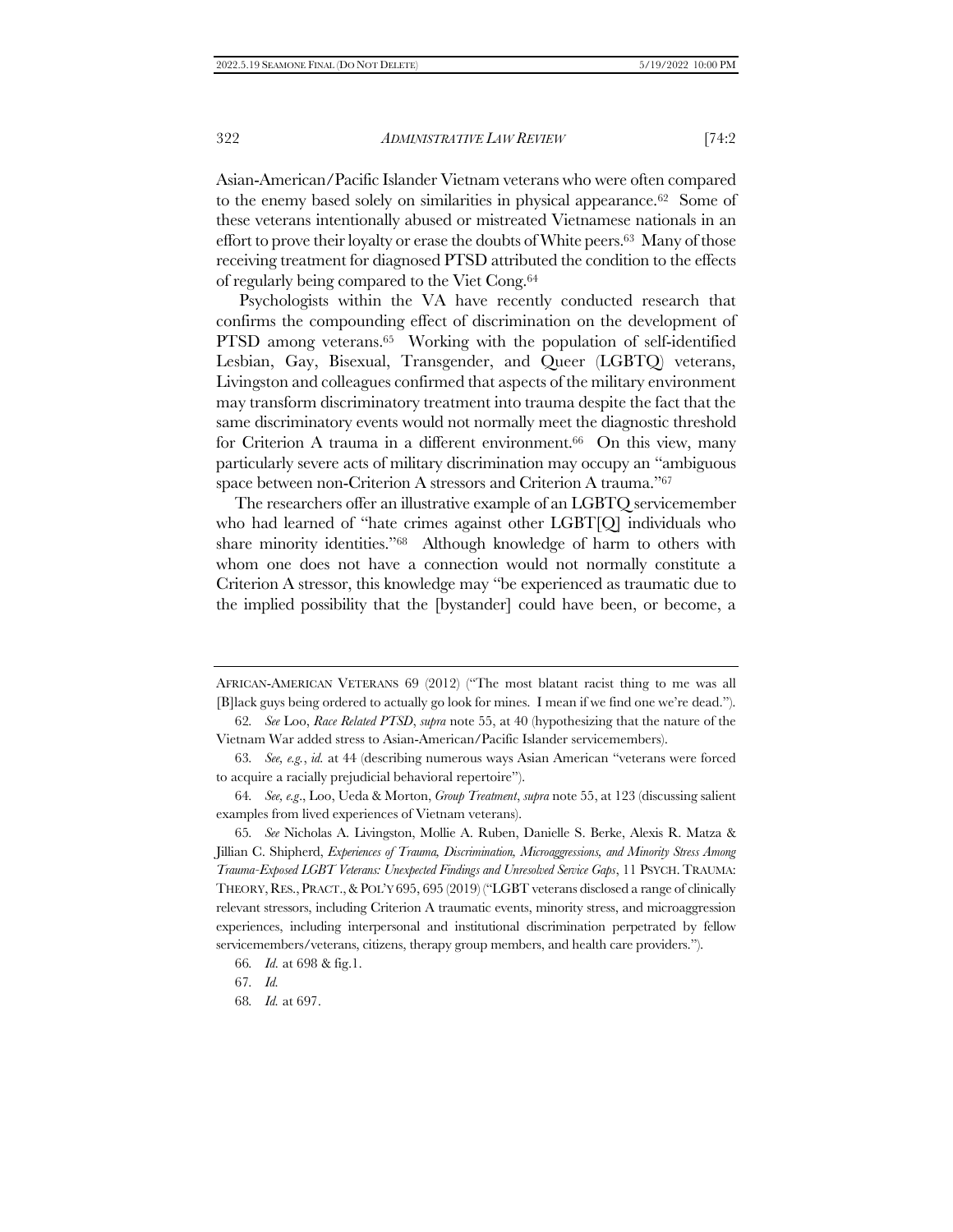target of similar violence."69 The same overlap in traumatic consequences would theoretically apply to a racial minority servicemember who has learned about prejudiced or discriminatory acts against fellow servicemembers of the same racial group. I developed the research methodology discussed below to identify VA cases involving claims of discriminatory trauma with the goal of examining factors associated with the success or failure of these claims.

## III. RESEARCH METHODOLOGY

#### <span id="page-14-1"></span>*A. The Written VA Appellate Decision as the Unit of Analysis*

<span id="page-14-0"></span>Despite research demonstrating widely disproportionate negative outcomes for Black as opposed to White veterans seeking PTSD benefits,<sup>70</sup> and other reports suggesting similar disparities in VA benefit awards for other conditions,<sup>71</sup> there is a huge gap in publicly available data. Non-VA-affiliated researchers have faced tremendous hurdles in obtaining data related to outcome by race of the veteran applicant.<sup>72</sup> Beyond this, within the VA's research on claim types,

69*. See id*.; *see also* Virginia W. Huynh, Que-Lam Huynh & Mary-Patricia Stein, *Not Just Sticks and Stones: Indirect Ethnic Discrimination Leads to Greater Psychological Reactivity*, 23 CULTURAL DIVERSITY & ETHNIC MINORITY PSYCH. 423, 426 (2017).

70*. See, e.g.*, Brian P. Marx, Michelle J. Bovin, Matthew W. Gallager, Raymond C. Rosen, Eden Engel-Rebitzer, Kelly S. Parker-Guilbert, et al., *The Influence of Veteran Race and Psychometric Testing on Veterans Affairs Posttraumatic Stress Disorder (PTSD) Disability Exam Outcomes*, 29 PSYCH. ASSESSMENT 710 (2017) (observing significant disparities for PTSD serviceconnection decisions for Black veterans); Maureen Murdoch, James Hodges, Diane Cowper, Larry Fortier & Michelle van Ryn, *Racial Disparities in VA Service Connection for Posttraumatic Stress Disorder Disability*, 41 MED. CARE 536, 542 (2003) ("Black race was strongly, robustly, and negatively associated with veterans' odds of becoming service connected for PTSD.").

71. Adam Morey, *Black Veterans Group Sues the VA for Racial Disparity Data*, MIL.TIMES (July 8, 2021), https://www.militarytimes.com/veterans/2021/07/08/black-veterans-group-suesva-for-racial-disparity-data/ (identifying 2018 data "showing that Black veterans receive disability compensation at a 'significantly lower rate' than the overall rate of compensation").

72*. See* Editorial, *Veterans Law Clinic Suing VA for Racial Disparity Data and Records*, YLS TODAY (July 8, 2021), https://law.yale.edu/yls-today/news/veterans-clinic-suing-va-racial-disparity-dataand-records (reporting VA's "delayed and incomplete responses" for data in response to Freedom of Information Act requests by the Black Veterans Project and the National Veterans Council for Legal Redress, as well as how the BVA "completely ignored" such requests). The lack of data concerning VA benefit eligibility is all the more concerning given a contrasting effort to identify racial disparities among veterans in the provision of healthcare, where the Veterans Health Administration (vice Veterans Benefits Administration) has recognized in its Health Equity Action Plan a "mission to understand the differences across many groups of Veterans and to work to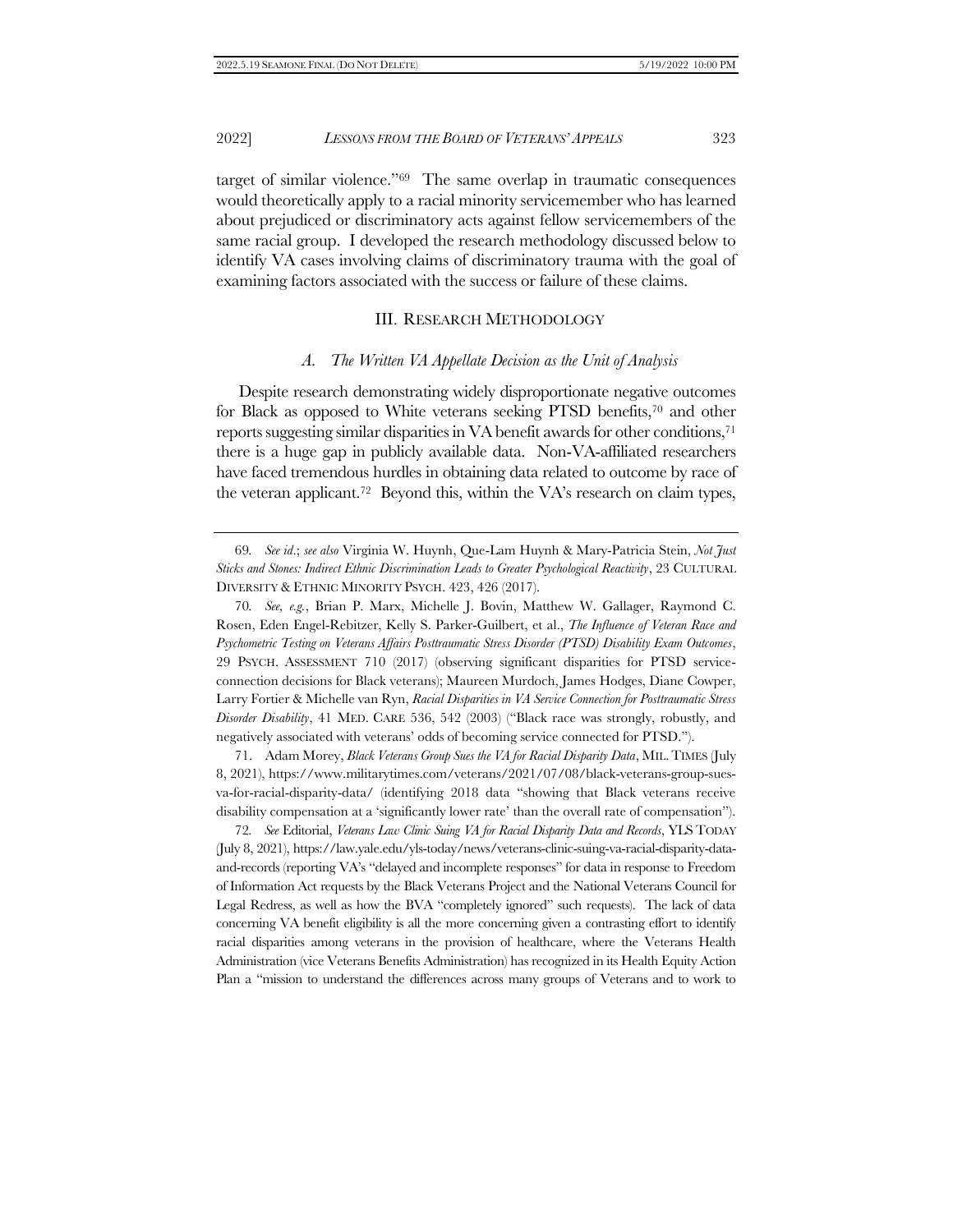there appears to be no collection or evaluation of data regarding the outcomes of mental health claims related to racial discrimination.<sup>73</sup>

After initial assessment of available VA databases, I selected the BVA's digital repository of appellate opinions, the Decision Search Database,<sup>74</sup> as the sample population for this study. Although the BVA redacts the names of veterans and other personally identifying information,<sup>75</sup> written opinions from Veterans Law Judges (VLJs) offer the first opportunity to identify the nature of a claim for benefits, the outcome of the appeal, and the evidence supporting the decision in a publicly available repository.<sup>76</sup>

The BVA is considered to be the final agency authority in adjudicating the denial of a VA claim by lay adjudicators from a local Regional Office (RO).77 While the adjudicators rely on policy guidelines and handbooks, members of the BVA apply legal precedents under a de novo standard of review that allows them to reassess the facts in the record.78 In 2020, 100 VLJs worked at the BVA.79 Their decisions are only binding on particular claimants and do not have precedential weight on other BVA judges.<sup>80</sup> When the BVA rules on a case, the decision is final and may be appealed to the Court of Appeals for Veterans Claims (CAVC).<sup>81</sup>

eliminate non-clinical differences related to [:] race or ethnic group[.]" ERNEST M. MOY, VHA HEALTH EQUITY ACTION PLAN (10EB) 3 (Sept. 27, 2019), https://www.va.gov/HEALTHEQU ITY/docs/Health\_Equity\_Action\_Plan\_Final\_022020.pdf.

74. *The Board of Veterans' Appeals Decision Search Results*, U.S. DEP'T OF VETERANS AFF., https://www.index.va.gov/search/va/bva.jsp (last visited May 10, 2022).

- 75. Seamone, *supra* note \*, at 62–63.
- 76*. Id.* at 64 (describing the value of the BVA's template for reporting written decisions).

77*. See, e.g.*, Stacey Rae Simcox, *Depriving Our Veterans of their Constitutional Rights: An Analysis of the Department of Veterans Affairs Practice of Stripping Veterans of Their Second Amendment Rights and Our Nation's Response*, 2019 UTAH L. REV. 1, 4–5 (2019) (describing the steps of adjudication, which begin with the filing of "a claim for benefits with the regional office of their local VA").

78. Disabled Am. Veterans v. Sec'y of Veterans Affairs, 419 F.3d 1317, 1319 (Fed. Cir. 2005) ("[T]he Board conducts de novo review of regional office proceedings based on the record.").

79. U.S. DEP'T OF VETERANS AFF., BD. VETERANS' APP., ANNUAL REPORT FISCAL YEAR (FY) 2020, at 6 (2021) (identifying an additional support staff of 850 attorneys).

80. 38 C.F.R. § 20.1303 (2020) ("[P]reviously issued Board decisions will be considered binding only with regard to the specific case decided."); Lynch v. Gober, 11 Vet. App. 22, 27 (1997) ("It is well established that BVA decisions are of no precedential value before the BVA or this Court.").

81. 38 U.S.C. § 7104(a) ("Final decisions on [agency] appeals shall be made by the Board."). The BVA remands a large number of appeals back to regional offices (ROs). In 2020, for example, the BVA remanded 40.9% of its legacy compensation appellate cases,

<sup>73.</sup> Seamone, *supra* note \*, at 5, 19.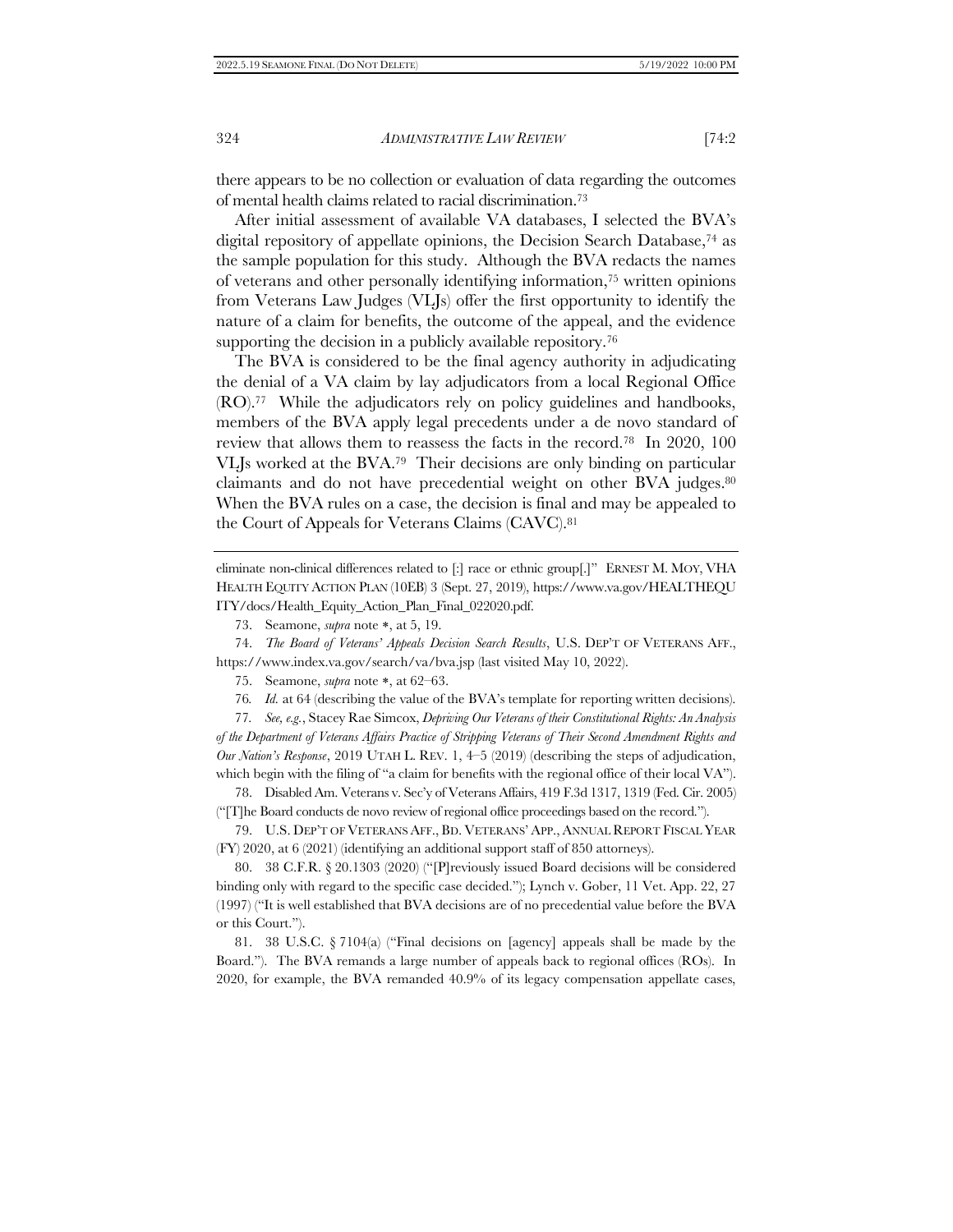My methodology aimed to identify race and sexual-orientation/gender identity discrimination cases in the corpus of over one million BVA electronic appeals decisions.82 The task required not only the identification of the case facts, but also those cases that reached a conclusion on the issue (approved or denied, versus some intermediate outcome like remand). While I have exhaustively detailed the study methodology elsewhere,<sup>83</sup> the first step was to isolate the BVA cases addressing service-connection of a mental health disorder from other types of appeals. I accomplished this task by querying the BVA's electronic quality assurance program known as the Veterans' Appeals Control and Locator System (VACOLS).<sup>84</sup> After developing a list of docket numbers that corresponded with mental health service-connection appeals, I then employed freely available web-scraping software to extract the text of each electronic decision into a text file capable of review by the Python suite of text analysis tools.<sup>85</sup>

After cleaning the data and removing text files that contained duplicates, indecipherable text, or other corrupt features, I identified a total of 123,011 mental health service-connection decisions.86 To narrow the sample, I next employed Regular Expression (REGEX) search terms that broadly related to discriminatory language.87 I applied separate search terms for

82. At the time of data collection on February 12, 2019, the BVA Decision Search Database consisted of 1,059,258 individual BVA decisions. Seamone, *supra* note \*, at 63. The database is freely accessible to the public and contains decisions since the early 1990s. U.S. Dep't of Veterans Aff., The Board of Veterans' Appeals Decision Search Results, https://search.usa.gov/search?affiliate=bvadecisions (last visited May 10, 2022).

83. Seamone, *supra* note \*, at 62–85.

84*. See* BD. OF VETERANS' APP., THE PURPLEBOOK 13 (Sept. 2018), https://asknod.file s.wordpress.com/2019/07/bva-purple-book.pdf (describing throughout the manual how the Veterans' Appeals Control and Locator System (VACOLS) is "used by the Board for various functions, including monitoring the physical location of case files and the status of cases"); *see also* Ames, Handan-Nader, Ho & Marcus, *supra* not[e 11,](#page-4-1) at 49 (describing how the VACOLS database contains "rich information about every veteran's case" appealed to the BVA).

85. Seamone, *supra* note \*, at 63 (describing the deployment of the Scrapyhub and Crawlera programs).

86*. Id*.

87*. Id.* at 67 (describing the use of general terms including "racial," "discrimination," "gay," "sexual orientation," and "harassment").

while it affirmed 34.2% and denied 19.7%. U.S. DEP'T OF VETERANS AFFAIRS, BOARD OF VETERANS' APPEALS ANNUAL REPORT FISCAL YEAR (FY) 2020, at 37 (2020). Many of these remands are based upon insufficient or incomplete medical examinations by the VA. James D. Ridgway, *Why So Many Remands?: A Comprehensive Analysis of Appellate Review by the United States Court of Appeals for Veterans Claims*, 1 VETERANS L. REV. 122–24 (2009).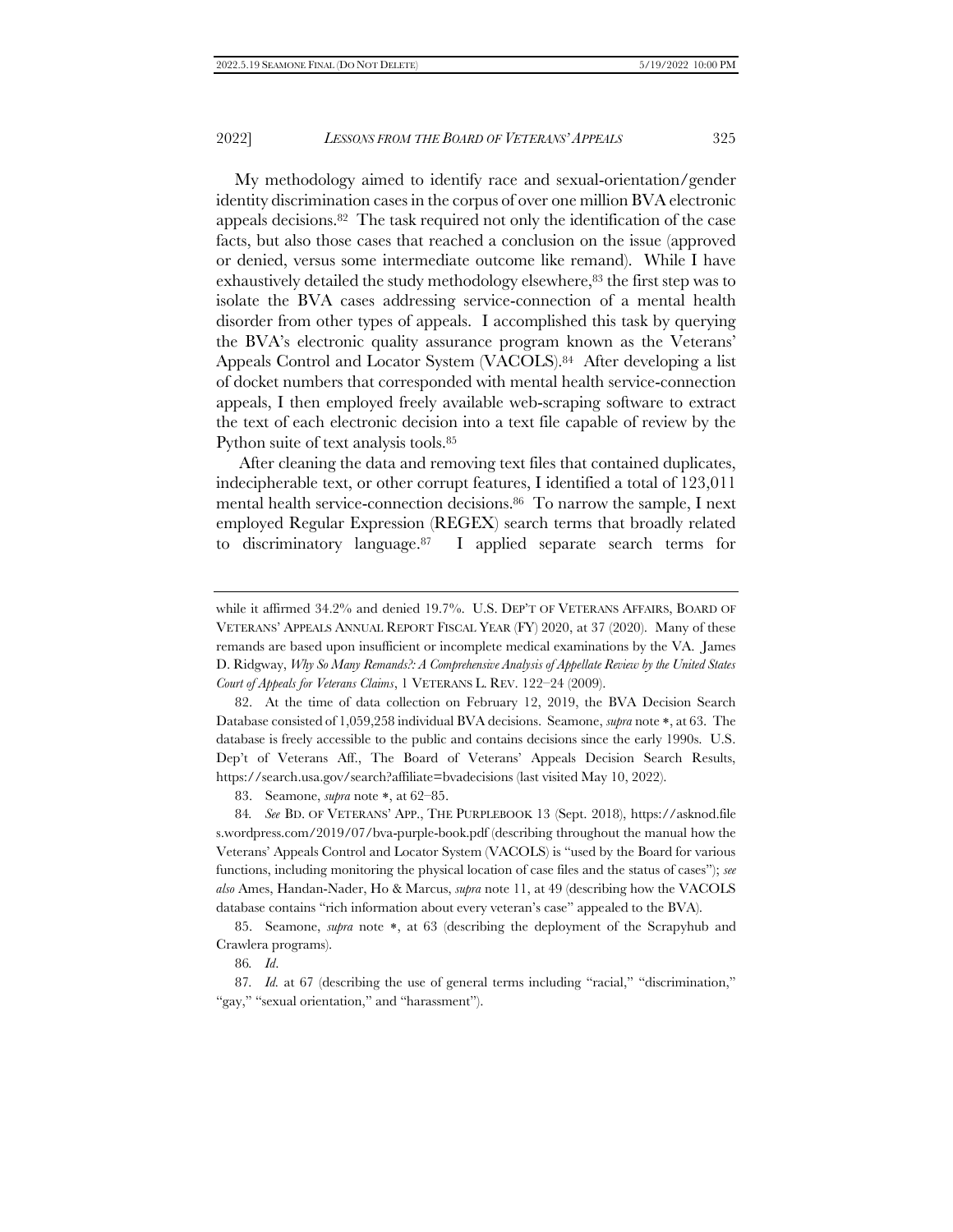discrimination cases in general, race-discrimination, and sexual-orientation discrimination for a total of 2,136 candidate cases.<sup>88</sup> To identify potential matches within this pool, I then used the word-vectorization software Word2Vec, which identified additional combinations of words by comparing them across vector space.89 Applying this process to the 123,011 cases identified a total of 4,229 candidates for ML analysis.<sup>90</sup>

## *B. Supervised Machine Learning to Classify Discrimination Cases*

<span id="page-17-0"></span>My next step in identifying the discrimination-related mental health service-connection cases was the development of supervised machinelearning algorithms that would classify discrimination cases based on comparison with pre-identified matches.91 I used Python to run the same combinations of algorithms employed by occupational health experts and researchers to automatically classify accident narratives in medical reports at a high degree of precision and accuracy.92 Similar to the accident surveillance filed, I used a multi-agreement model where the results of two independent algorithms were compared for classifying a single document.<sup>93</sup> In my study, for both race and sexual-orientation, the two best performing ML classification models were Term Frequency-Inverse Document Frequency (TF-IDF) and Support Vector Machine (SVM).<sup>94</sup> After

<sup>88</sup>*. Id.* at 67 tbl.4.

<sup>89</sup>*. See generally* Tomas Mikolov, Kai Chen, Greg Corrado & Jeffrey Dean, *Efficient Estimation of Word Representations in Vector Space*, 3 COMP. SCI.: COMPUTATION & LANGUAGE 1 (2013) (introducing the Word2Vec program).

<sup>90.</sup> Seamone, *supra* note \*, at 68.

<sup>91</sup>*. See* Frank Fagan, *Big Data Legal Scholarship: Toward a Research Program and Practitioner's Guide*, 20 VA. J. L. & TECH. 1, 59–60 (2016) (identifying supervised machine learning (ML) as a process in which humans manually classify texts to use as a training data set for predicting class labels within a testing data set of unclassified texts).

<sup>92</sup>*. See* Kristen Vallmuur, Helen R. Marucci-Wellman, Jennifer A. Taylor, Mark Lehto, Helen L. Corns & Gordon S. Smith, *Harnessing Information from Injury Narratives in the "Big Data" Era: Understanding and Applying Machine Learning for Injury Surveillance*, 22 INJ. PREVENTION i34, i35 (2016) (adopting a multi-algorithm agreement standard).

<sup>93</sup>*. Id.* at 4.

<sup>94.</sup> Seamone, *supra* note \*, at 75–76. This combination outperformed combinations with Bag-of-Words, Support Vector Machine, Logistic Regression, and Naïve Bayes models within Python. *Id*. at 75 tbl.5. I used confusion matrices to evaluate the precision and accuracy of the algorithm combinations. *See, e.g*., Xu Zhang, Eric Green, Mei Chen & Reginald R. Souleyrette, *Identifying Secondary Crashes Using Text Mining Techniques*, 12 J. TRANSP. SAFETY & SEC. 1338, 1347 (2019) (describing the purpose and use of the confusion matrix and its accompanying scores for precision and accuracy of a model).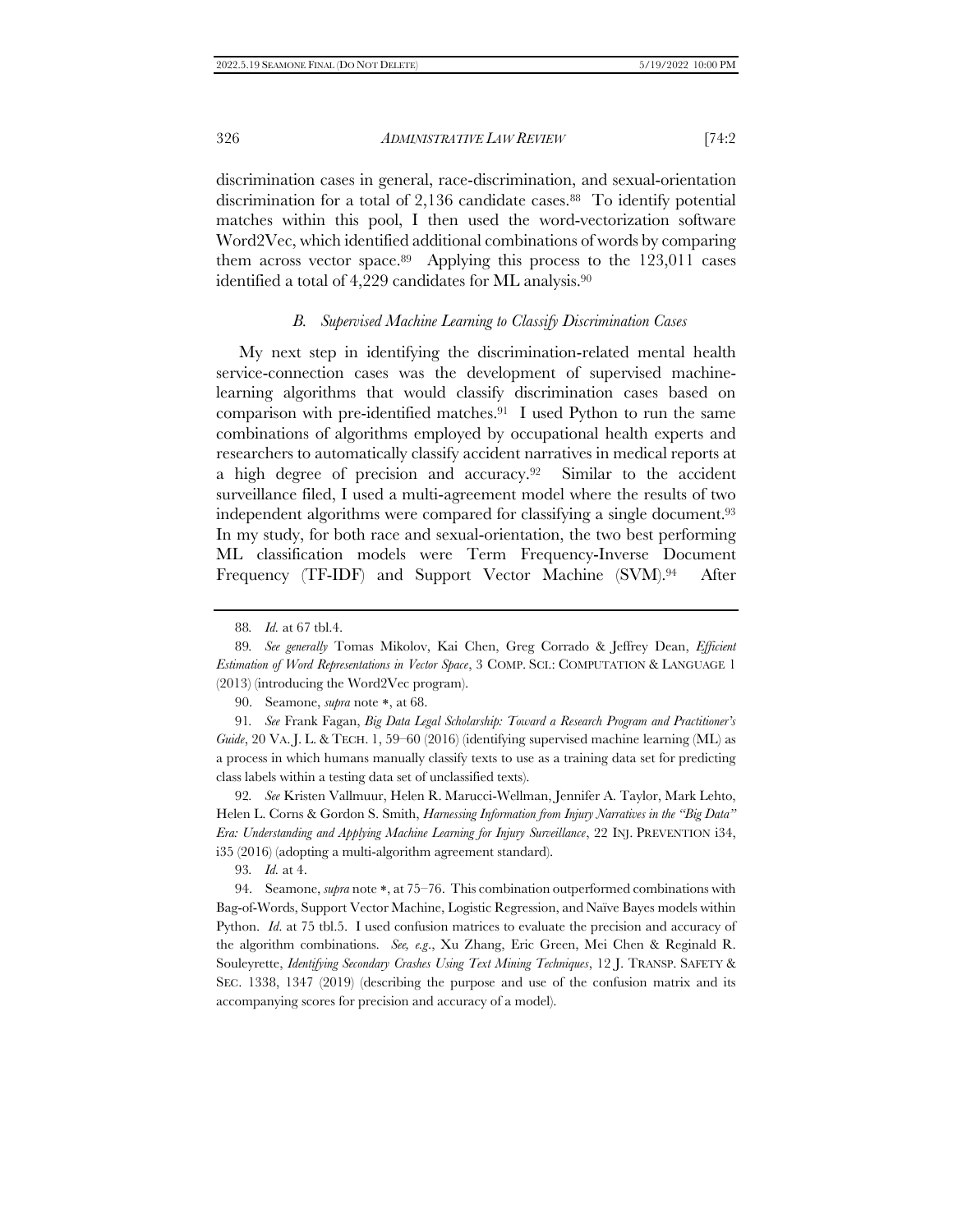identifying the documents with the highest rate of agreement between these two algorithms, research assistants familiar with legal analysis conventions reviewed each document to validate the match.<sup>95</sup>

Prior to human review and the application of exclusionary criteria, ML identified 1,828 race cases and 322 sexual-orientation and gender identity discrimination cases.96 Further human validation, which excluded cases that did not specify the type of discrimination intermediate outcomes, resulted in a total of 535 confirmed race discrimination and 118 sexual-orientation discrimination cases.97 Statistical power analysis indicated that the population size was sufficient for correlational and multilevel logistic regression analysis of overall discrimination cases and race discrimination cases.98 For the empirical analysis, the independent variables were the discrimination case characteristics and the dichotomous dependent variable was either grant or denial of the appeal.<sup>99</sup>

# *C. Study Limitations*

The research methodology described above introduces the possibility of three major limitations that could skew the results. First, due to the appellate character of BVA cases, the decisions do not reflect initial approvals and denials of discrimination claims, resulting in representation of only a minority of veterans who have the time and resources to wait for appellate review.100 Because research suggests that an extremely small fraction of veterans' appeal denials of their claims make it past an initial notice-of-

99*. Logical Regression Analysis*, THE SAGE DICTIONARY OF STATISTICS AND METHODOLOGY: A NONTECHNICAL GUIDE FOR THE SOCIAL SCIENCES (5th ed. 2016) (identifying suitable conditions for using logistic regression analysis).

<sup>95.</sup> Seamone, *supra* note \*, at 77–79 (discussing human review and exclusionary criteria).

<sup>96</sup>*. Id*. at 66.

<sup>97</sup>*. Id*. at 65 fig.3.

<sup>98.</sup> Power analysis is "the process of determining the number of cases or observations that a study would need to achieve a desired level of [power] with a certain [effect size] and a certain [significance level]." *Power analysis*, APA DICTIONARY OF STATISTICS AND RESEARCH METHODS (1st ed. 2014) (explaining that this information allows researchers to proactively design a study's participants). Applied to these data, the gPower analysis indicated that a 60/40 outcome ratio for binary outcomes would require a sample size of at least 351. Seamone, *supra* note \*, at 80. *See generally* Franz Faul, Edgar Erdfelder, Axel Buchner & Albert-Georg Lang, *Statistical Power Analysis Using G\*Power 3.1: Tests for Correlation and Regression Analyses*, 41 BEHAV. RES. METHODS 1149 (2009) (providing methods of power analysis).

<sup>100.</sup> Seamone, *supra* note \*, at 177.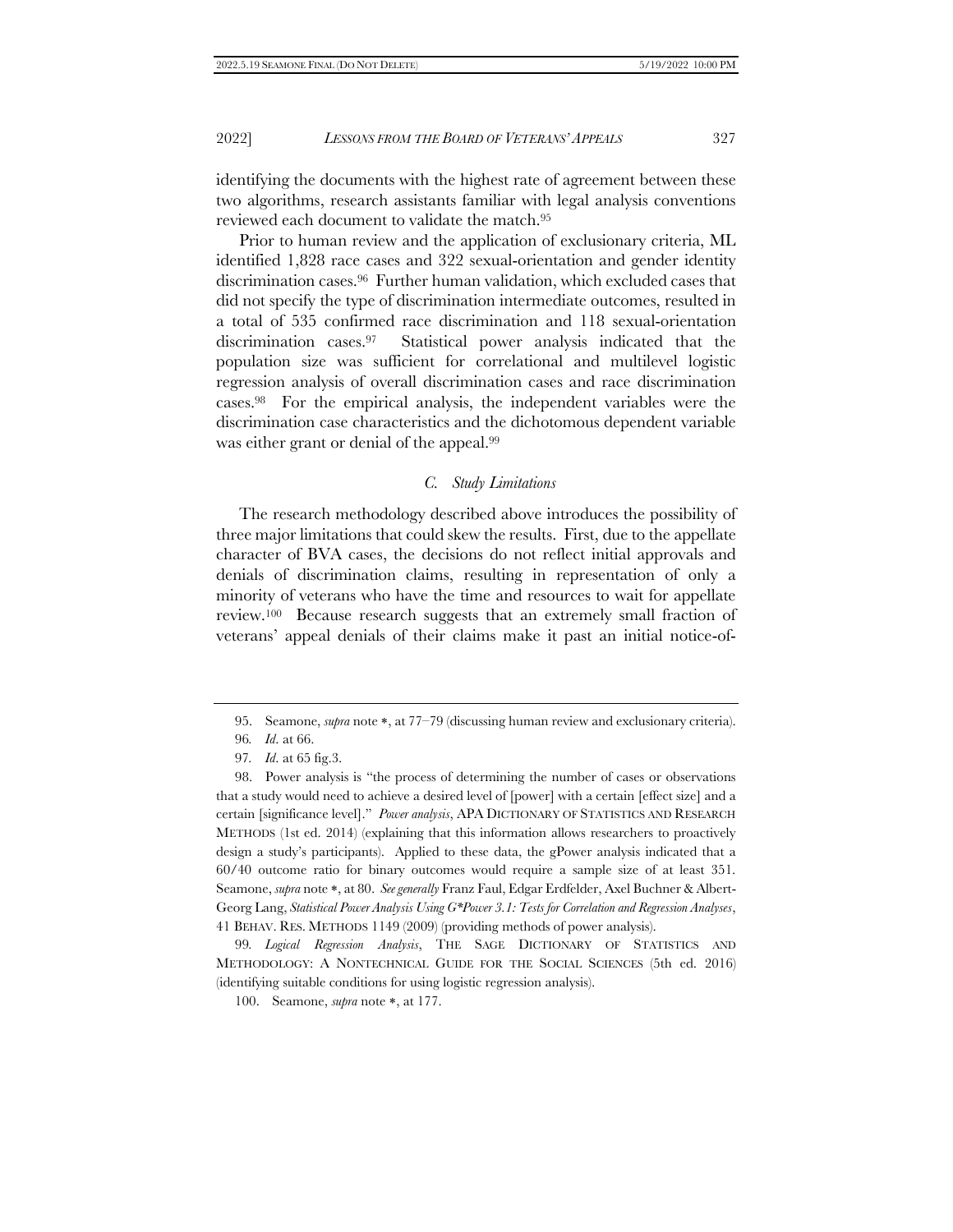disagreement stage, <sup>101</sup> the results of this study cannot be generalized to the population of all benefit-seeking veterans with discrimination claims.

<span id="page-19-1"></span>The second limitation of this study is the inability of ML algorithms to accurately classify legal texts.102 There is a substantial difference between the text of a medical report and a judicial decision that employs legal reasoning and legal analysis. Despite the sophistication of Artificial Intelligence, humans still inevitably outperform machines in the evaluation of legal texts.103 Legal scholars who have evaluated various legal documents using ML have conceded this limitation.104 However, they argue that ML is particularly well-suited to identify "hidden patterns" within massive repositories of legal decisions due to the limitations of human review.105 Contemporary legal scholars suggest that ML results should be used as helpful, rough guides to supplement traditional legal analysis and help in evaluating potential issues in similar cases rather than for predictive value in estimating a particular result.<sup>106</sup>

<span id="page-19-0"></span>The third limitation of this study applies equally to any study of judicial opinions. Specifically, written judicial decisions rarely include complete discussion

103*. Id*. at 74–75.

104*. See, e.g.*, Harry Surden, *Artificial Intelligence and Law: An Overview*, 35 GA. ST. L. REV. 1305, 1309 (2019) (describing how we are very far from achieving "strong AI" systems in the law); Mark A. Hall & Ronald F. Wright, *Systematic Content Analysis of Judicial Opinions*, 96 CAL. L. REV. 63, 105 (2008) (explaining how, in the analysis of judicial opinions, "[a]ll empirical studies are imperfect" with significant risks of skewed, incomplete, and nonrepresentative results).

105. *See* Harry Surden, *Machine Learning and Law*, 89 WASH. L. REV. 87, 107 (2014); *see also* Jennifer P. Nock & Sreekar Gadde, *Raising the Bar for Nonobliviousness: An Empirical Study of Federal Circuit Law Following* KSR, 20 FED. CIR. B.J. 369, 381 (2011) (identifying how empirical studies of judicial decisions "may reveal 'patterns and associations . . . across the broader universe of sampled cases' that might be missed when reviewing only exemplary cases") (internal citation omitted).

106. *See* Surden, *Machine Learning and the Law*, *supra* not[e 105,](#page-19-0) at 104 (identifying how ML algorithms could offer unique insights on the employment discrimination evidence most associated with successful claims); *see also* Mark K. Osbeck, *Lawyer as Soothsayer: Exploring the Important Role of Outcome Prediction in the Practice of Law*, 123 PENN. ST. L. REV. 41, 88 (2018) (observing that an underlying assumption favoring empirical analysis of judicial decisions and predictive analytics in the law is that "similar cases are likely to be decided similarly").

<sup>101</sup>*. See, e.g.*, Veterans for Common Sense v. Peake, 563 F. Supp. 2d 1049, 1073 (N.D. Cal. 2008), *aff'd in part, rev'd in part, and remanded by* Veterans for Common Sense v. Shinseki, 644 F.3d 845 (9th Cir. 2011), *cert. denied*, 568 U.S. 1086 (2013) ("[O]nly 4% of the total number of claims filed each year actually proceed past the [Notice of Disagreement] to a decision by the BVA.").

<sup>102</sup>*. See generally* Frank A. Pasquale & Glyn Cashwell, *Prediction, Persuasion, and the Jurisprudence of Behaviorism*, 68 U. TORONTO L.J. 63, 73–75 (2018) (addressing several reasons for errors and spurious relationships in ML outputs, particularly regarding legal texts).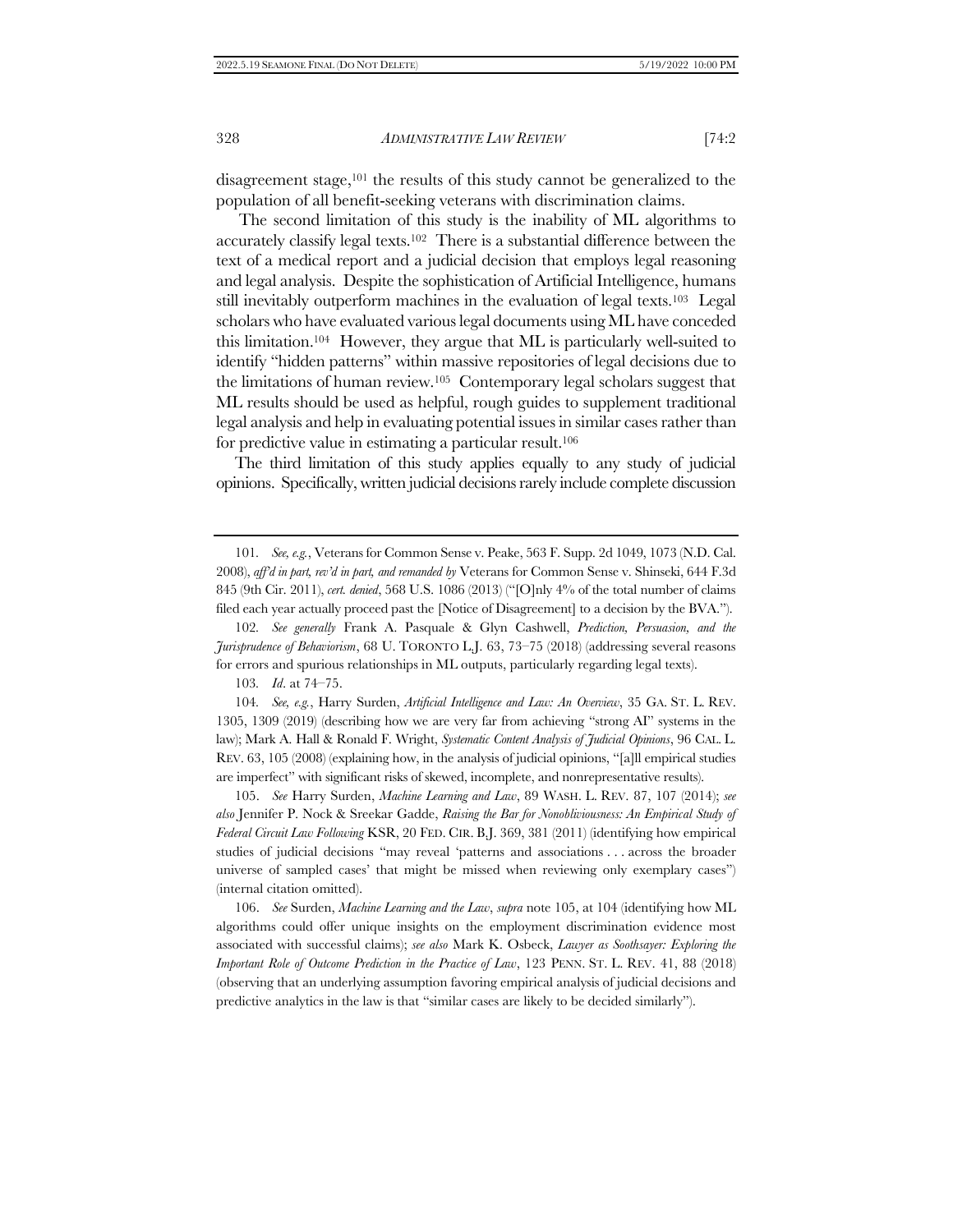of the factors considered along the way.107 Judges may purposely exclude or omit certain facts or decision factors based upon the audience they envision when writing an opinion.<sup>108</sup> While the law requires BVA judges to provide sufficient reasons and bases supporting their decisions,<sup>109</sup> even this mandate does not require a detailed description of every factor considered by the judge.110 As this study reveals, judges may describe discriminatory events in a manner that is so vague as to prevent confirmation of the acts or nature of the discrimination, including the judge's considerations in resolving the issue.111 Such omissions inevitably affect the representativeness of the sample and the results of the study.

# IV. STUDY RESULTS

<span id="page-20-0"></span>Time and resource constraints prevented me from conducting a comprehensive content analysis of the race discrimination cases with standardized analytical packages like NVivo.<sup>112</sup> However, the research team identified a number of important trends in discrimination case adjudication during the process of coding case variables for empirical analysis. This Part identifies several trends and concludes with the results of the statistical analyses.

#### *A. General Trends in Outcomes Across Discrimination Cases*

Figure 1, below, depicts granted and denied appeals of discrimination cases over time. The drop-off in 2019 reflects the end of my data collection rather than a decline in discrimination cases.

<sup>107</sup>*. See generally* Scott C. Idleman, *A Prudential Theory of Judicial Candor*, 73 TEX. L. REV. 1307, 1317 (1995) (discussing many reasons why judges limit the "full disclosure of relevant information" that they have considered in reaching a decision).

<sup>108</sup>*. See* LAWRENCE BAUM,JUDGES AND THEIR AUDIENCES:APERSPECTIVE ON JUDICIAL BEHAVIOR 164–65 (2006) (exploring the concept of multiple audiences for judicial opinions).

<sup>109.</sup> 38 U.S.C. §§ 7104(1)–(3); 38 C.F.R. § 19.7 (2016).

<sup>110.</sup> Dela Cruz v. Principi, 15 Vet. App. 143, 149 (2001) (confirming that the Board is not required to address all evidence of record in its decision).

<sup>111</sup>*. Infra* Part IV.[B.5](#page-30-0)[.i.](#page-30-1)

<sup>112.</sup> For examples of comprehensive methods to evaluate qualitative data, see, e.g., MATTHEW B. MILES, A. MICHAEL HUBERMAN & JOHNNY SALDAÑA, QUALITATIVE DATA ANALYSIS: A METHODS SOURCEBOOK (3d ed. 2014).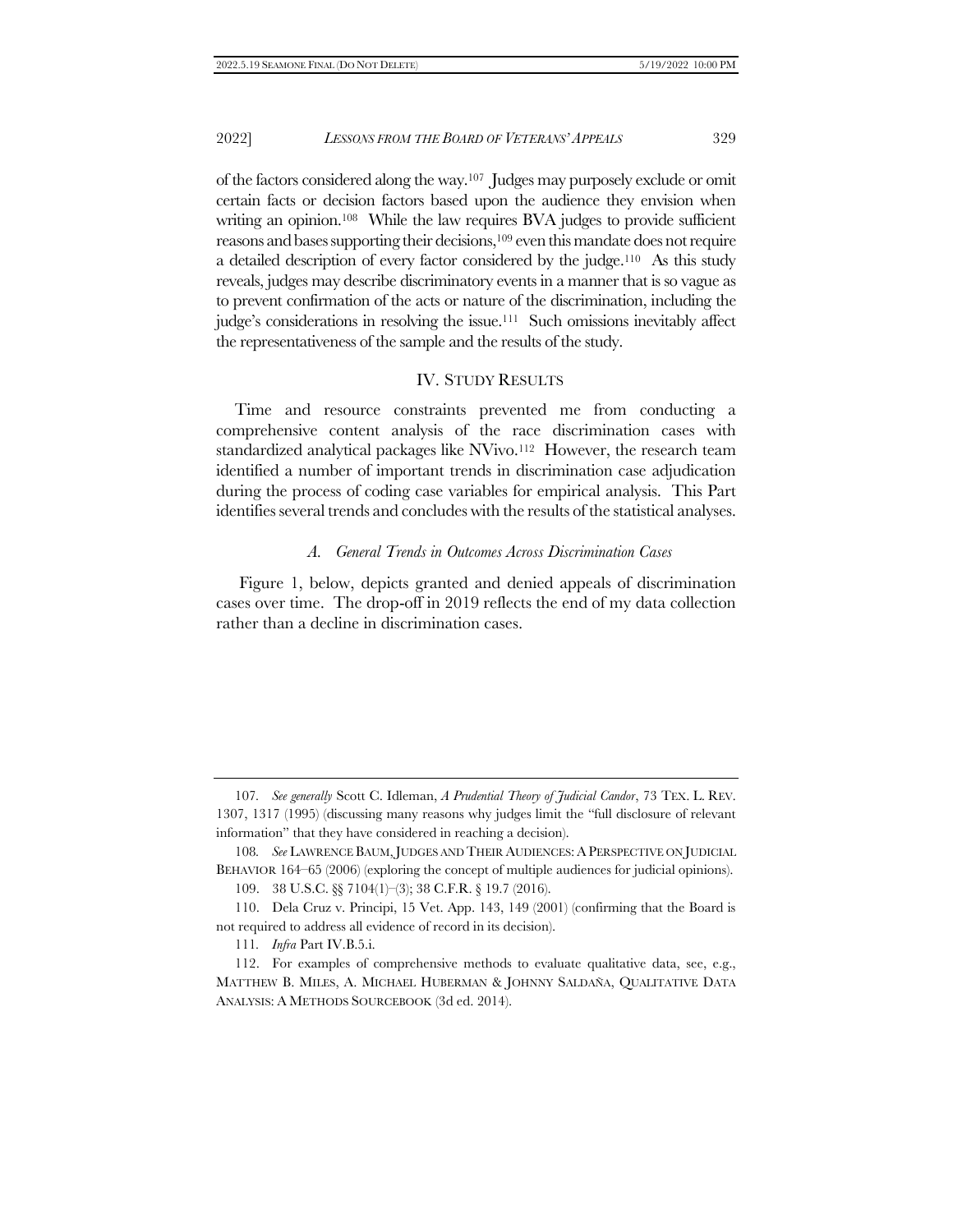## **Figure 1: Approved vs. Denied Discrimination Cases by Year and Outcome**



The figure reveals that the BVA denied a substantially greater number of cases than it approved through 2015. Later, 2016 marked a period of nearly identical approvals and denials of discrimination claims. Yet, between the two years from 2017 to 2019, the BVA approved a substantially greater number of discrimination appeals than it denied.113 The approval and denial rates for race discrimination as opposed to sexual-orientation discrimination were nearly identical and separated by only 1% difference as reflected in Figure 2.<sup>114</sup>

<sup>113.</sup> Seamone, *supra* note \*, at 115–16.

<sup>114</sup>*. Id.* at 117.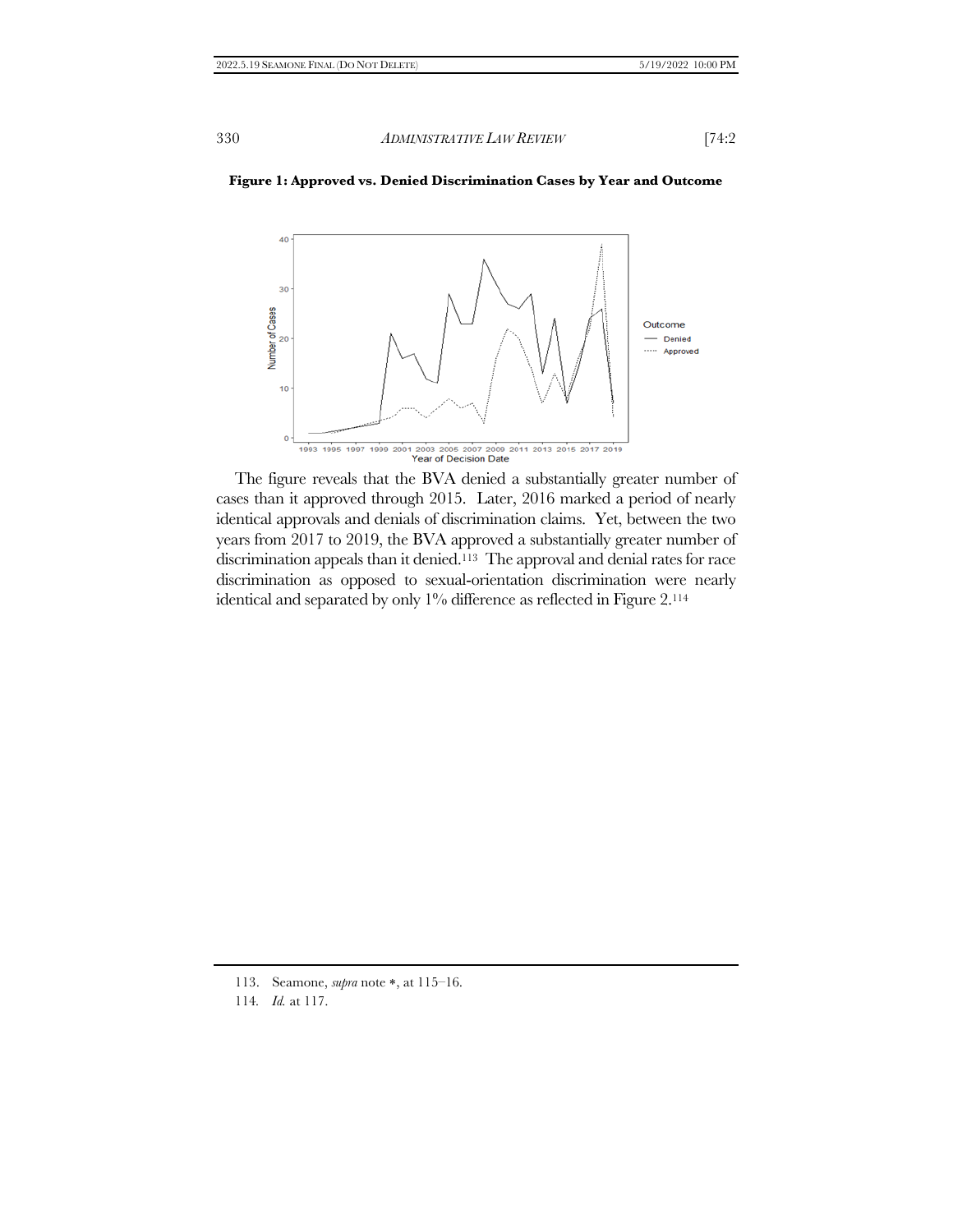

**Figure 2: Case Outcomes by Discrimination Type**

Aside from these rates, further evidence of a similarity in the manner of treating discrimination cases exists in the Board's treatment of discrimination cases in the time following the repeal of the military Don't Ask, Don't Tell (DADT) policy in 2011, as reflected below in Figure 3.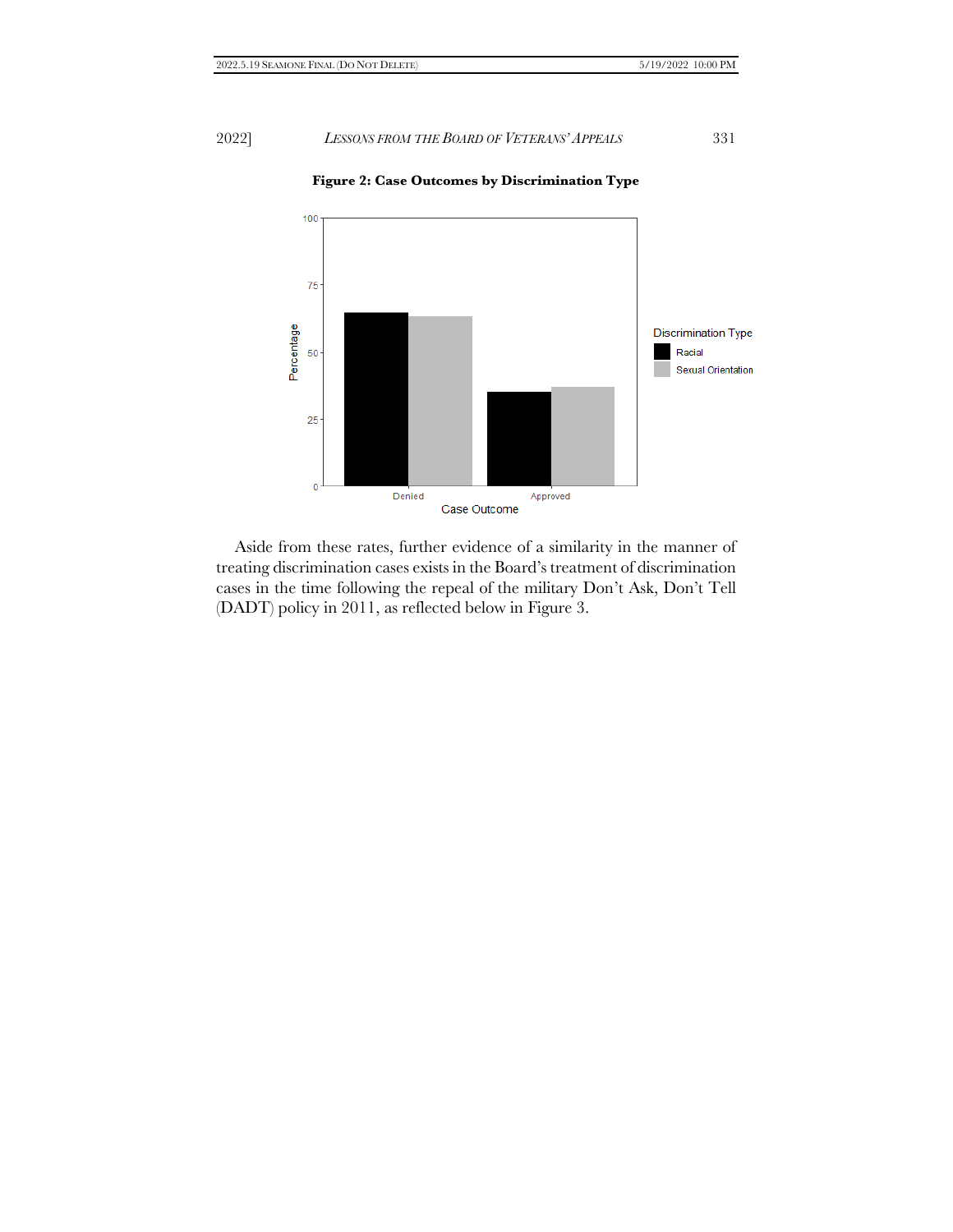

**Figure 3: Case Outcomes Prior to and Following Repeal of DADT** 

This statistically significant difference in outcomes,  $X^2$  (1, 653) = 22.66, *p*  $\leq 0.001$ ,<sup>115</sup> also applied to race discrimination case outcomes—not just sexualorientation and gender identity discrimination outcomes—raising the possibility that knowledge of the repeal of a discriminatory policy made the Board more sensitive to the deleterious effects of all forms of discrimination occurring during military service.<sup>116</sup>

# *B. Discrimination Case Attributes*

I address notable trends in discrimination case attributes in the following manner: (1) the most common mental health conditions claimed in relation to military discrimination; (2) the types of discriminatory treatment attributed to mental health conditions by claimants; (3) the Board's manner of assessing the corroboration for claimed PTSD stressor events in discrimination cases; (4) the psychiatric consideration of the nexus between the mental health condition and military service in discrimination cases; and

<sup>115.</sup> Seamone, *supra* note \*, at 98.

<sup>116.</sup> Logistic regression analysis did not find that repeal of Don't Ask, Don't Tell (DADT) fully accounted for the increase in successful outcomes. Seamone, *supra* note \*, at 120 (observing that "the repeal of DADT may have nevertheless increased BVA judges' sensitivity to other forms of discrimination and their deleterious effects.").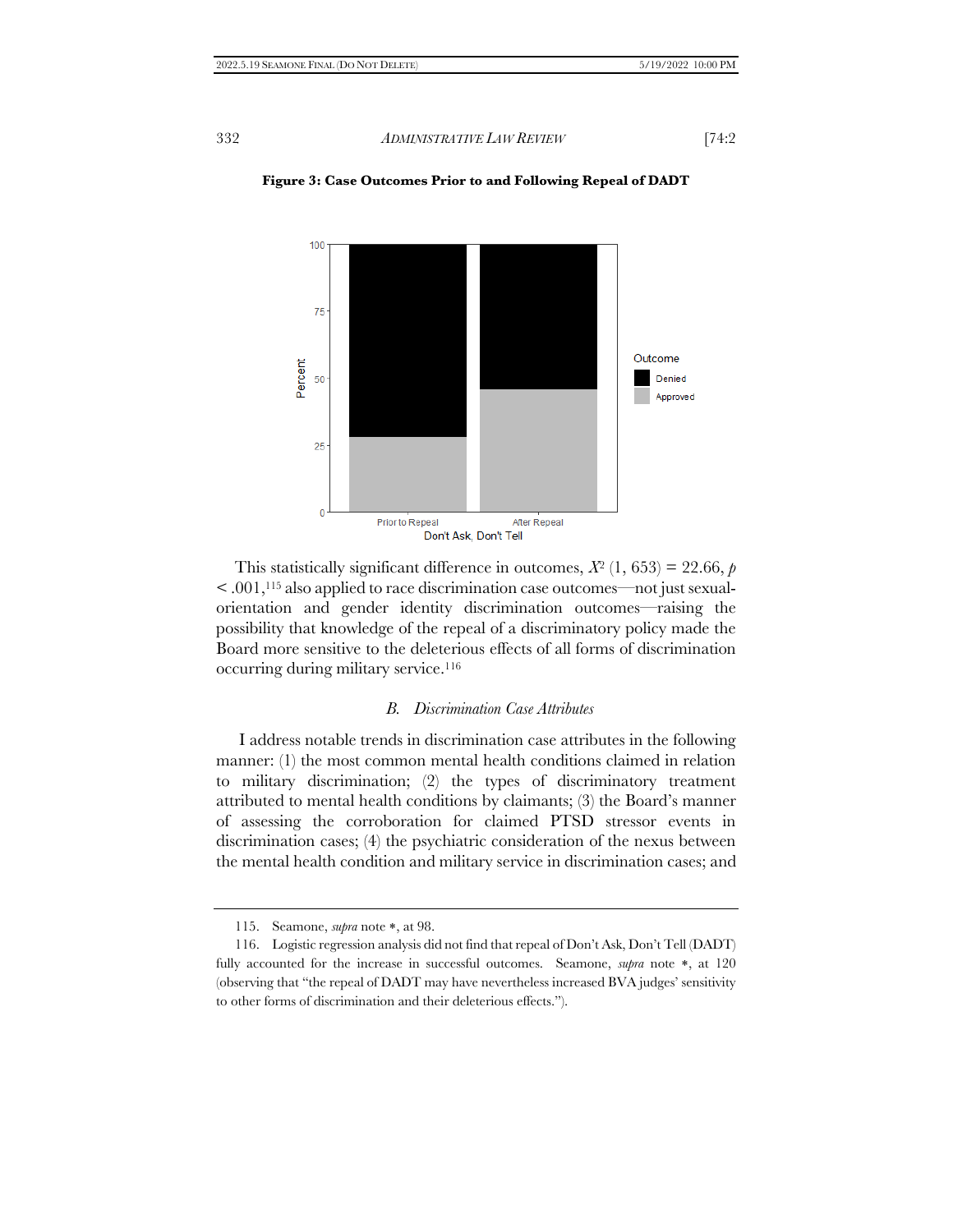(5) any other observations of note. Although this Article focuses on racial discrimination against veterans, LGBTQ discrimination cases will be referenced to illustrate applicable points and provide additional context.

#### <span id="page-24-0"></span>*1. Mental Health Conditions Claimed*

Veterans who claimed discrimination during military service most frequently claimed related PTSD  $(60\%)$  and depressive disorders  $(18\%)$ .<sup>117</sup> Less frequently, veterans attributed military discrimination to claimed anxiety disorders  $(8\%)$ , acquired psychiatric conditions  $(6\%)$ , schizophrenia and psychotic disorders  $(5\%)$ , and bipolar and related disorders  $(3\%)$ .<sup>118</sup> Nearly always, (93%), veterans claimed one or two separate mental health conditions, while a very small group (7%) alleged three or more mental health conditions related to discrimination.<sup>119</sup>

Despite being the most claimed disorder attributable to discrimination, PTSD was hardly the most frequently approved disorder.<sup>120</sup> Rather, the veterans who alleged discrimination were approved at the highest levels for anxiety disorders ( $z = 3.68$ ,  $p < .001$ ), schizophrenia and psychotic disorders  $(z = 2.00, p < .05)$ , and depressive disorders  $(z = 5.53, p < .001)$ .<sup>121</sup> Veterans who claimed two or more mental health conditions were more successful on appeal than those who claimed one disorder only  $X^2$  (2, 653) = 25.90,  $p$  < .001.122 In some instances, while the Board denied PTSD claims for lack of stressor corroboration, the Board nevertheless approved the same veteran's claim for service-connection of major depression related to the discriminatory event(s).<sup>123</sup>

#### *2. Discriminatory Acts Attributed to Mental Health Conditions*

Veterans in race discrimination cases attributed their mental health conditions to a wide range of discriminatory acts and circumstances. Consistent with the military's surveys of harassment in the early  $2000s$ ,<sup>124</sup>

124*. See generally* Armando X. Estrada, Tahira M. Probst, Jeremiah Brown & Maja Graso, *Evaluating the Psychometric and Measurement Characteristics of a Measure of Sexual Orientation Harassment*, 23 MIL. PSYCH. 220 (2011) (reviewing the classification scheme of the Inspector General's 2000 study of component-wide harassment incidents and mechanisms).

<sup>117</sup>*. Id.* at 97 fig.7.

<sup>118</sup>*. Id.*

<sup>119</sup>*. Id.* at 97.

<sup>120</sup>*. Id.* at 88 tbl.8.

<sup>121</sup>*. Id.* at 97.

<sup>122</sup>*. Id.*

<sup>123</sup>*. See, e.g.*, Name Redacted, Citation No. 09-42480 (Bd. Vet. App. Nov. 6, 2009).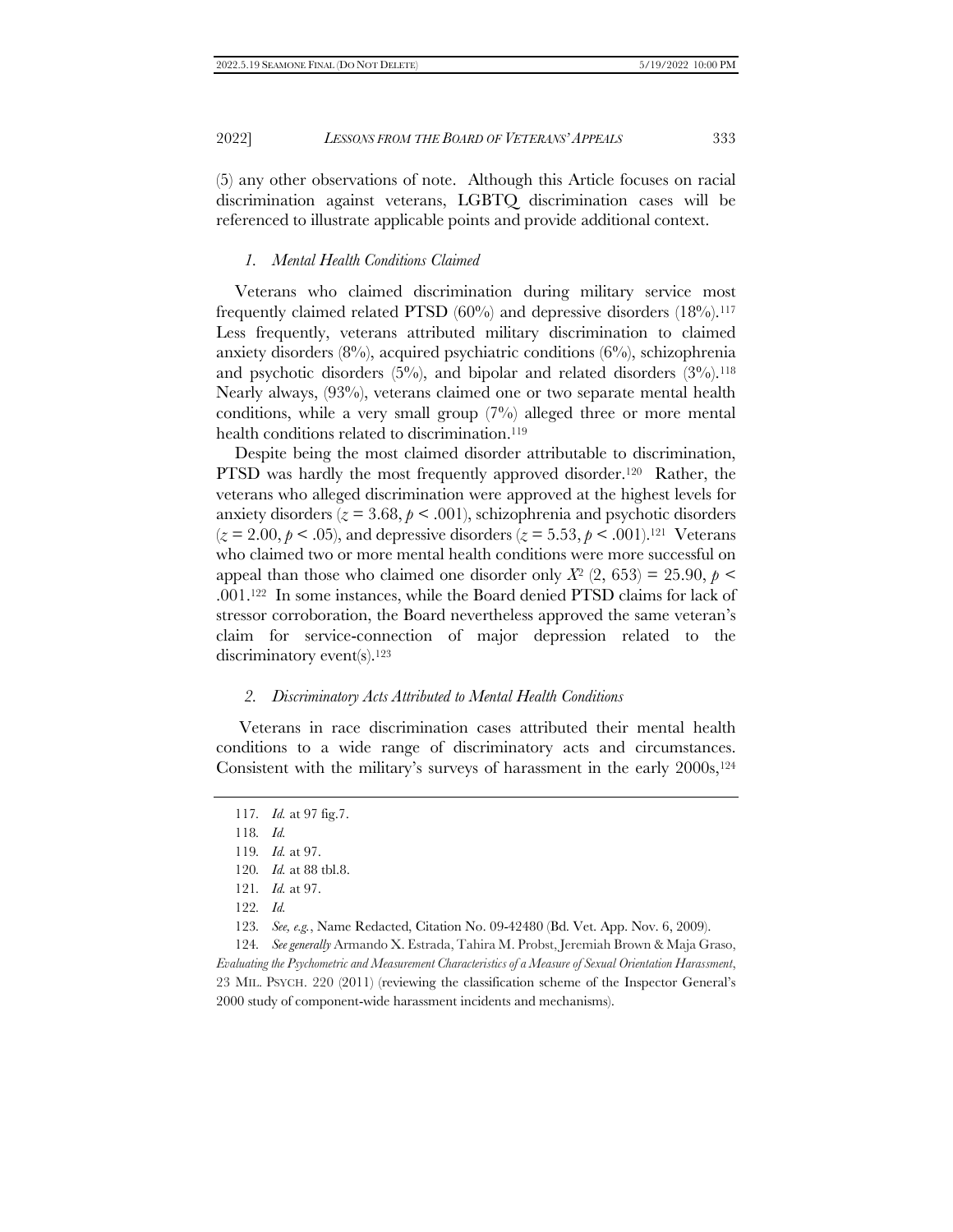<span id="page-25-0"></span>common discriminatory acts claimed as stressors included: racial slurs and epithets; physical assaults, threats, and intimidation; being assigned to humiliating duties; and other forms of abuse experienced by gender, religious, and sexual minorities and marginalized groups.125 For example, many racially diverse veterans alleged that they were prevented from performing duties due to their race, such as flying planes or driving tanks.<sup>126</sup> Others reported that they were not recognized for significant achievements due to race or told that they would not be promoted due to their race.<sup>127</sup> Some claimed that racial discrimination accounted for false charges of military misconduct.<sup>128</sup> Furthermore, consistent with studies of discriminatory practices in the Navy, Black veterans reported being assigned to humiliating and dangerous duties below deck, such as work in the boiler room.129 Veterans were further subjected to discrimination based on associations with members of different races, such as those in interracial marriages or romantic relationships.<sup>130</sup>

#### *3. BVA's Approach to Stressor Corroboration*

As discussed previously, to prevail in a PTSD diagnosis, VA adjudicators must find sufficient independent corroboration of a claimed stressor event during military service.131 Review of denials of race discrimination cases revealed that the lack of corroboration for the discriminatory stressor event was a leading reason for denial of the appeal.132 The Board has provided examples of sufficient corroborating evidence in the form of names of witnesses, dates and locations of the events, statements of eyewitnesses, contemporaneous letters or journal

- 130*. Id.* at 134 n.17, 137 nn.35–36.
- 131*. Supra* Par[t B.](#page-17-0)

<sup>125.</sup> *See, e.g.*, Seamone, *supra* note \*, at 133-43; see also Evan R. Seamone, Beyond *"Restoration of Honor": Compensating Veterans for the Psychological Injuries of the Gay and Transgender Bans*, 28 WM. & MARY J. RACE, GENDER &SOC.JUST. (forthcoming 2022) (identifying specific methods of harassment in sexual-orientation and gender identity discrimination cases).

<sup>126</sup>*. See, e.g*., Name Redacted, Citation No. 11-15288 (Bd. Vet. App. Apr. 19, 2011) ("[D]uring his duty he was rejected by a superior officer from being allowed to fly in a plane because he was [B]lack, resulted in the veteran crying.").

<sup>127.</sup> *See* Seamone, *supra* note \*, at 135-37.

<sup>128</sup>*. See, e.g*., Name Redacted, Citation No. 16-43098 (Bd. Vet. App. Nov. 9, 2016) (reporting the veteran's racial harassment stressor as "drugs . . . planted under his bunk on several occasions").

<sup>129.</sup> Seamone, *supra* note \*, at 136 & n.27.

<sup>132.</sup> Seamone, *supra* note \*, at 195 ("[C]areful review of known traumatic discrimination appeals revealed that lack of corroboration for a discriminatory stressor in the case of PTSD claims was a primary reason for denial of these appeals.").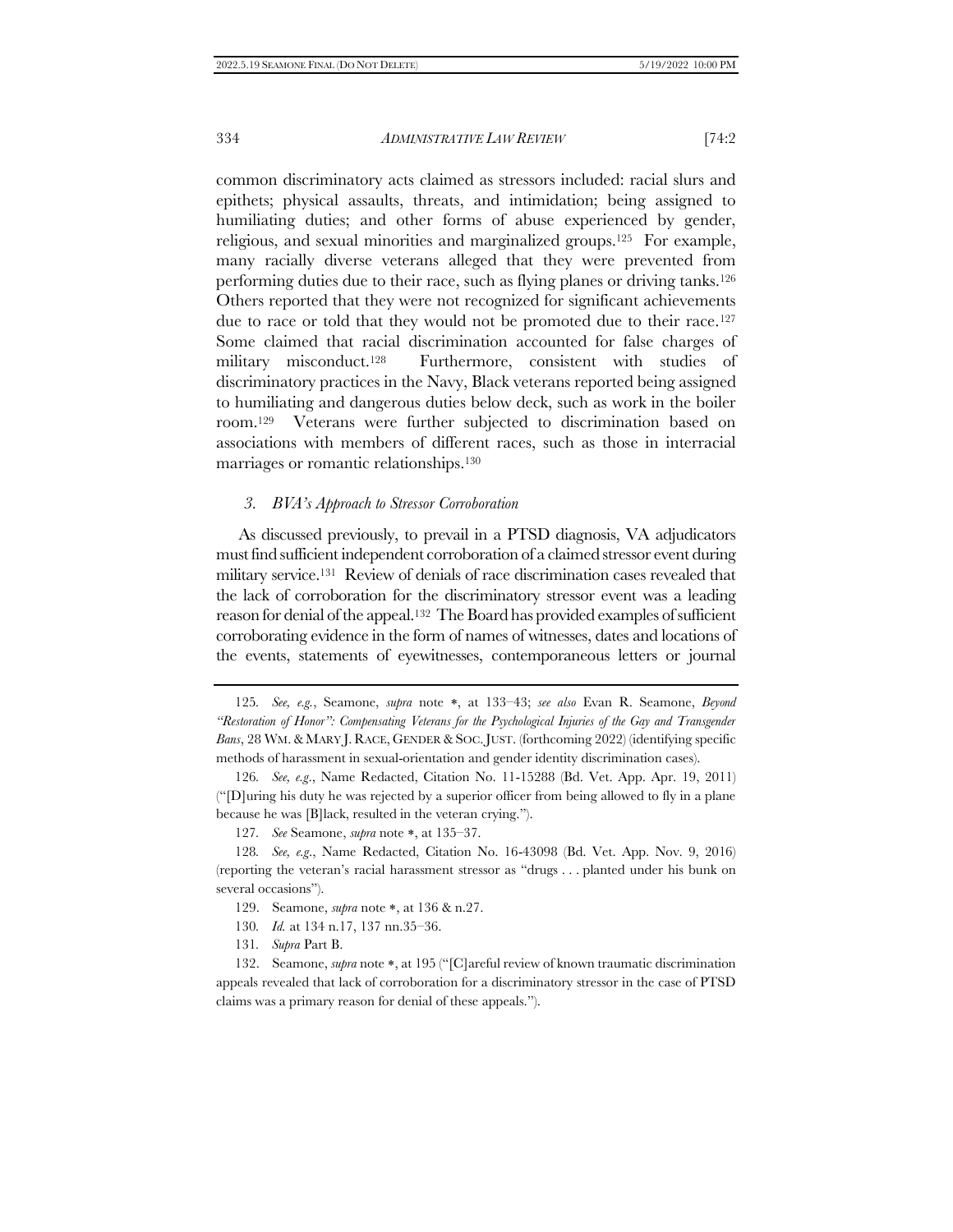entries, and photographs.133 To the BVA, these forms of corroborating evidence impose a "low" evidentiary bar on the veteran,<sup>134</sup> and represent the reciprocal duty of the claimant to enable the VA to meet its duty to assist.<sup>135</sup>

Merely referencing the racist or abusive environment experienced by all Black veterans would not appear to be sufficient corroborating evidence of a stressor event.<sup>136</sup> For instance, in a case involving an Asian-American/Pacific Islander Vietnam veteran, the Board did not find corroboration in references to a general air of discrimination against minority troops.137 Noting the veteran's "content[ion] that every Vietnam veteran knows about the prejudicial attitudes toward[s] Asians that were prevalent in the Armed Forces during that time,"<sup>138</sup> the Board refused to "take judicial notice" of "unidentified 'standard historic sources'" and found no "independent verification of stressors not related to combat."139 Similarly, the Board has found that a verified stressor cannot simply be a "generally hostile environment" against a specific minority group.<sup>140</sup>

The specific quantity and quality of evidence required for sufficient corroboration of a race discrimination stressor event involves a nuanced analysis. Despite the inadequacy of general descriptions of stressors, the CAVC has nevertheless clarified that veterans need not prove every detail of a traumatic event for adequate corroboration.<sup>141</sup> For instance, the BVA found sufficient corroboration when a witness attested in writing to "a racially charged atmosphere" in existence at the place and time where the

<sup>133</sup>*. See*, *e.g.*, Name Redacted, Citation No. 99-19055 (Bd. Vet. App. Jul. 13, 1999) (noting lay testimony, but not bare claims, is sufficient to corroborate combat related stressors); Name Redacted, Citation No. 17-44884 (Bd. Vet. App. Oct. 10, 2017) (noting that statements from fellow servicemembers, contemporaneous letters home, or pictures would corroborate claims); *see also* Name Redacted, Citation No. 04-07911 (Bd. Vet. App. Mar. 26, 2004) (noting the expectation for corroboration of a racism stressor from "contemporaneous letters from family members or statements from service comrades").

<sup>134.</sup> Name Redacted, Citation No. 12-32005 (Bd. Vet. App. Sept. 17, 2012).

<sup>135</sup>*. See* Wood v. Derwinski, 1 Vet. App. 190, 193 (1991) (recognizing that the VA's duty to assist does not represent "a one-way street").

<sup>136.</sup> Seamone, *supra* note \*, at 156 (observing that "a verified stressor cannot simply be a 'general hostile environment' against a specific racial or ethnic minority group") (internal citations omitted).

<sup>137</sup>*. See* Name Redacted, Citation No. 03-22677 (Bd. Vet. App. Sept. 4, 2003).

<sup>138</sup>*. Id.*

<sup>139</sup>*. Id.*

<sup>140.</sup> Name Redacted, Citation No. 05-22837 (Bd. Vet. App. Aug. 15, 2005).

<sup>141.</sup> Pentecost v. Principi, 16 Vet. App. 124, 128 (2002).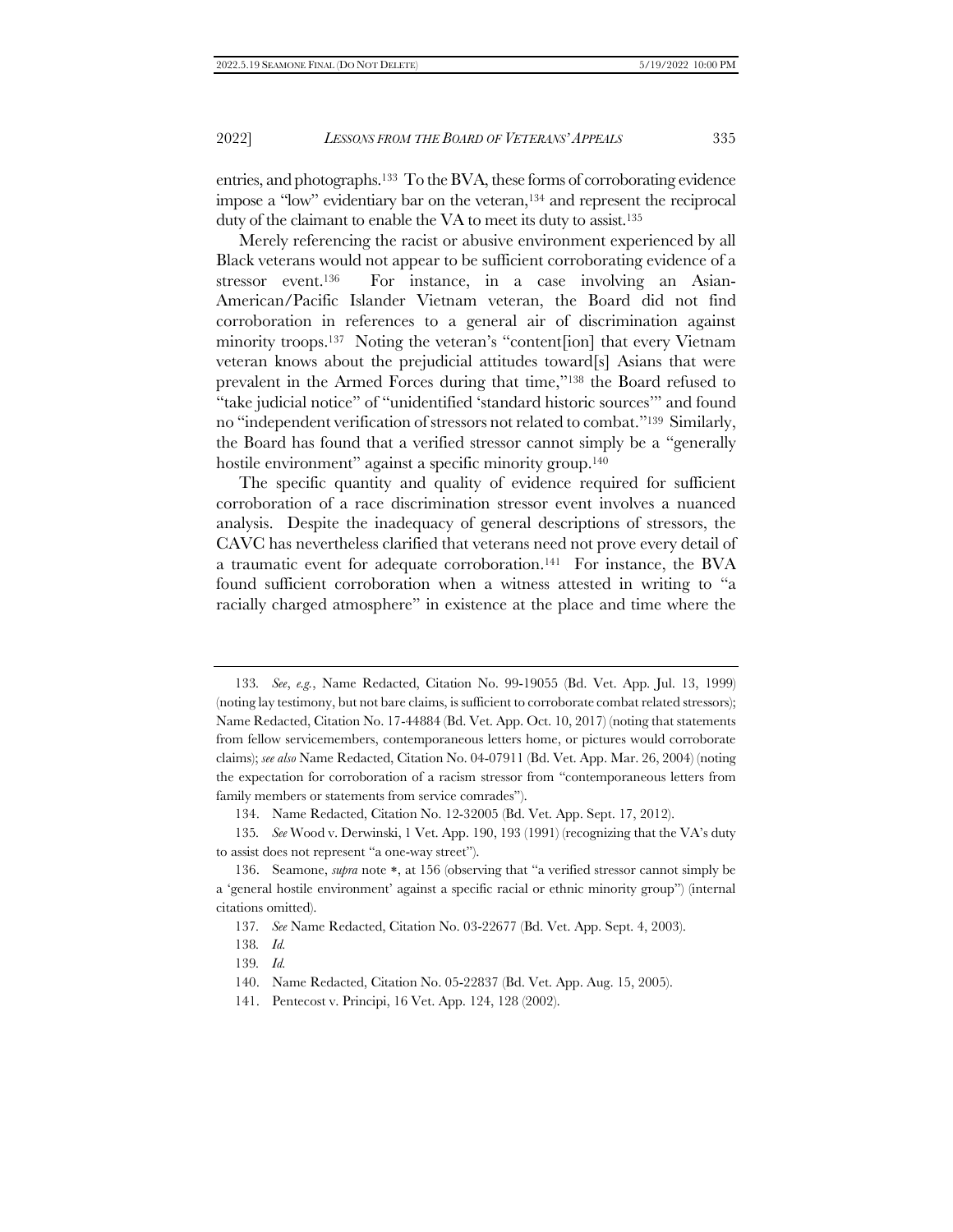veteran alleged specific acts of racial discrimination.<sup>142</sup>

 In some instances, the BVA has relied upon less common discriminatory trauma markers. One such marker is whether enough evidence has been presented about the discriminatory injury to infer that an incident of the nature alleged commonly occurred under the same circumstances.143 For example, in a case involving the claim that a Black veteran walked in on senior officers holding a KKK meeting and, after reporting his concerns, the senior officers sent him to combat in Vietnam as retaliation, the BVA explained:

The Board is prepared to accept that—even though there is insufficient [evidence] to demonstrate some of the Veteran's more extraordinary claims—it is fairly credible that the Veteran would have incurred at least some incidents of racism during the 1960s; and that these incidents may have even devolved into acts of physical violence.<sup>144</sup>

Historical publications and newspaper articles may serve as markers to corroborate racial discrimination when the publications are specific enough to encompass the veteran's individual circumstances.<sup>145</sup> In a notable case, falling short of this standard, the veteran supplied a scholarly article that "described a history of institutional racism in the military and personal racism between military members."146 The veteran offered the article as corroboration for the veteran's claimed stressor of "institutional and personal racism" while serving in the Marine Corps to include interracial fights involving death, improvised weapons, and bricks being thrown at him by white soldiers.<sup>147</sup> To the BVA, "[t]he article did not reference any particular events or the general atmosphere of military race relations in Okinawa, Japan, including during the time the veteran was stationed there."<sup>148</sup> Numerous cases cited the CAVC case of *Cohen v. Brown*,<sup>149</sup> which held that "[a]necdotal incidents, although they may be true, are not researchable."<sup>150</sup> In order to be researched, incidents must be reported and documented.

<sup>142.</sup> Name Redacted, Citation No. 08-26657 (Bd. Vet. App. Aug. 7, 2008).

<sup>143.</sup> Name Redacted, Citation No. 04-07911 (Bd. Vet. App. Mar. 26, 2004) (rejecting magazine articles as corroboration for the stressor of discrimination against an Asian-American soldier during the Korean War because "there is no way to relate that incident to the veteran," including any statements of the veteran describing that he had personal knowledge of the events described in the articles).

<sup>144.</sup> Name Redacted, Citation No. 17-44884 (Bd. Vet. App. Oct. 10, 2017).

<sup>145.</sup> Seamone, *supra* note \*, at 142 n.68 (describing the Board's unwillingness to corroborate discriminatory stressors through "generalized, unspecific descriptions") (citations omitted).

<sup>146.</sup> Name Redacted, Citation No. 17-06402 (Bd. Vet. App. Mar. 2, 2017).

<sup>147</sup>*. Id*.

<sup>148</sup>*. Id*.

<sup>149.</sup> 10 Vet. App. 128 (1997).

<sup>150</sup>*. Id*. at 134.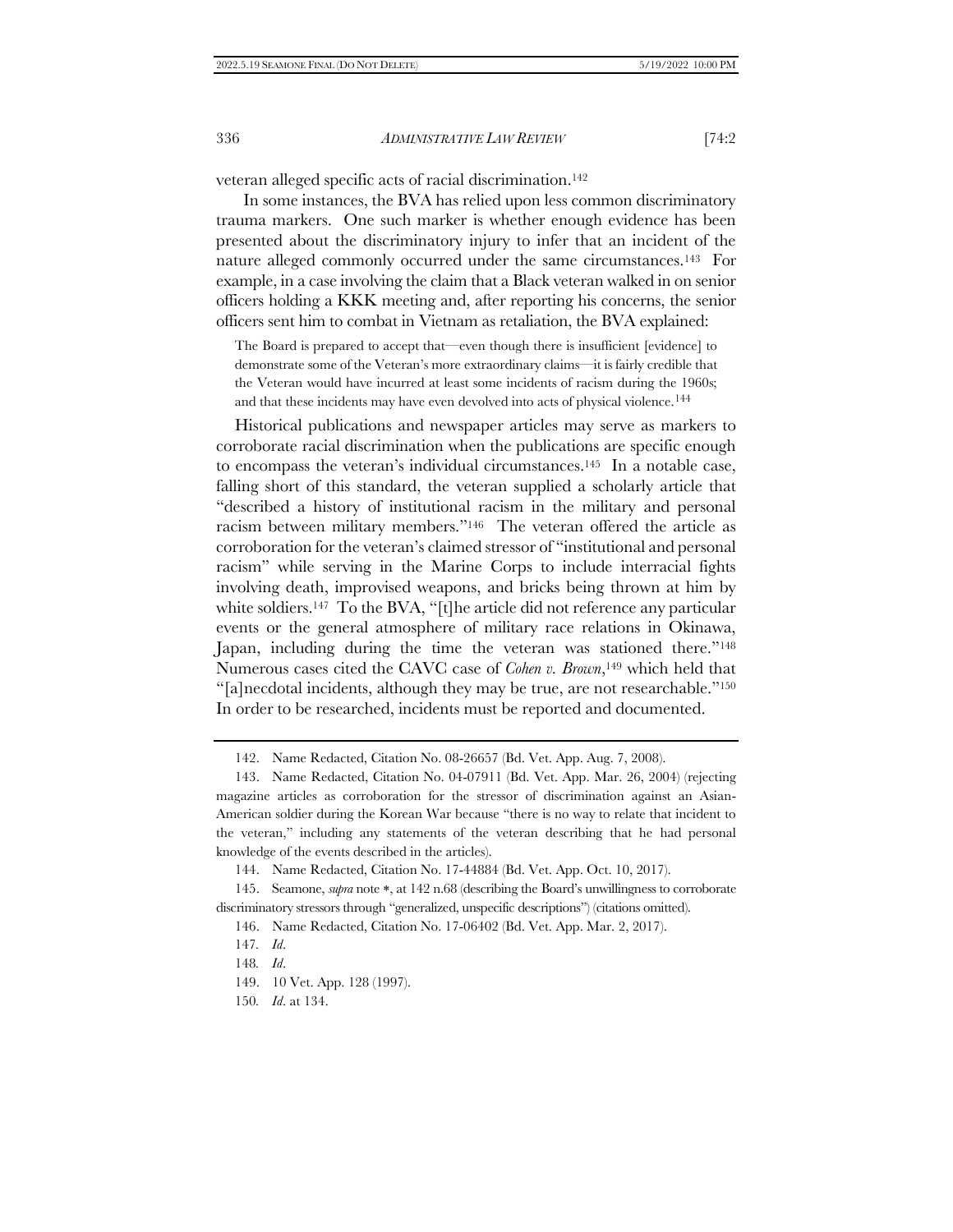Contrary to the denial above, the Board found sufficient corroboration of race-based assault and slurs through reference to facts asserted in a book excerpt describing the extent of public operations of the KKK at Camp Pendleton Marine Base in the late 1970s.<sup>151</sup> The veteran offered excerpts from *The African American Experience in Vietnam: Brothers in Arms*. <sup>152</sup> The Board further recognized that at the time, "the Marine Corps admitted a Klan presence at Camp Pendleton," to include warnings "of a dramatic increase in [KKK] activity among off-duty service personnel."153 The decision further cited facts about minority servicemembers who were killed or injured as a result of hate crimes committed by the KKK at Camp Pendleton in the 1970s.154 Despite the Board's recognition that "there [was] no specific evidence in the claims file that the veteran was the victim of racial discrimination during military service,"<sup>155</sup> the Board found sufficient corroboration based on the detailed history reported in the book: "The fact that the veteran was assigned to and stationed with a unit that was present while such an event occurred" provided sufficient evidence to corroborate racial discrimination.<sup>156</sup>

Beyond corroboration through detailed historical and scholarly publications recounting military discrimination, veterans may present facts about their life after service which could corroborate the discrimination claim. In at least one case involving an Asian-American/Pacific Islander Vietnam veteran, the veteran described how, following his service and upon naturalization as a U.S. citizen, he selected a different last name specifically "to sound more 'American.'"157 The Board found that the veteran's reasons for the post-service name change corroborated the traumatic impact of his claimed military stressors of threats by white Sailors to throw him overboard and their vocalized suspicions that he was a spy for the Viet Cong based on his name, accent, and physical appearance.<sup>158</sup>

#### *4. Psychiatric Assessment of PTSD Criterion A*

All claimants for service-connection of a mental health disorder must establish that they incurred or aggravated their condition during military

158*. Id*.

<sup>151</sup> Name Redacted, Citation No. 15-27650 (Bd. Vet. App. June 29, 2015).

<sup>152.</sup> *Id.* (citing JAMES E. WESTHEIDER, THE AFRICAN AMERICAN EXPERIENCE IN VIETNAM: BROTHERS IN ARMS (2008)).

<sup>153</sup>*. Id*.

<sup>154</sup>*. Id*.

<sup>155</sup>*. Id*.

<sup>156</sup>*. Id*.

<sup>157.</sup> Name Redacted, Citation No. 16-45339 (Bd. Vet. App. Dec. 2, 2016).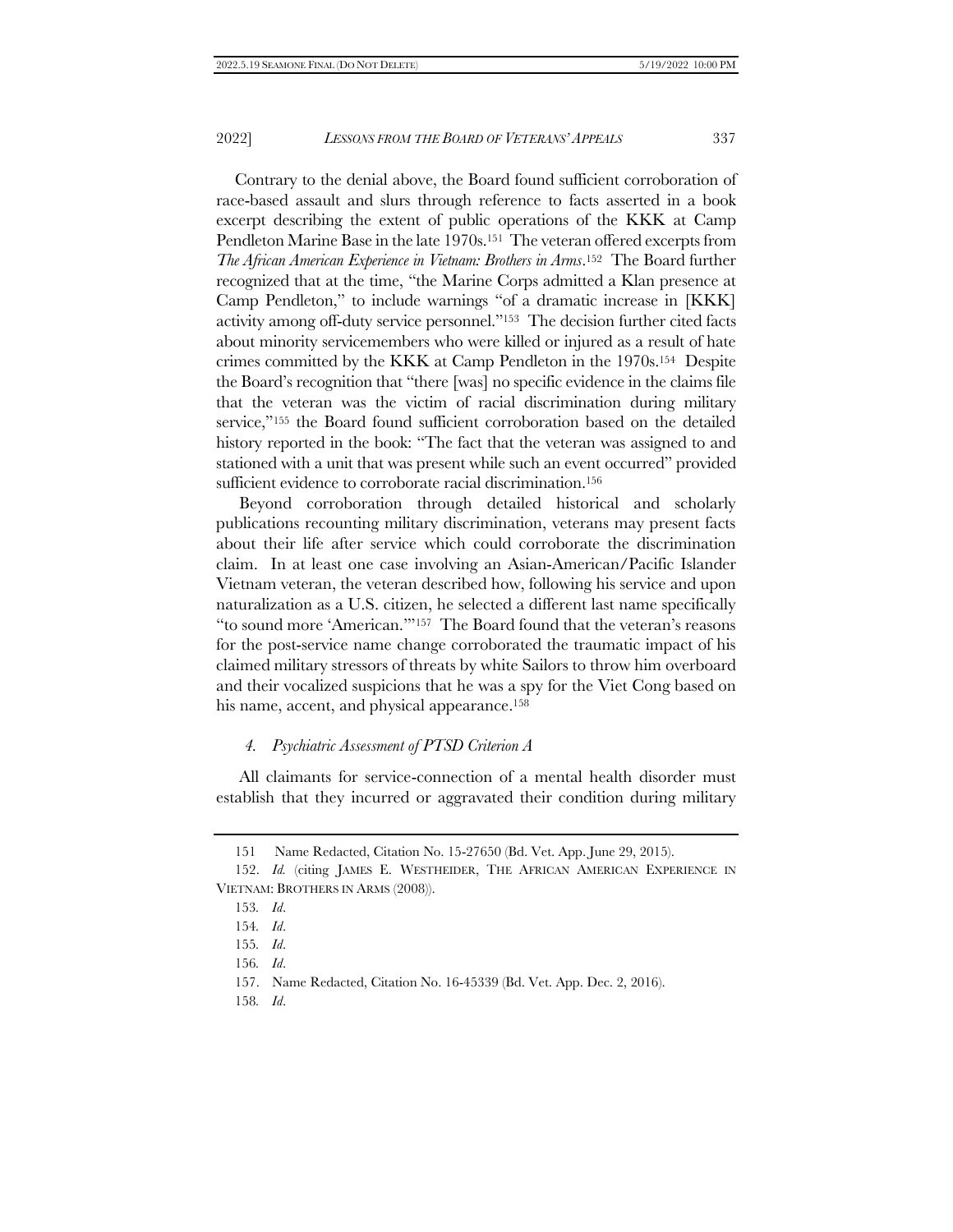service.159 While PTSD requires corroboration of a veteran's account of the stressor event, other mental health disorders do not require the same high degree of proof and the evidence need only show that the disorder was as likely as not linked to military service.160 In the case of PTSD, while the adjudicator determines the adequacy of the corroboration for the stressor event, mental health examiners must further find that all of the PTSD diagnostic criteria from the *DSM* have been satisfied.161 The examined PTSD cases revealed frequent disagreement between adjudicators and medical examiners even though Sexual and Gender Identity Minority (SGIM) veterans had satisfied one or the other requirement.

In denied appeals, psychiatric examiners frequently deemed the veteran's harassing experience insufficient to meet Criterion A's requirement for a trauma. This was true even though the VA adjudicator believed the veteran met the standard of corroboration for a PTSD stressor event under the VA's PTSD standard. VA standards specifically list "harassment" as an example of personal assault for PTSD stressor corroboration.162 However, in the cases identified by this study, proof of verbal harassment alone usually failed to meet the *DSM*'s PTSD criteria.<sup>163</sup> For instance, even though a veteran's account of discriminatory experiences amounted to a continuing chain of "micro insults and macro insults," the provider concluded that "insults are not necessarily the stuff of trauma."<sup>164</sup> "The examiner noted that he had no way of firmly establishing a nexus between the Veteran's [condition] and the military without resorting to speculation, if not divination."<sup>165</sup>

When another veteran claimed the stressor of being harassed for associating with another minority soldier in the early 1950s, the BVA found

162. M21-1MR, *supra* note [50,](#page-10-0) at § D(5) (providing administrative guidance on the application of 38 C.F.R. § 3.304(f)(5)).

163. In a salient example, the BVA denied the veteran's verbal discrimination claim on the basis that "the allegation of racial discrimination on its face fails to satisfy the stressor definition criteria under the DSM-IV." Name Redacted, Citation No. 10-33511 (Bd. Vet. App. Sept. 7, 2010).

164. Name Redacted, Citation No. 18-119553 (Bd. Vet. App. Jul. 19, 2018).

165*. Id.* Although this veteran was denied service-connection for PTSD for lack of a sufficient stressor, service-connection was approved for the acquired psychiatric disorder of Depressive Disorder not otherwise specified, on the basis that the examiner still expressed that "[the] possibility exists of a connection, but supportive data are not in evidence." *Id.*

<sup>159</sup>*. Supra* Part II[I.A.](#page-14-0)

<sup>160</sup>*. Id*.

<sup>161.</sup> Name Redacted, Citation No. 06-12927 (Bd. Vet. App. May 4, 2006) ("[W]hether stressors that occurred were of sufficient gravity to cause or to support a diagnosis of PTSD is a question of fact for medical professionals.").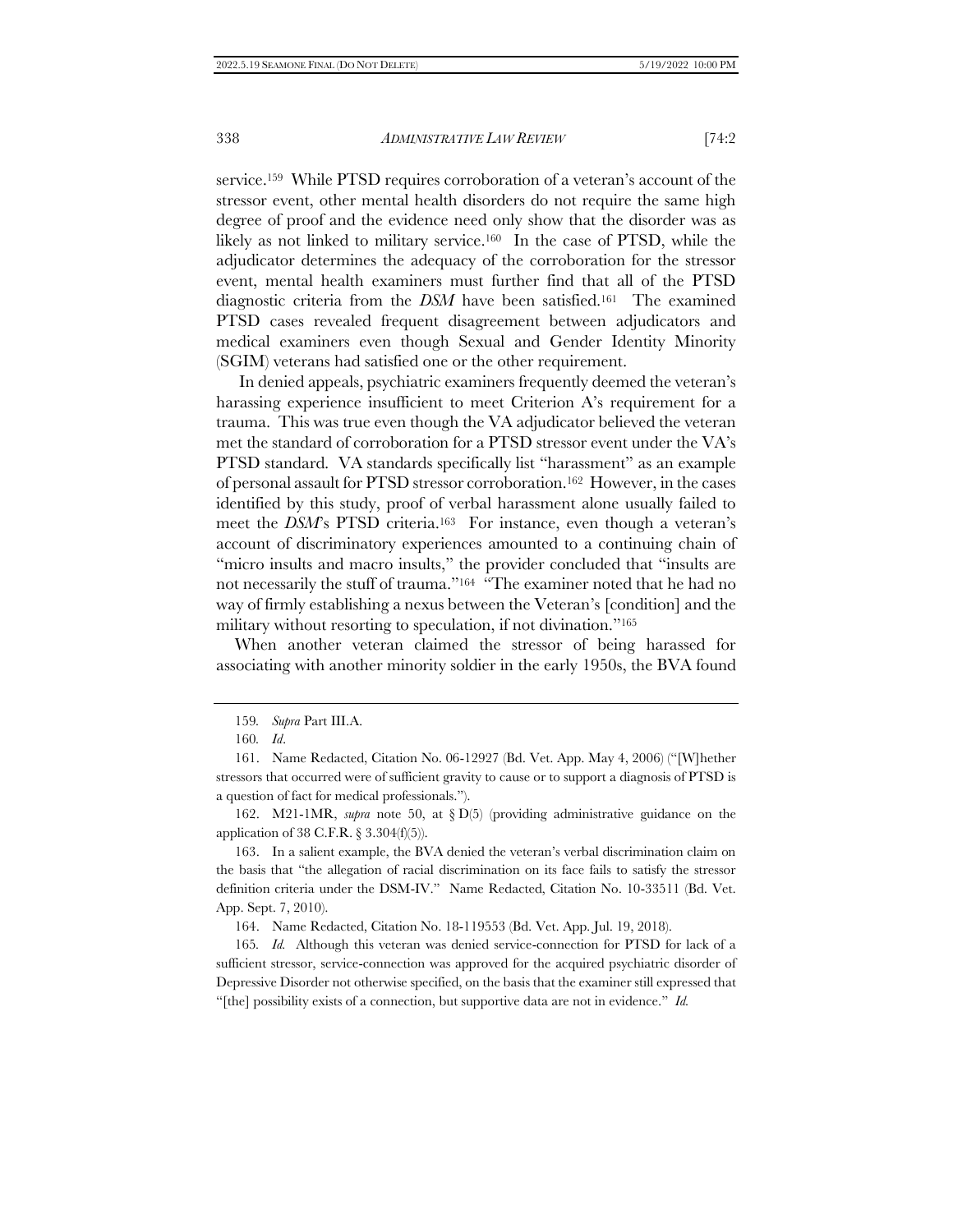sufficient corroboration for the personal assault stressor "in light of the era in which the [v]eteran served and the [recorded] prejudice and animus that was present at the time."166 Yet, the Board adopted the medical conclusion that the event failed to meet Criterion A since the veteran had only experienced a "sense of being wronged."167 These cases reflect incongruence between the VA's regulatory PTSD stressor standards and the *DSM*'s trauma standard for diagnosing PTSD when it comes to discriminatory events. These opinions also support the finding that physical assault at least marginally increases the odds of success in discrimination claims. This was the case where a perpetrator's verbal slurs and epithets during a physical assault demonstrated a discriminatory motive.<sup>168</sup>

### <span id="page-30-1"></span><span id="page-30-0"></span>*5. Other Notable Observations*

#### *i. Vague and Sanitized Descriptions*

In many cases where veterans alleged military racial discrimination as the basis of their mental health condition, even though judges generally mentioned these claims, the judges frequently omitted the veteran's race.<sup>169</sup> More troubling, in many instances the decisions referenced some form of discriminatory treatment but failed to identify the type or the acts alleged to have resulted from the discriminatory animus.<sup>170</sup> For example, during manual review of the ML classified cases, failure to describe discrimination type forced me to exclude over two dozen decisions.171 The Board Members stated that the veteran claimed "discrimination," "prejudice," "harassment," or combinations thereof but did not specify discrimination type, such as racial, religious, ethnic, or sexual-orientation.172 In some instances, judges used terminology that could have ostensibly amounted to discrimination but was too vague to support the conclusion. In one such example, a judge referenced a veteran's claimed stressor of a "personality conflict" with a superior.<sup>173</sup>

Other cases revealed deliberate withholding of information about discriminatory events alleged by a claimant, such as the judge who omitted

167*. Id.*

- 170*. Id.* at 77.
- 171*. Id*.
- 172*. See id.* at 77, note 2.

<sup>166.</sup> Name Redacted, Citation No. 11-19942 (Bd. Vet. App. May 23, 2011).

<sup>168</sup>*. Infra* Part IV.D (providing statistical results of associations between variables).

<sup>169.</sup> Seamone, *supra* note \*, at 89 ("Regarding race . . . the veteran's race was not always mentioned in an opinion, and was not discernable in the majority of cases[.]").

<sup>173.</sup> Name Redacted, Citation No. 17-42581 (Bd. Vet. App. Sept. 26, 2017).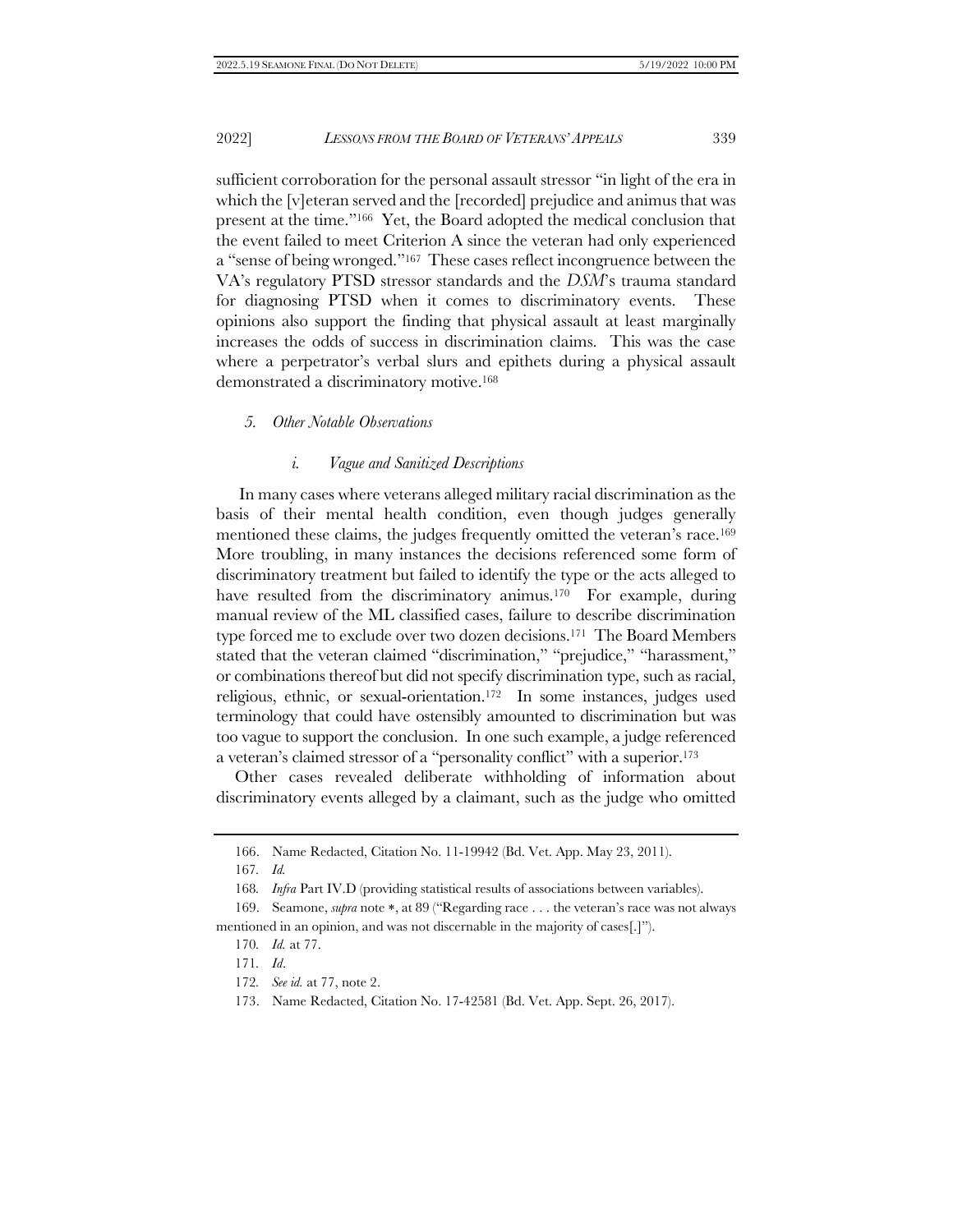discussion of racial discriminatory acts for the stated purpose of sparing the "vulgar details."174 While judges may have good intentions for sanitizing the nature of claimed discrimination,<sup>175</sup> such practices make the decisions unreviewable for discriminatory trauma. Furthermore, they can make it impossible to identify trends in judicial treatment of racially diverse applicants who have claimed injuries related to racial discrimination.176 At least one experienced practitioner who has worked for the VA on quality assurance issues confirms that VA judges have been encouraged not to identify issues related to the race of the appellant.177 The following two subsections describe two forms of discriminatory events that appeared magnified by the military environment: discrimination involving combat and discrimination involving racist symbols or hate groups.<sup>178</sup>

#### *ii. Race Discrimination in a Combat Zone*

Consistent with the research on combat veterans, this study revealed numerous cases where the veteran specifically indicated no trauma from combat itself, but rather from discrimination occurring in a combat zone.<sup>179</sup> This included the refusal of subordinates to follow orders on discriminatory grounds.180 Many veterans feared harm from their peers more than the enemy, such as a friendly fire incident or fragging with grenades.181 Others

177. Seamone, *supra* note \*, at 173-74.

178. Although not discussed in detail in this Article, other forms of discrimination explored in the dissertation include claimed traumatic stressors related to race riots, particularly in the period following the assassination of Dr. King, as well as racial discrimination involving elements of sexual trauma. *See id.* at 141 (surveying "[a] separate subcategory of race discrimination stressors involved race riots, which have also been referred to as mutinies on ships"); *id.* at 146–47 (surveying cases in which "service[]members reported being sexually assaulted as a form of . . . racial discrimination").

179. Seamone, *supra* note \*, at 147-48.

180*. See, e.g*., Name Redacted, Citation No. 15-53544 (Bd. Vet. App. Dec. 23, 2015) (describing the stressor of having his orders "ignored" as the only Black soldier in his unit).

181. *See* Name Redacted, Citation No. 13-02375 (Bd. Vet. App. Jan. 22, 2013) (friendly fire due to racism); Name Redacted, Citation No. 98-22706 (Bd. Vet. App. July 27, 1998) (race riots involving soldiers rolling grenades into sleeping areas).

<sup>174.</sup> Name Redacted, Citation No. 18-07374 (Bd. Vet. App. Feb. 6, 2018).

<sup>175.</sup> Seamone, *supra* note \*, at 174 (providing several alternative reasons for judges to censor race or other details related to discrimination).

<sup>176.</sup> The problem seems widespread beyond cases at the BVA. *See* Hall & Wright, *supra* note [104](#page-19-1), at 96 (recognizing a similar limitation in judges' reluctance to identify race in employment discrimination cases).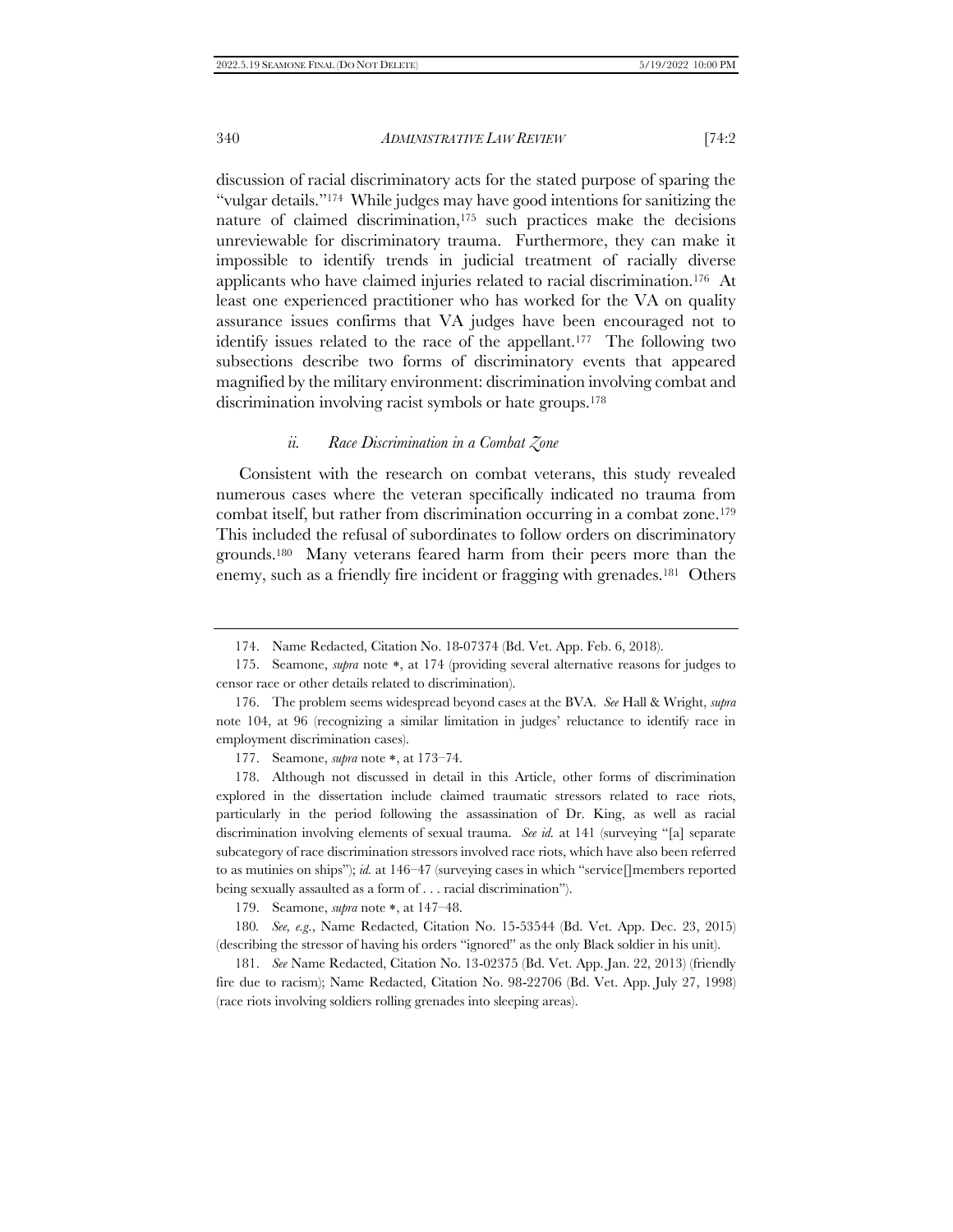experienced commanders confiscating weapons from minority troops<sup>182</sup> or ensuring that only non-minority troops were issued ammunition. <sup>183</sup> Based on these acts, one victimized veteran observed that he was "more traumatized by ongoing racial harassment than combat stressors."184 A Black veteran, for example, recounted discrimination when his commanders purposely assigned him to the front lines in Vietnam when he had only three months of service remaining in retaliation for his role in "breaking up a [KKK] meeting" on base.185 From an evidentiary perspective, it is noteworthy that veterans succeeded in establishing the Criterion A stressor event requirement when they linked discrimination to "psychiatric symptoms to fear of hostile, military, or terrorist activity during . . . service" through the "belief that . . . [peers] would not come to [their] aid if attacked."<sup>186</sup>

### *iii. Discrimination Incorporating Racist Symbols*

Black veterans identified historically significant symbols of race discrimination in describing their PTSD stressor events. This trauma frequently involved the display of white hoods, burning crosses, the acronym

<sup>182.</sup> *See* Name Redacted, Citation No. 09-27184 (Bd. Vet. App. Jul. 21, 2009) (weapons removed from unit); Name Redacted, Citation No. 08-25400 (Bd. Vet. App. Jul. 20, 2008) (ammunition confiscated).

<sup>183.</sup> *See* Name Redacted, Citation No. 16-22397 (Bd. Vet. App. June 3, 2016) (withholding ammunition from Black soldiers); *see also* Name Redacted, Citation No. 13-09260 (Bd. Vet. App. Mar. 19, 2013) (addressing a situation in which a first sergeant armed white troops during a racial conflict in the ranks).

<sup>184.</sup> Name Redacted, Citation No. 12-36218 (Bd. Vet. App. Oct. 18, 2012).

<sup>185.</sup> Name Redacted, Citation No. 15-48493 (Bd. Vet. App. Nov. 18, 2015).

<sup>186.</sup> *See* Name Redacted, Citation No. 17-55758 (Bd. Vet. App. Dec. 5, 2017); *see also* Name Redacted, Citation No. 16-25292 (Bd. Vet. App. June 23, 2016) (noting the veteran's claimed stressor as "fear that he would be killed or left behind in Vietnam" after reporting instances of racism); Name Redacted, Citation No. 10-04384 (Bd. Vet. App. Jan. 28, 2010) (asserting "a racist captain purposely assigned only African-American troops to go on the patrol"); Name Redacted, Citation No. 13-27359 (Bd. Vet. App. Aug. 26, 2013) ("[H]e was given a security duty assignment [based on being Black] that required him to be essentially alone in the desert for five days and nights with limited outside contact, which left [him] scared and fearful for his life."). Veterans claimed discrimination-related stressors that left them feeling "isolated." *See* Name Redacted, Citation No. 04-11021 (Bd. Vet. App. Apr. 27, 2004) ("He also contended that the soldiers in his unit were racist; therefore, he did not trust them and felt isolated."); *see also* Name Redacted, Citation No. 12-23678 (Bd. Vet. App. Jul. 9, 2012) ("He reported that he felt alone and unsupported.").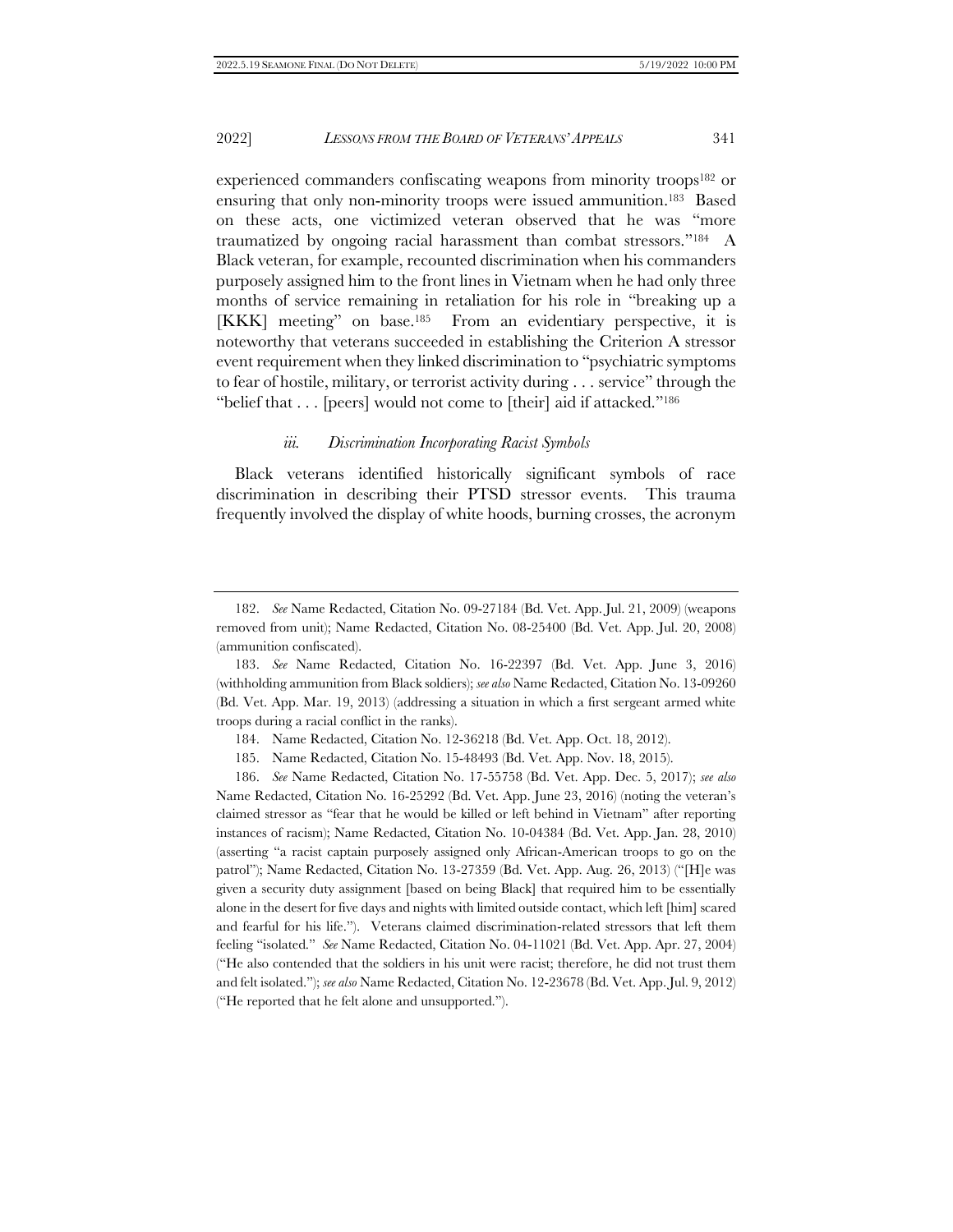"KKK" written in graffiti, nooses, and display of the Confederate flag.<sup>187</sup> Given that it was common for the KKK to conduct meetings and recruit membership from the ranks at various installations, several traumatic stressors related to intimidation by Klan members.<sup>188</sup> In relation to the letters KKK, particularly traumatizing events included perpetrators etching the term with a cross in a Black servicemember's helmet,<sup>189</sup> writing out the acronym in ketchup on a Black servicemember's pillowcase,<sup>190</sup> and placing nooses in the veteran's living space.191 Black veterans also described terrorizing experiences involving white troops discussing having committed hate crimes against Black families in Mississippi while standing within earshot waiting in line to enter the dining facility.<sup>192</sup>

# *C. Relationships Between Case Variables*

I performed empirical analysis of the 653 cases identified by ML algorithms using a series of nonparametric analyses (chi-square analyses, Fisher's exact test, and Wilcoxon rank sum tests) to determine whether success of appeal differed across a number of variables.193 Although I hypothesized that multiple traumatic events would increase the likelihood of a favorable outcome on appeal, the study revealed only a marginal difference

188. Seamone, *supra* note \*, at 135 n.22.

189. Name Redacted, Citation No. 08-04458 (Bd. Vet. App. Feb. 7, 2008) ("He claims . . . racism, including . . . having 'KKK' and a cross etched into his head gear.").

190. Name Redacted, Citation No. 18-106273 (Bd. Vet. App. May 30, 2018).

191*. See, e.g.*, Name Redacted, Citation No. 01-06933 (Bd. Vet. App. March 8, 2001) ("A hangman's noose was hung on his door, and a noose with a monkey in it was placed in the shower."); Name Redacted, Citation No. 12-05346 (Bd. Vet. App. Feb. 13, 2012) (having "a '[KKK] rope,' or noose, [placed] under his bed").

192. Name Redacted, Citation No. 18-21310 (Bd. Vet. App. Apr. 11, 2018) ("[W]hile he was in service at Fort Lewis, Washington, he was standing in the chow line with several other African American soldiers when a soldier told another soldier that he and his family were members of the [KKK] and had killed and burned down the houses of African Americans in Mississippi. The [v]eteran reported that his mind went blank with fear.").

193. Seamone, *supra* note \*, at 86–89 tbl.8.

<sup>187</sup>*. See, e.g.*, Name Redacted, Citation No. 01-00621 (Bd. Vet. App. Jan. 10, 2001) ("The veteran testified that he was subjected to numerous incidents of racial harassment by an unknown person or persons. Pictures of rebel flags, photos of him with a noose drawn around his neck, and 'KKK' signs were placed on his bed."); Name Redacted, Citation No. 10-47651 (Bd. Vet. App. Dec. 22, 2010) (citing "frequent racial harassment [at Westover Air Force Base] including having a cross burned in front of the medical services dormitory"). Name Redacted, Citation No. 10-15193 (Bd. Vet. App. Apr. 26, 2010) (noting racial discrimination by "a sargeant [sic] who wore a confederate flag on his helmet").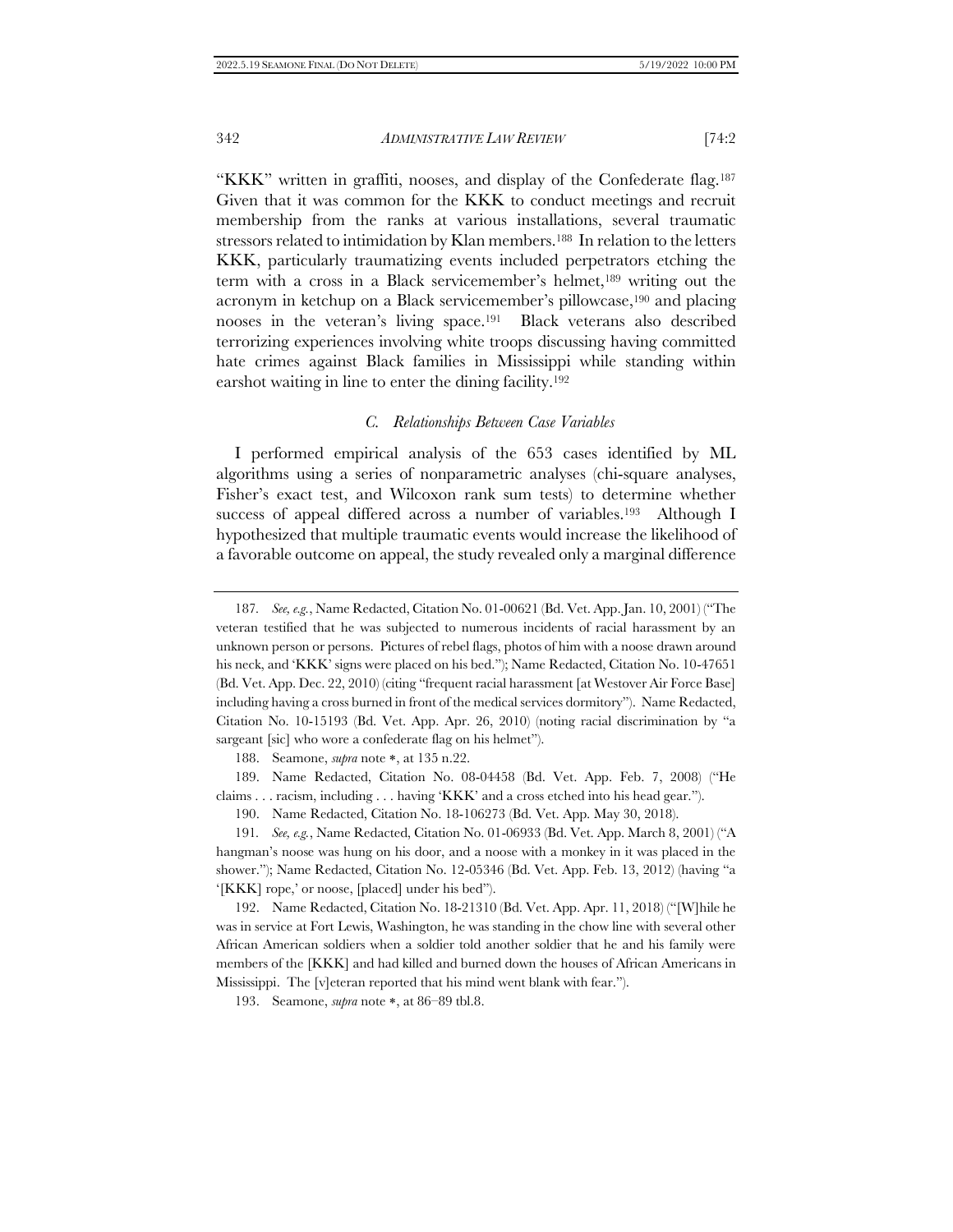<span id="page-34-0"></span>between number of trauma types claimed and outcome ( $W = 44914$ ,  $p = .08$ ). A more significant relationship was detected for the incidence of pre-service trauma, which was negatively associated with success on appeal,  $(X<sup>2</sup>(1, 563))$  = 8.30,  $p < 0.01$ ). This result was consistent with my prior research on cumulative traumatic events, which demonstrated the difficulty of attributing PTSD to MST when the veteran had been sexually assaulted prior to enlistment.194 The examined discrimination cases reveal that prior traumatic events in civilian life created a similar cumulative trauma dilemma in which VA adjudicators experienced difficulty disaggregating the effects of military discrimination. However, on balance, in all discrimination cases, physical assault was positively associated with appeal success  $(X^2 (1, 563) = 4.17, p < .05)$ .

Recognizing that the VA changed its criteria for assessing PTSD and moved from using the D*iagnostic and Statistical Manual, Fourth Edition, Text Revision* (*DSM-IV-TR*) to the *DSM-5* in all PTSD service connection adjudications on August 4, 2014,<sup>195</sup> this study considered the distribution of all discrimination case outcomes across the current and two previous versions of the *DSM*. There was a higher likelihood of success after the implementation of the *DSM-5*, relative to before  $(X^2 \ (1, 653) = 33.40, p \leq$ .001). Yet this relationship was not specific to PTSD.

#### *D. Multilevel Logistic Regression Analysis*

Logistic regression analysis is appropriate for an exploration of the determinants of case outcomes.196 Similar to other empirical legal

<sup>194</sup>*. See, e.g.*, Seamone & Traskey, *supra* not[e 46.](#page-10-1)

<sup>195.</sup> Schedule for Rating Disabilities—Mental Disorders and Definition of Psychosis for Certain VA Purposes, 79 Fed. Reg. 45,093 (Aug. 4, 2014) (to be codified at 38 C.F.R. pts. 3, 4).

<sup>196.</sup> Binomial logistic regression permits the identification of significant relationships between a given characteristic on case outcome while controlling for other characteristics. ROBERT M. LAWLESS,JENNIFER K. ROBBENNOLT &THOMAS S. ULEN, EMPIRICAL METHODS IN LAW 298–304 (2d ed. 2016) (acknowledging the appropriateness of this "special" logistic regression analysis in many legal contexts where the "the dependent variable takes on only two (or very few) values").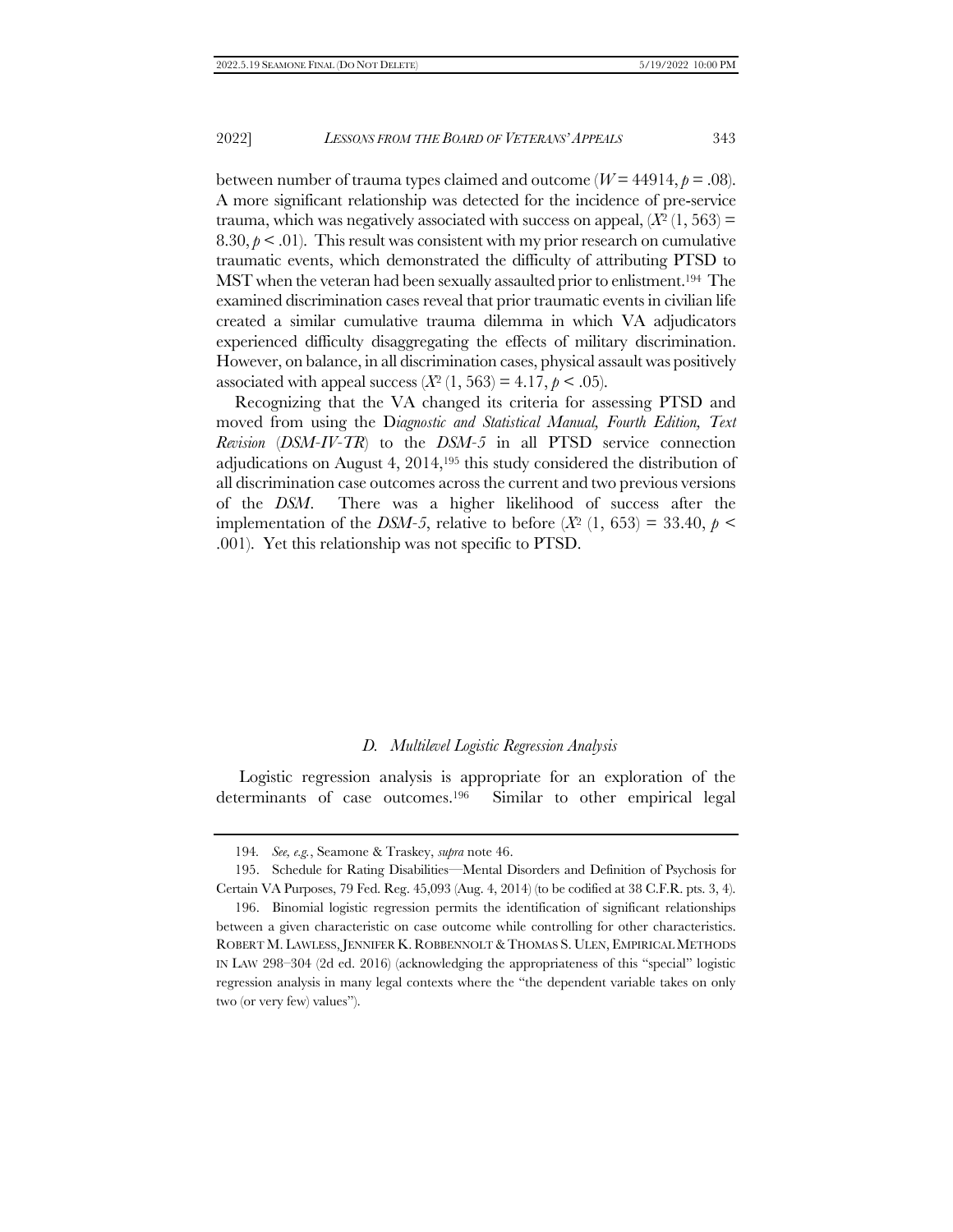researchers, this study treated the dichotomous approved/disapproved appeal choices as the dependent variable (i.e., Approved  $= 1$ , Denied  $= 0$ ), and various case characteristics as the independent or predictor variables.<sup>197</sup> I used theory to include or exclude each independent variable in the regression model.198 Each of the hypotheses I tested and the corresponding results appear below in the Appendix to this Article.

The detailed results for the combined discrimination (i.e., race and sexualorientation) regression model appear in Table 1.<sup>199</sup>

198. Prior to conducting logistic regression analysis, I first conducted an exploratory examination of the degree of variability in decisions across judges for a random sample of twenty-five judges with at least two decisions per judge. For an in-depth review of the process, see Seamone, *supra* note \*, at 98–100. The null model indicated that differences across judges accounted for 17% of the total variance in case outcomes (Intraclass Correlation (ICC): .17), suggesting the appropriateness of multilevel modeling. I further developed a model that indicated a better fit with a control for year based on fixed effects for a list of variables and a random intercept for year. *Id.* 

199*. Id.* at 101 tbl.13.

<sup>197</sup>*. See* Clark D. Asay, Arielle Sloan & Dean Sobczak, *Is Transformative Use Eating the World?*, 61 B.C. L. REV. 905, 907–913 (2020) (evaluating applications of the fair use defense in copyright); Sara S. Greene, Parina Patel & Katherine Porter, *Cracking the Code: An Empirical Analysis of Consumer Bankruptcy Outcomes*, 101 MINN. L. REV. 1031, 1031–35 (2017) (examining the granting of Chapter 13 bankruptcy protection by appellate courts); Caleb C. Wolanek & Heidi Liu, *Applying Strict Scrutiny: An Empirical Analysis of Free Exercise Cases*, 78 MONT. L. REV. 275 (2017) (reviewing court decisions on the application of strict scrutiny); Pat K. Chew & Robert E. Kelley, *Myth of the Colorblind Judge: An Empirical Analysis of Racial Harassment Cases*, 86 WASH. U. L. REV. 1117 (2009) (measuring the relationship between plaintiff's race and discrimination case outcome); John H. Matheson, *Why Courts Pierce: An Empirical Study of Piercing the Corporate Veil*, 7 BERKLEY BUS. J. at 1, 4–5 (2009) (assessing courts' decisions to pierce the corporate veil).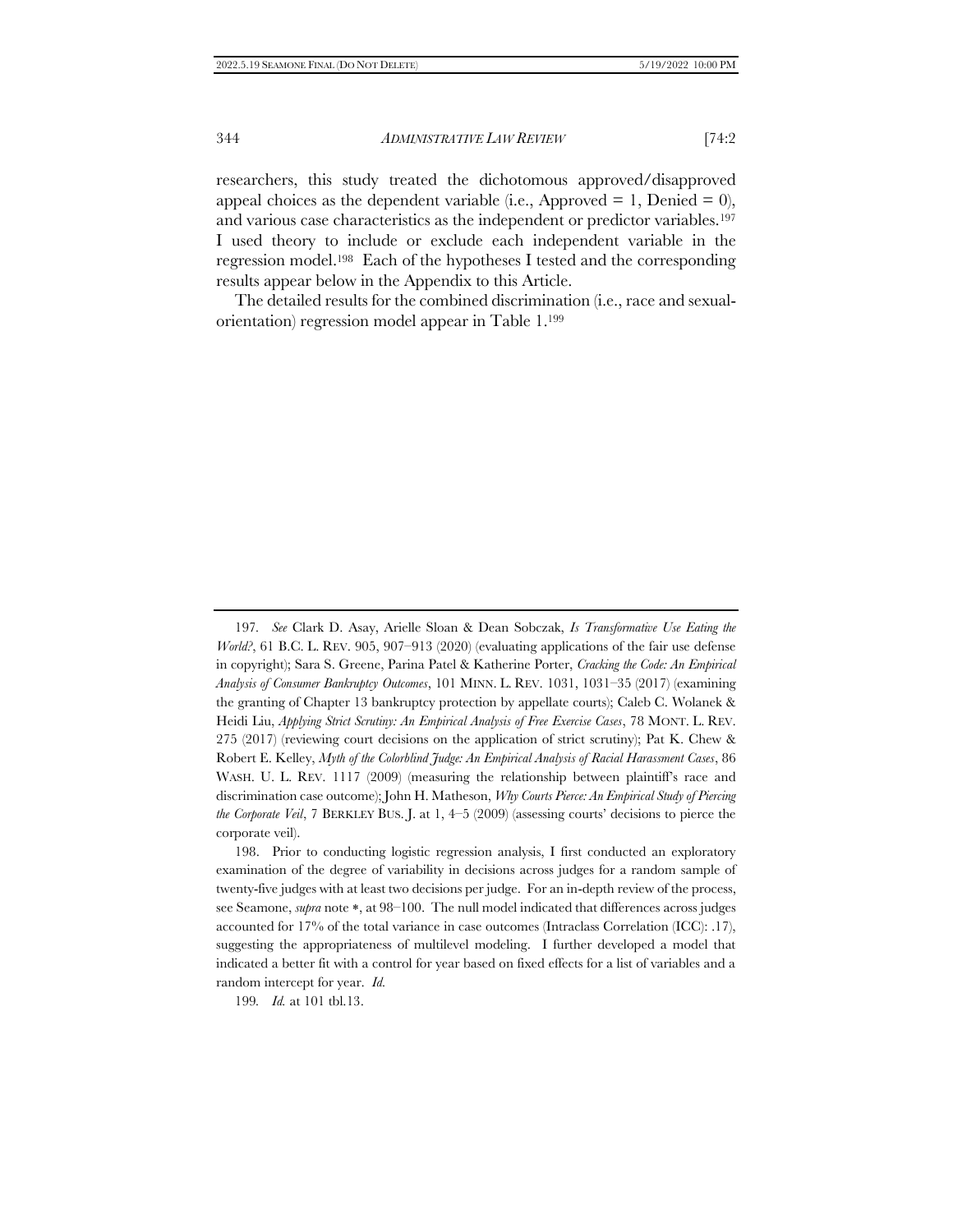| <b>Fixed Effects</b>        | b        | SE   | OR   | $\boldsymbol{p}$ | 95% CI           |
|-----------------------------|----------|------|------|------------------|------------------|
| Sexual Orientation Discrim. | 0.17     | 0.32 | 1.18 | 0.600            | $[-0.46, 0.79]$  |
| Veteran & Case              |          |      |      |                  |                  |
| Pro se                      | $-0.77$  | 0.38 | 0.46 | $0.046*$         | $[-1.52, -0.01]$ |
| Representation Unknown      | 0.41     | 0.48 | 1.50 | 0.397            | $[-0.53, 1.34]$  |
| Female or Transgender       | 0.37     | 0.38 | 1.45 | 0.332            | $[-0.38, 1.12]$  |
| <b>Years of Service</b>     | $-0.00$  | 0.02 | 1.00 | 0.971            | $[-0.04, 0.04]$  |
| Trauma-Related              |          |      |      |                  |                  |
| Preservice Trauma           | $-0.99$  | 0.41 | 0.37 | $0.016*$         | $[-1.79, -0.18]$ |
| Military Sexual Trauma      | 0.29     | 0.40 | 1.34 | 0.473            | $[-0.50, 1.08]$  |
| Administrative Discrim.     | 0.03     | 0.37 | 1.03 | 0.940            | $[-0.69, 0.74]$  |
| Physical Assault            | 0.58     | 0.31 | 1.78 | $0.068\dagger$   | $[-0.04, 1.19]$  |
| Combat                      | 0.86     | 0.50 | 2.36 | $0.087\dagger$   | $[-0.12, 1.84]$  |
| Number of Trauma Types      | 0.23     | 0.25 | 1.26 | 0.359            | $[-0.26, 0.72]$  |
| Policy-Related              |          |      |      |                  |                  |
| DADT (Post-Repeal)          | 0.10     | 0.39 | 1.10 | 0.809            | $[-0.67, 0.86]$  |
| Draft Era (Post-Draft)      | $-0.29$  | 0.22 | 0.75 | 0.188            | $[-0.73, .143]$  |
| DSM Version (V)             | 1.09     | 0.57 | 2.98 | $0.055\dagger$   | $[-0.02, 2.20]$  |
| Mental Health Related       |          |      |      |                  |                  |
| MH Claims (2)               | 1.16     | 0.27 | 3.20 | $0.000***$       | [0.64, 1.69]     |
| MH Claims (3/4)             | 0.69     | 0.38 | 2.01 | $0.063\dagger$   | $[-0.04, 1.43]$  |
| <b>PTSD</b>                 | $-0.66$  | 0.30 | 0.51 | $0.025*$         | $[-1.24, -0.08]$ |
| PTSD * DSM                  | $-0.39$  | 0.48 | 0.67 | 0.419            | $[-1.33, 0.55]$  |
| Random Effects              | Variance | ICC  |      |                  |                  |
| Judge                       | 0.49     | 0.12 |      |                  |                  |
| Year                        | 0.21     | 0.05 |      |                  |                  |

**Table 1: LR Model Predicting the Likelihood of Successful Appeals-All Discrimination Cases** *LR Model Predicting the Likelihood of a Successful Discrimination Appeal – All Cases*

*Note*. CI = confidence intervals; SE = standard error; MH = Mental Health

† *p* ≤ 0.10, \**p* < 0.05, \*\* *p* < 0.01, \*\*\**p* < 0.001

Contrary to the idea that multiple types of trauma were associated with greater severity of injury, and therefore success on appeal, the number of trauma types claimed did not significantly correlate with success. Pre-service trauma was negatively associated with success on appeal. Relative to veterans who did not report pre-service trauma, the odds of success for a veteran who did were reduced by  $63\%$  (OR = .37,  $p = .016$ ). The *DSM-5* with its new definition for PTSD was marginally associated with an increased likelihood of success on appeal (OR = 2.98,  $p = .055$ ). Ultimately, the implementation of the *DSM-5* was not uniquely beneficial for PTSD claims. Veterans who reported physical assault in addition to discrimination had a higher likelihood of success ( $OR = 1.78$ ) than those who did not; however, this finding was not statistically significant  $(p = .068)$ .

Several unexpected relationships emerged from the data. The odds of success were reduced by 54% for veterans who represented themselves on appeal versus those who had representation ( $OR = .46$ ,  $p = .046$ ). A greater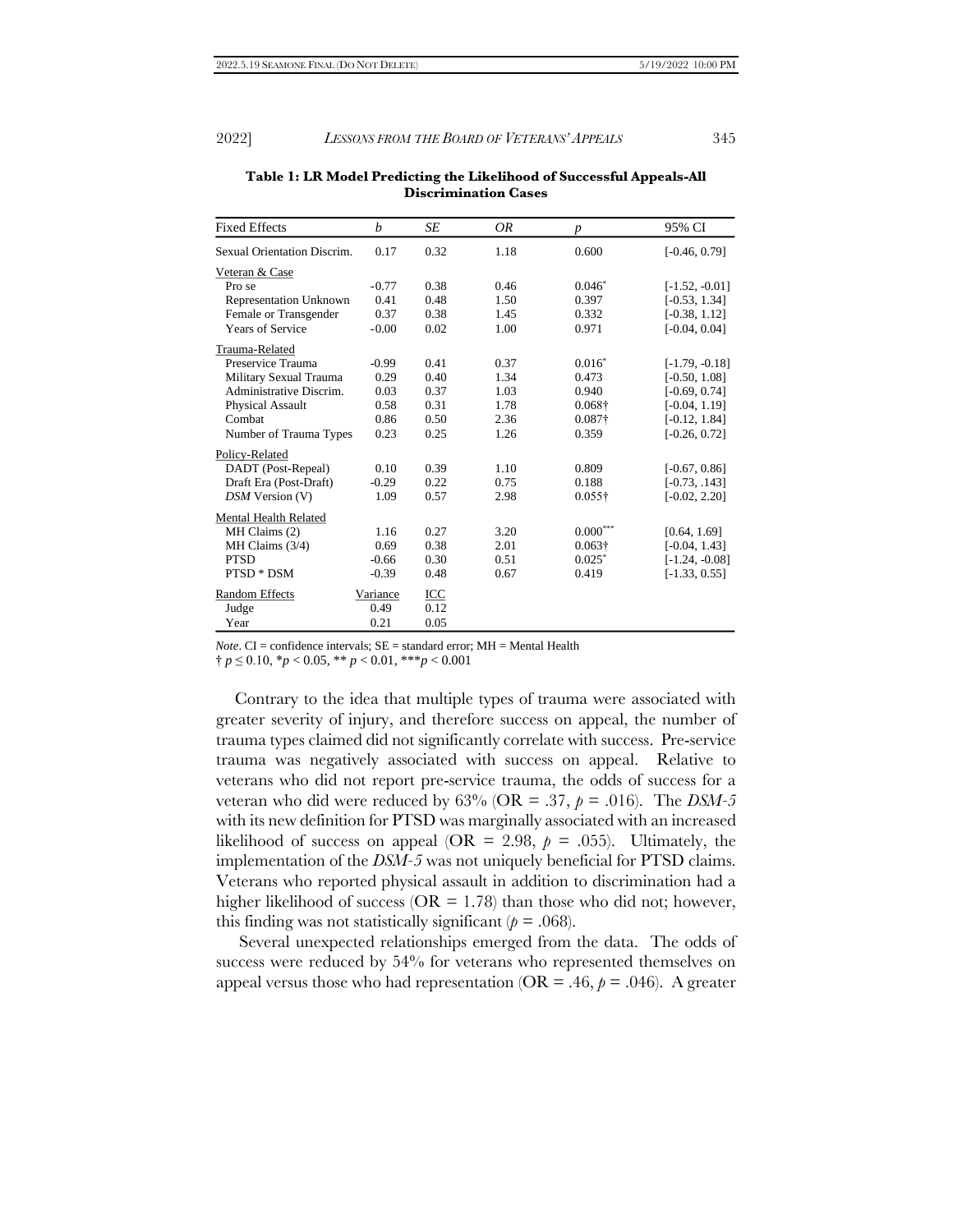number of mental health claims were more successful than a single claim. Relative to a single claim, two claims were associated with more than a threefold increase in the odds of success ( $OR = 3.20$ ,  $p \le 0.001$ ) and three or four claims showed a statistically non-significant increase in the odds of success ( $OR = 2.01$ ,  $p = .06$ ). Finally, relative to claims for other diagnoses, PTSD claims were associated with a reduced likelihood of success ( $OR = .52$ ,  $p = .025$ ). There was no significant difference in the likelihood of success of a racial discrimination case and an SGIM discrimination one.

The next step was to conduct a logistic regression analysis on the subset of race discrimination cases. Here, I reduced the number of predictors, due to the relatively small number of observations. I dropped variables from the model where no significant relationships emerged. The final model did not include a random intercept for year. As depicted in Table 2 below,<sup>200</sup> the only significant relationship to emerge from this analysis was the number of mental health claims  $(2 \text{ v. 1, OR } = 7.56, p = .01)$ . PTSD claims were marginally associated with a reduced likelihood of success relative to other types of claims ( $OR = .30, p = .06$ ).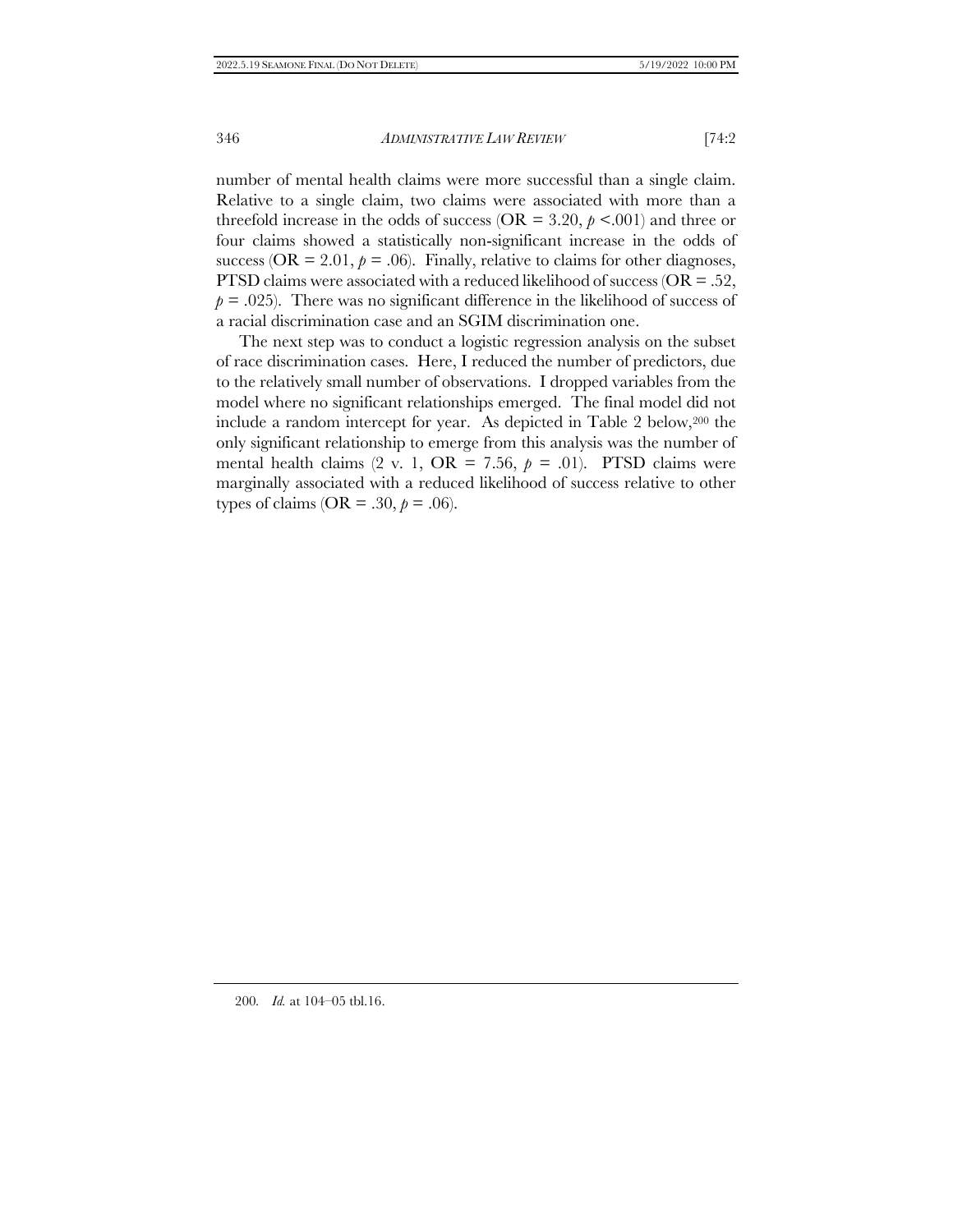|                               | гг               |      |      |                  |                  |  |  |  |
|-------------------------------|------------------|------|------|------------------|------------------|--|--|--|
| <b>Fixed Effects</b>          | $\boldsymbol{b}$ | SE   | OR   | $\boldsymbol{p}$ | 95% CI           |  |  |  |
| Veteran & Case                |                  |      |      |                  |                  |  |  |  |
| Pro se                        | $-1.07$          | 0.45 | 0.34 | $0.017*$         | $[-1.95, -0.19]$ |  |  |  |
| <b>Representation Unknown</b> | 0.85             | 0.52 | 2.34 | 0.103            | $[-0.17, 1.88]$  |  |  |  |
| Female or Transgender         | 0.48             | 0.56 | 1.62 | 0.384            | $[-0.60, 1.57]$  |  |  |  |
| <b>Years of Service</b>       | $-0.02$          | 0.02 | 0.98 | 0.479            | $[-0.06, 0.03]$  |  |  |  |
| Trauma-Related                |                  |      |      |                  |                  |  |  |  |
| Preservice Trauma             | $-1.61$          | 0.53 | 0.20 | $0.003***$       | $[-2.65, -0.56]$ |  |  |  |
| Military Sexual Trauma        | 0.39             | 0.56 | 1.48 | 0.484            | $[-0.71, 1.49]$  |  |  |  |
| Administrative Discrim.       | $-0.17$          | 0.47 | 0.84 | 0.711            | $[-1.09, 0.75]$  |  |  |  |
| Physical Assault              | 0.29             | 0.39 | 1.33 | 0.463            | $[-0.48, 1.05]$  |  |  |  |
| Combat                        | 0.77             | 0.60 | 2.17 | 0.198            | $[-0.41, 1.95]$  |  |  |  |
| Number of Trauma Types        | 0.52             | 0.34 | 1.69 | 0.126            | $[-0.15, 1.19]$  |  |  |  |
| Policy-Related                |                  |      |      |                  |                  |  |  |  |
| DADT (Post-Repeal)            | 0.05             | 0.40 | 1.05 | 0.908            | $[-0.73, 0.82]$  |  |  |  |
| Civil Rights Act (Post-Act)   | $-0.13$          | 0.27 | 0.88 | 0.618            | $[-0.66, 0.39]$  |  |  |  |
| DSM Version (V)               | 0.94             | 0.60 | 2.57 | 0.118            | $[-0.24, 2.13]$  |  |  |  |
| Mental Health Related         |                  |      |      |                  |                  |  |  |  |
| MH Claims (2)                 | 1.08             | 0.30 | 2.95 | $0.000***$       | [0.49, 1.68]     |  |  |  |
| MH Claims (3/4)               | 0.81             | 0.42 | 2.25 | $0.052\dagger$   | $[-0.01, 1.63]$  |  |  |  |
| <b>PTSD</b>                   | $-0.57$          | 0.35 | 0.57 | 0.105            | $[-1.24, 0.12]$  |  |  |  |
| PTSD * DSM                    | $-0.26$          | 0.54 | 0.77 | 0.632            | $[-1.33, 0.80]$  |  |  |  |
| Random Effects                | Variance         | ICC  |      |                  |                  |  |  |  |
| Judge                         | 0.59             | 0.15 |      |                  |                  |  |  |  |
| Year                          | 0.14             | 0.04 |      |                  |                  |  |  |  |

**Table 2: LR Model Predicting the Likelihood of a Successful Race Discrimination Appeal**<sup>201</sup>

*Note*. CI = confidence intervals; SE = standard error; MH = Mental Health

† *p* ≤ 0.10, \**p* < 0.05, \*\* *p* < 0.01, \*\*\**p* < 0.001

Unlike the model for discrimination in general, PTSD and *DSM* edition were no longer significant in the race model. The remaining relationships of significance were reflective of the combined discrimination model. For the race model, pro se representation was associated with significantly lower odds of success on appeal ( $OR = .34$ ,  $p = .017$ ). Odds of success significantly increased based on the number of mental health conditions claimed in relation to discrimination (2 v. 1, OR = 2.95, *p*. < .001; 3/4∨. 1, OR = 2.25,  $p = 0.052$ . I collected too few cases to effectively test a number of hypotheses involving race, such as the impact of racial discrimination by a person of the same versus different race, the impact of discrimination occurring prior to versus after racial integration of the military, and the impact of racial discrimination claimed by White veterans.202 Anecdotally, however, White veterans who claimed discrimination based on race were approved at a far

<sup>201</sup>*. Id.* at 103 tbl.15.

<sup>202</sup>*. Id.* at 107 tbl.17.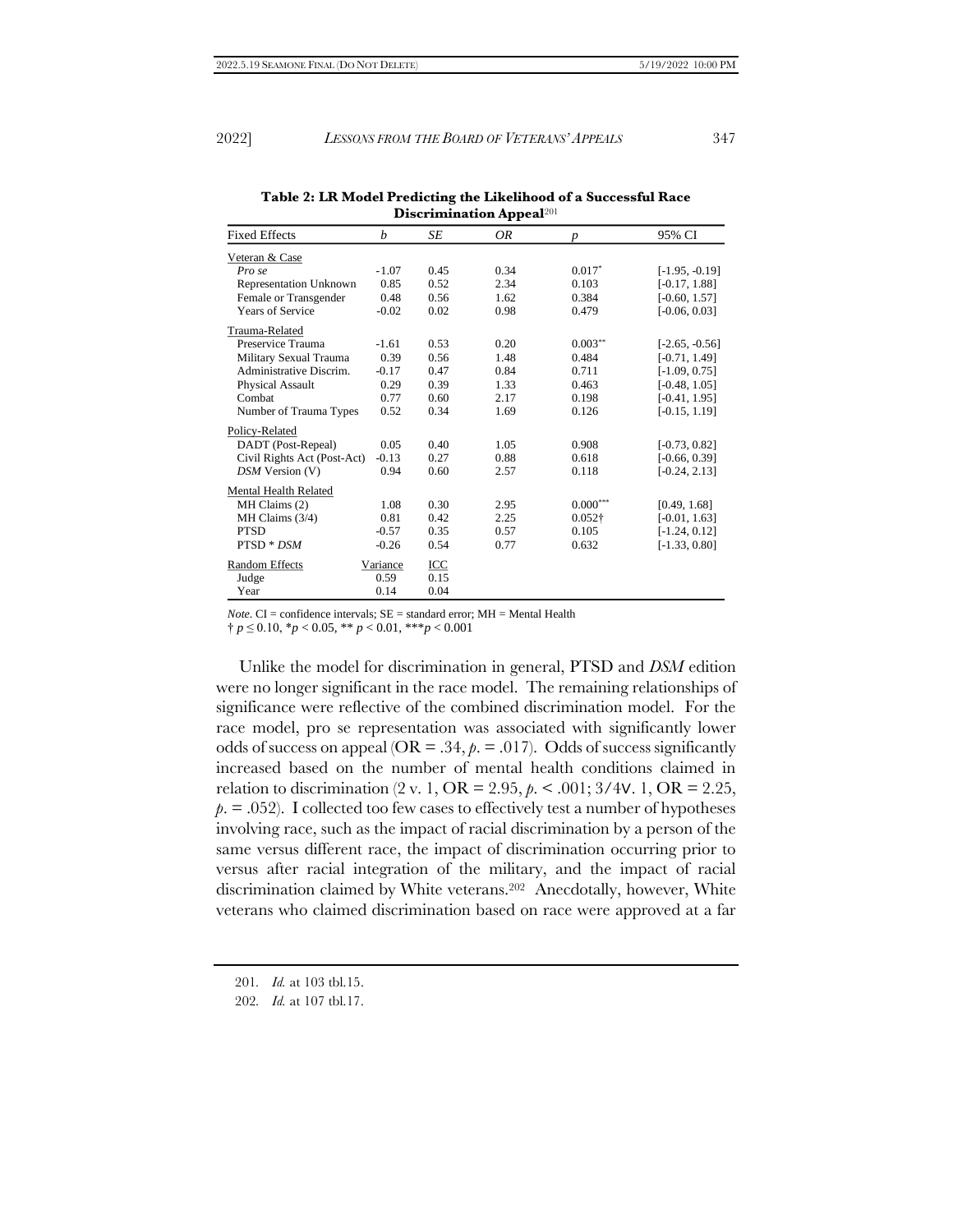<span id="page-39-0"></span>lower rate than Black veterans who claimed discrimination based on race.<sup>203</sup>

# <span id="page-39-1"></span>CONCLUDING RECOMMENDATIONS

This Article identified 535 BVA opinions that reached a final outcome on claims involving the psychological impact of race discrimination. The data offer some preliminary lessons for those who practice in the VA administrative forums, including but not limited to: the imperative for the VA to collect, analyze, and make available data regarding racial discrimination claims at all levels—from the ROs to the BVA;<sup>204</sup> the tremendous value of creating a clearinghouse of verified records of military discrimination to assist veterans in corroborating their traumatic stressors;<sup>205</sup> and the unmatched benefit of summarizing discrimination case facts and outcomes by issue, much like jury verdict reporters to help practitioners better identify potential issues that are similar to their current clients' cases.<sup>206</sup>

Beyond these VA-specific findings, the Article also highlights three lessons of general applicability across administrative fora. First, to the extent possible, advocates and judges should request that mental health evaluators incorporate objective, peer-reviewed measures for assessing the impact of racial discrimination in their assessments of alleged discriminatory injuries. While, in practice, examiners may use widely divergent standards to assess mental conditions, principles adopted by the American Psychological Association and other professional associations encourage the use of objective assessments in forensic examinations that represent the present state of knowledge within the profession.<sup>207</sup>

Specifically, because racial discriminatory trauma has been identified as a challenging area subject to many assumptions that lead to errors in

207. Gerald Young, *Towards Balanced VA and SSA Policies in Psychological Injury Disability Assessment*, 8 PSYCH. INJURY & L. 200, 201 (2015) ("[C]ompensation and pension (C&P) evaluations are forensic in nature[.]").

<sup>203</sup>*. Id.* at 119 (identifying an 8% success rate on racial discrimination claims by White veterans as opposed to a 41% success rate on racial discrimination claims by Black veterans).

<sup>204</sup>*. Id.* at 193.

<sup>205</sup>*. Id.* at 199–203.

<sup>206</sup>*. Id.* at 183 tbl.18. In the context of sexual-orientation discrimination, I developed an *Online Supplement* containing summaries of fifty-six cases with various methods to identify case characteristics similar to a jury verdict reporter for VA discrimination cases. *See* Seamone, *supra* note [125](#page-25-0) (introducing the *Online Supplement*); Evan R. Seamone, *Supplement to Evan R. Seamone's "Beyond Restoration of Honor": Compensating Veterans for the Psychological Injuries of the Gay and Transgender Bans* 1, 3 app. A (2022) (on file with author), https://www.linkedin.com /feed/update/urn:li:activity:6904112136545808384/.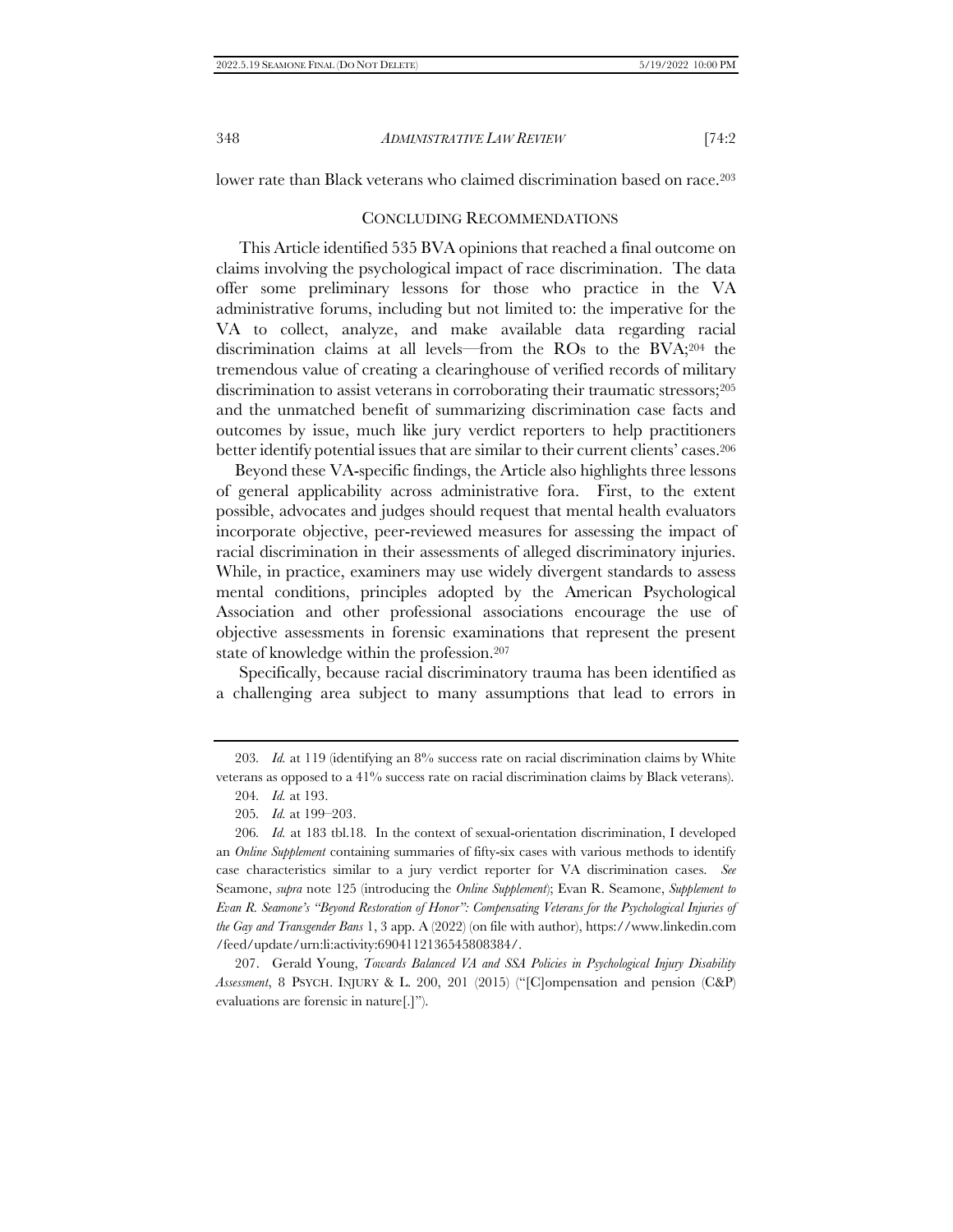<span id="page-40-0"></span>diagnosis,<sup>208</sup> there is even greater need in these cases to conduct a careful and detailed analysis.209 The notion that discrimination, by definition, cannot constitute a stressor event for a PTSD diagnosis under Criterion A is insufficient as a medical conclusion if the examiner does not justify this conclusion with a fact-based rationale tailored to the individual under examination.210 Although in many areas the conclusion could be true, researchers recognize that some scenarios would meet the criteria.211 A number of cases explain why discrimination, including non-physical discrimination, may nevertheless meet the threshold in an individual case.<sup>212</sup> Moreover, researchers have established that discrimination can result in anticipated death, physical injury, or sexual violence based upon the context of the racial discrimination and the past experiences of the traumatized individual.213 Some of the peer-reviewed and validated measures to assess

209*. See* James D. Ridgway, *Erratum to: Mind Reading and the Art of Drafting Medical Opinions in Veterans Benefits Claims*, 5 PSYCH. INJURY & L. 72, 78–80 (2012) (describing the necessity for examiners to identify factual premises with the reasoning leading to conclusions supported by the medical record).

210*. See, e.g.*, Name Redacted, Citation No. 10-33511 (Bd. Vet. App. Sept. 7, 2010) (rejecting the VA examiner's conclusory statement that sexual harassment does not qualify as a stressor for diagnosing PTSD when the examiner failed to explain how contrary medical opinions were refuted).

211*. See, e.g.*, Nicholas J. Sibrava, Andri S. Bjornsson, A. Carlos I. Perez Benitez, Ethan Moitra, Risa B. Weisberg & Martin B. Keller, *Posttraumatic Stress Disorder in African American and Latinx Adults: Clinical Course and the Role of Racial and Ethnic Discrimination*, 74 AM. PSYCH. 101, 108 (2019) (finding that "perceived discrimination uniquely predicted PTSD diagnostic status" and "that discrimination experiences may be a possible risk factor for the development of PTSD"); Sarah R. Lowe, Petty Tineo, Jessica L. Bonumwezi & E. James Bailey, *The Trauma of Discrimination: Posttraumatic Stress in Muslim American College Students*, 25 TRAUMATOLOGY 115, 119 (2019) ("[D]iscrimination experiences can trigger symptoms comparable with the [*Diagnostic and Statistical Manual of Mental Disorders*] *DSM-5* trauma both in severity and the factors that predict them."); *id*. at 121 ("[I]n addition to increasing the severity of *DSM* traumarelated PTSD symptoms, discrimination can itself lead to PTSD symptoms.").

212*. See, e.g.*, Seamone, *supra* not[e 206](#page-39-1) (identifying sexual-orientation discrimination cases where the BVA granted PTSD service-connection despite the absence of physical harm by perpetrators, such as the impact of verbal harassment and the impact of interrogation, military separation, and receipt of a military discharge based on sexual orientation).

213*. See generally* CARTER & PIETERSE, *supra* note [3](#page-2-2) (describing the influence and impact

<sup>208.</sup> "[A]uthentic" discrimination-based PTSD is frequently misdiagnosed (e.g., as substance use, Major Depression, or Schizophrenia) and often "clinically disregarded altogether." Monnica T. Williams, Isha W. Metzger, Chris Leins & Celenia DeLapp, *Assessing Racial Trauma Within a* DSM-5 *Framework: The UConn Racial/Ethnic Stress and Trauma Survey*, 3 PRACT. INNOVATIONS 242, 247 (2018).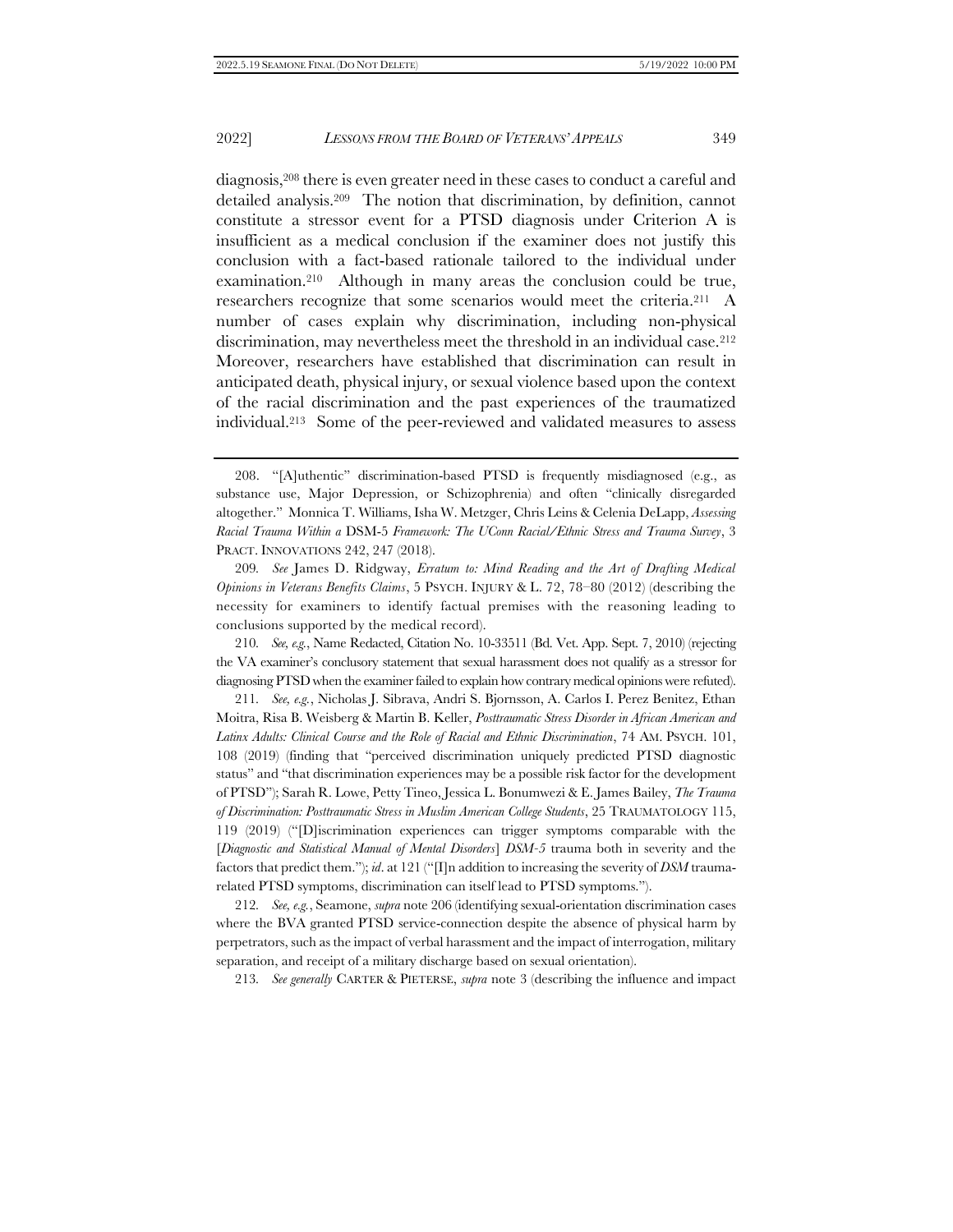the impact of race discrimination include the Race-Based Traumatic Stress Symptom Scale,<sup>214</sup> the UConn Racial/Ethnic Stress & Trauma Survey,<sup>215</sup> the Race-Related Events Scale,<sup>216</sup> the Workplace Prejudice/Discrimination Inventory,<sup>217</sup> and the Perceived Ethnic Discrimination Questionnaire.218 At least one measure, the Race-Related Stressor Scale for Asian-American Vietnam Veterans, assesses the impact of military discrimination.<sup>219</sup> Shockingly, however, not a single VA race discrimination case in this study referenced any of these vital measures. <sup>220</sup> This result was not unique to race discrimination, as none of the 118 sexual-orientation and gender identity discrimination cases referenced or incorporated similar measures developed to assess the impact of discrimination against LGBTQ people.<sup>221</sup>

The second lesson of broad applicability to administrative fora is the recognition that racial discrimination can result in other mental health

217. Keith James, Chris Lovato & Russell Cropanzano, *Correlational and Known-Group Comparison Validation of a Workplace Prejudice/Discrimination Inventory*, 24 J.APPLIED SOC.PSYCH. 1573 (1994).

218*. See* Richard J. Contrada, Richard D. Ashmore, Melvin L. Gary, Elliot Coups, Jill D. Egeth, Andrea Sewell et al., *Measures of Ethnicity-Related Stress: Psychometric Properties, Ethnic Group Differences, and Associations with Well-Being*, 31 J. APPLIED SOC. PSYCH. 1775, 1783 (2001) (introducing the tool); Elizabeth Brondolo, Kim P. Kelly, Vonetta Coakley, Tamar Gordon, Shola Thompson & Erika Levy, *The Perceived Ethnic Discrimination Questionnaire: Development and Preliminary Validation of a Community Version*, 35 J. APPLIED SOC. PSYCH. 335, 338–39, 345–46 (2005) (further adapting the measure).

219*. See* Loo et al., *Measuring Exposure*, *supra* not[e 55,](#page-11-0) at 518 app. (including the validation of the measure and reprinting it for use). For the Race-Related Experiences Questionnaire (RREQ) for Asian American Veterans, see Loo et al., *Race-Related Stress*, *supra* note [55,](#page-11-0) at 85 (discussing the questionnaire and providing examples of key questions).

220. Seamone, *supra* note  $*$ , at 190 ("[N]o traumatic discrimination cases identified in this study (and none stored in the BVA decision database) referenced these tools[.]").

221*. See id*. at 199 (identifying and reporting the results of text searches for several peer-reviewed and validated measures designed to assess the impact of discrimination against sexual minority persons).

of prior experiences and the crucial role of the individual's personal identification as a member of the racial group that is targeted by the discriminatory perpetrator).

<sup>214.</sup> For the recommended Race-Based Traumatic Stress Symptom Scale Short Form (RBTSSS-SF), see *id.* at 233–46 app. A. For the Carter-Vinson Race-Based Traumatic Stress Interview Schedule, see *id.* at 247–59 app. B.

<sup>215.</sup> Williams et al., *supra* note [208](#page-40-0) (assessing the value and validity of the scale).

<sup>216.</sup> Lynn C. Waelde, David Pennington, Ciara Mahan, Richard Mahan, Marianne Kabour & Renee Marquett, *Psychometric Properties of the Race-Related Events Scale*, 2 PSYCH. TRAUMA: THEORY, RES., PRACT., & POL'Y 4, 11 app. (2010) (reprinting the measure after discussing its validity and application).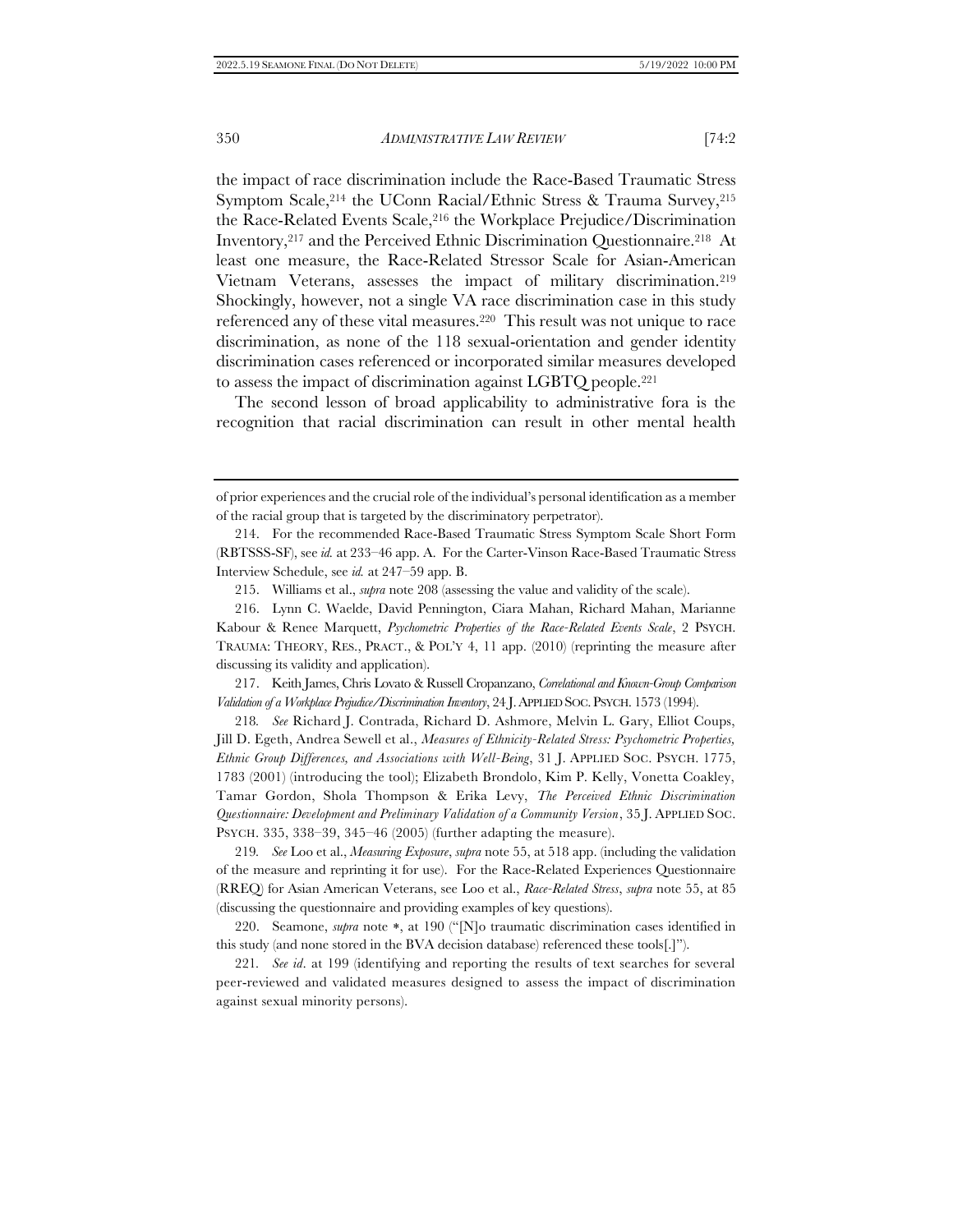disorders besides PTSD.222 The more common disorders of major depression and generalized anxiety disorders, which were successfully attributed to racial discrimination in BVA decisions, are far less burdensome to establish under the *DSM-5* given that these disorders do not require a causal event of sufficient "traumatic" magnitude like PTSD's Criterion A.<sup>223</sup> While this finding does not lessen in any way the experience of discrimination as personally traumatic, it highlights the importance of seeking evaluation for other mental health injuries in addition to PTSD and asserting additional conditions supported by such assessment.<sup>224</sup>

The third lesson of general applicability to administrative tribunals relates to the language used by the court to describe the party and the events in cases involving race discrimination. As noted in the results section above, insufficient detail on the nature of the discrimination in the opinions forced me to exclude over two dozen cases from the statistical analysis. Although the cases referenced "discrimination,"<sup>225</sup> "prejudice,"<sup>226</sup> "harassment,"<sup>227</sup> and even "harassment and discrimination,"<sup>228</sup> they did not describe the kind of discrimination experienced. One judge's use of the term "without getting into the vulgar details"<sup>229</sup> in a discrimination case signaled that judges may have employed vagueness to prevent further identification of the underlying discriminatory acts. Although not excluded from the analysis, many of the cases I did include mentioned racial discrimination but nevertheless omitted the claimant's race.

I have suggested several reasons why judges may have sanitized the content of discrimination cases. However, in all instances, the missing information prevents the type of transparency and oversight that enables analysis of judicial behavior and the detection of deliberate or subconscious

225*. See, e.g.*, Name Redacted, Citation No. 18-15571 (Bd. Vet. App. Mar. 15, 2018) (merely alluding to the claim that the veteran "suffered discrimination during military service" but omitting any details).

226*. See, e.g.*, Name Redacted, Citation No. 06-17386 (Bd. Vet. App. June 14, 2006) (indicating only "prejudice and discriminatory treatment" without further detail).

227*. See, e.g.*, Name Redacted, Citation No. 15-10195 (Bd. Vet. App. Mar. 11, 2015) (describing the claim of being "harassed by a platoon Sergeant," with no further information on the type and extent of such harassment).

228. Name Redacted, Citation No. 17-14560 (Bd. Vet. App. May 3, 2017).

229. Name Redacted, Citation No. 18-07374 (Bd. Vet. App. Feb. 6, 2018).

<sup>222</sup>*. Supra* Par[t IV.](#page-20-0)[B.1.](#page-24-0)

<sup>223</sup>*. See supra* Parts I[, II,](#page-8-1) IV.[B.1.](#page-24-0)

<sup>224</sup>*. See* Seamone, *supra* note [194,](#page-34-0) at 191. Based on the extent to which pre-service trauma decreased the odds of success on discrimination claims, in cases where a claimant has experienced other life traumas, it is also imperative to distinguish the impact of the claimed harassment from other traumatic events. *Id*. at 181.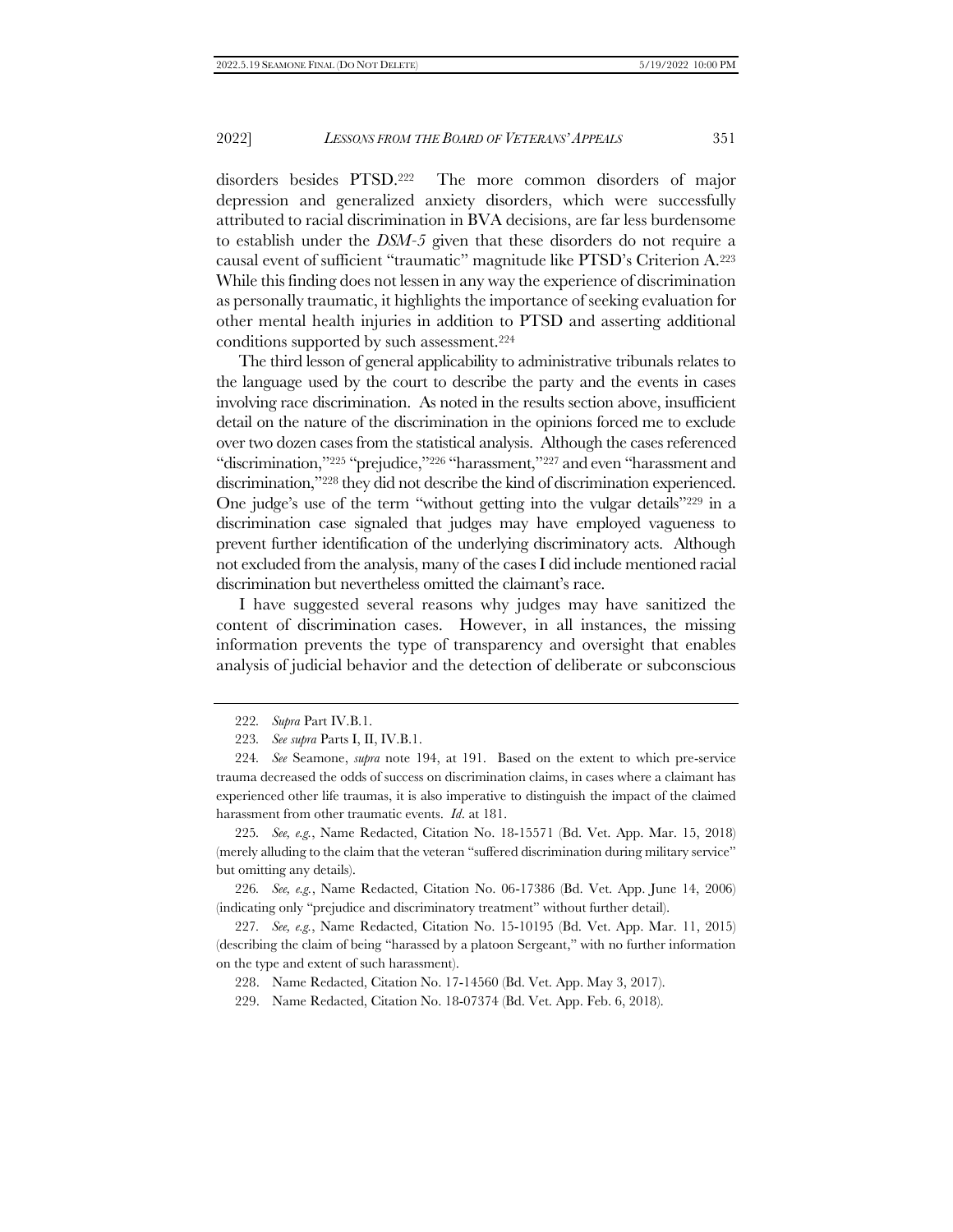bias in adjudication.<sup>230</sup> Commissions and task forces that have investigated bias in judicial decisionmaking have identified best practices for identifying trends. One of the leading approaches is to measure case outcomes involving parties of different racial groups. In the 1990s, the then-General Accounting Office (GAO) employed a research methodology to identify the extent to which an applicant's race impacted disability awards for Social Security Disability and Supplemental Security Income adjudications.231 This research identified substantial disparities in awards at Administrative Law Judge adjudication stages, particularly when the appellant had an in-person appearance.<sup>232</sup> The GAO's awards-by-race research led to the recurring priority to examine racial compensation trends with an eye toward mitigation efforts.233 More recently, bias task forces have mandated the collection, analysis, and publication of similar data on court outcomes specifically to address intrajudge, structural, and subconscious bias within the judicial system.234 The same authorities usually recommend using the courts' own internal resources for the analyses, such as offices responsible for conducting statistical analysis. 235

<span id="page-43-0"></span>Although any analysis is better than none, my research suggests that greater transparency is needed much more than aggregate statistical results for data that may not be available to the public in its raw form. Recent litigation against the VA highlights the difficulty of obtaining race data for benefits awards, pursuant to the Freedom of Information Act, to the extent that the collected data even exist. The Black Veterans Project and the

231. U.S. GEN. ACCT. OFF., GAO/HRD-92-56, SOCIAL SECURITY: RACIAL DIFFERENCE IN DISABILITY DECISIONS WARRANTS FURTHER INVESTIGATION (Apr. 21, 1992).

233. DiCosmo, Hayman & Michman, *supra* note [9,](#page-3-0) at 84–87 (observing consistent reference to the 1992 study for decades following its publication).

234*. See, e.g.*, N.C. TASK FORCE FOR RACIAL EQUITY IN CRIM.JUST., NORTH CAROLINA TASK FORCE FOR RACIAL EQUITY IN CRIMINAL JUSTICE: REPORT 2020, at 134 (2020) https://ncdoj.gov/wp-content/uploads/2020/12/TRECReportFinal\_12132020.pdf (recognizing the necessity of collecting racial data to address inequitable racial disparities in the criminal justice system).

235. Kathryn Genthon & Diane Robinson, *Collecting Race & Ethnicity Data: CPS Data Governance Special Topic*, CT. STATS. PROJECT, Feb. 8, 2021 (identifying the recommended statistical analysis role of the "court's data governance committee").

<sup>230.</sup> *See* Attorney Grievance Comm'n v. Markey, 230 A.3d 942, 956, (Md. 2020) (indefinitely suspending the law license of a Veterans Law Judge who repeatedly engaged in racist behavior rising to the level of interference with administration of justice and did not appreciate the severity of his conduct and beliefs).

<sup>232</sup>*. Id.* at 47 ("At the ALJ level, the largely unexplained racial difference in allowance rates calls into question the equity of treatment between [B]lack and [W]hite appellants under the DI and SSI programs.").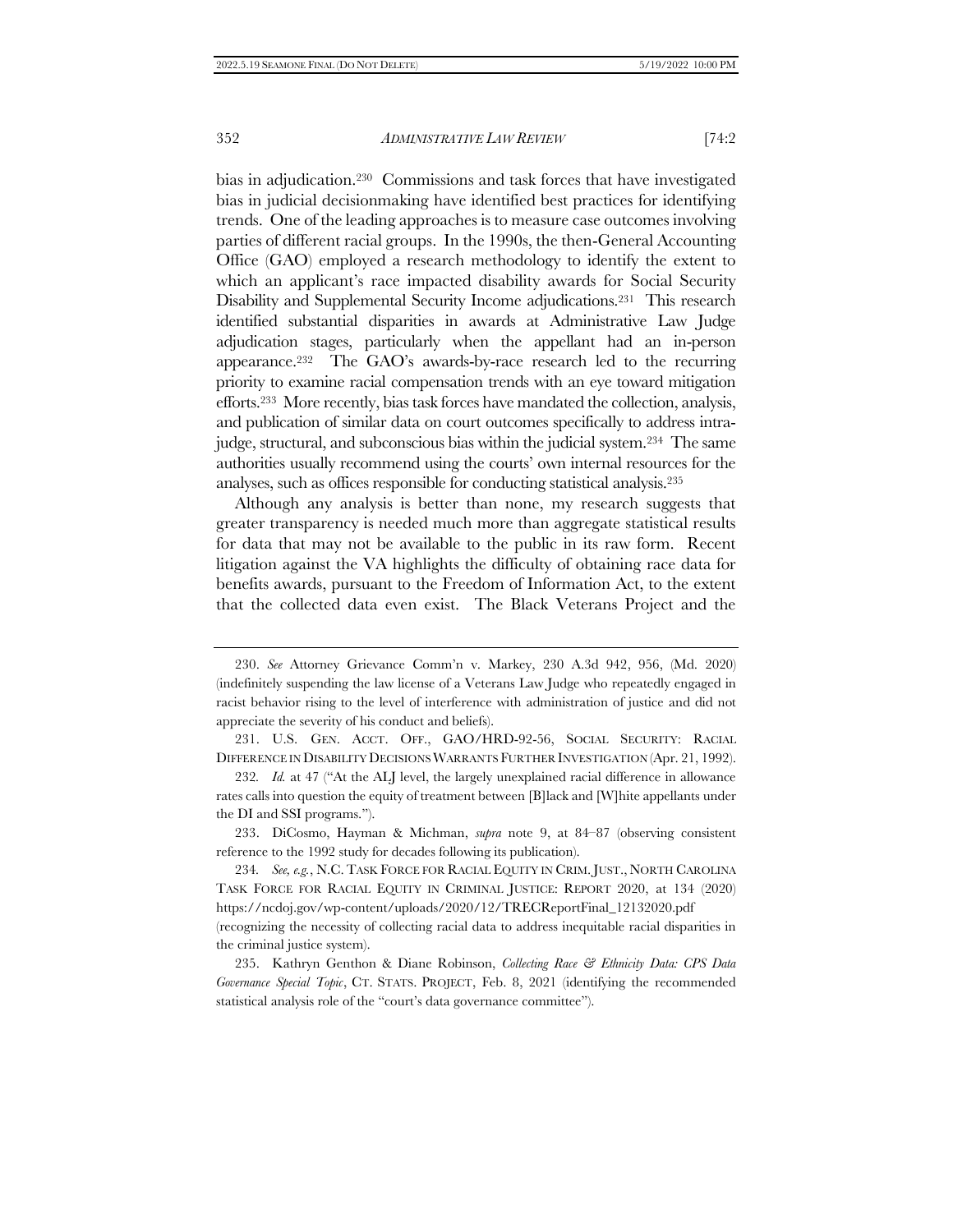National Veterans Council for Legal Redress have alleged in lawsuits that the agency has ignored their requests, especially for statistics from the BVA level.236 To eliminate similar difficulties, I recommend the collection and publication of certain demographic information in all written decisions, including the race of the claimant/appellant.

Specifically, within the VA and any other forum that adjudicates claims relating to racial discrimination, I recommend a "demographic inquiry," which requires all adjudicators to provide and publish the following information in their written decisions:

1. The self-identified race and gender of the claimant;

2. The self-identified race and gender of the adjudicator;<sup>237</sup>

3. The number of alleged discriminatory events and

corresponding dates of the events in question;

4. The perceived race and gender of the perpetrator for each corresponding discriminatory event; and

5. The specific victimizing acts involved in each discriminatory event.

Identifying and publishing these demographic facts would enable a better understanding of the nature of discriminatory acts alleged in cases and provide important insight of the success rates and status of discrimination cases in different fora. More importantly, collection and publication of this information would monumentally expand the arsenal of tools to detect and mitigate bias in

<sup>236</sup>*. Supra* not[e 72](#page-14-1) and accompanying text.

<sup>237.</sup> This recommendation may be considered controversial, given that many court systems recommend collection of data about judges be entirely voluntary on the part of the judge. *See, e.g.*, YUVRAJ JOSHI, DIVERSITY COUNTS: WHY STATES SHOULD MEASURE THE DIVERSITY OF THEIR JUDGES AND HOW THEY CAN DO IT 24 (Lambda Legal & Am. Const. Soc'y for L. & Pol'y 2017) (discussing voluntary data collection with confidentiality among assessors as a "best practice[]"). The use of standardized definitions of one's race, such as the categories defined by the U.S. Census, may limit both the adjudicator and the claimant/appellee's ability to self-identify their race in a personal way. *See, e.g.*, Sowmiya Ashok, *The Rise of the American "Others*,*"* THE ATLANTIC (Aug. 27, 2016), https://www.theatlantic.com/politics/archive/2016/08/the-rise-of-the-others/497690/ (describing the challenges of narrow race categories and Census respondents' perceptions that the categories are inadequate). I still recommend the collection of this data, given the wide array of studies which demonstrate that a judge's race plays a significant role in the outcome of cases, especially when the judge is White and the party is Black or a member of a racial minority group. *See supra* note [9](#page-3-0) and accompanying text (describing racial disparities in case results in both administrative and traditional court contexts).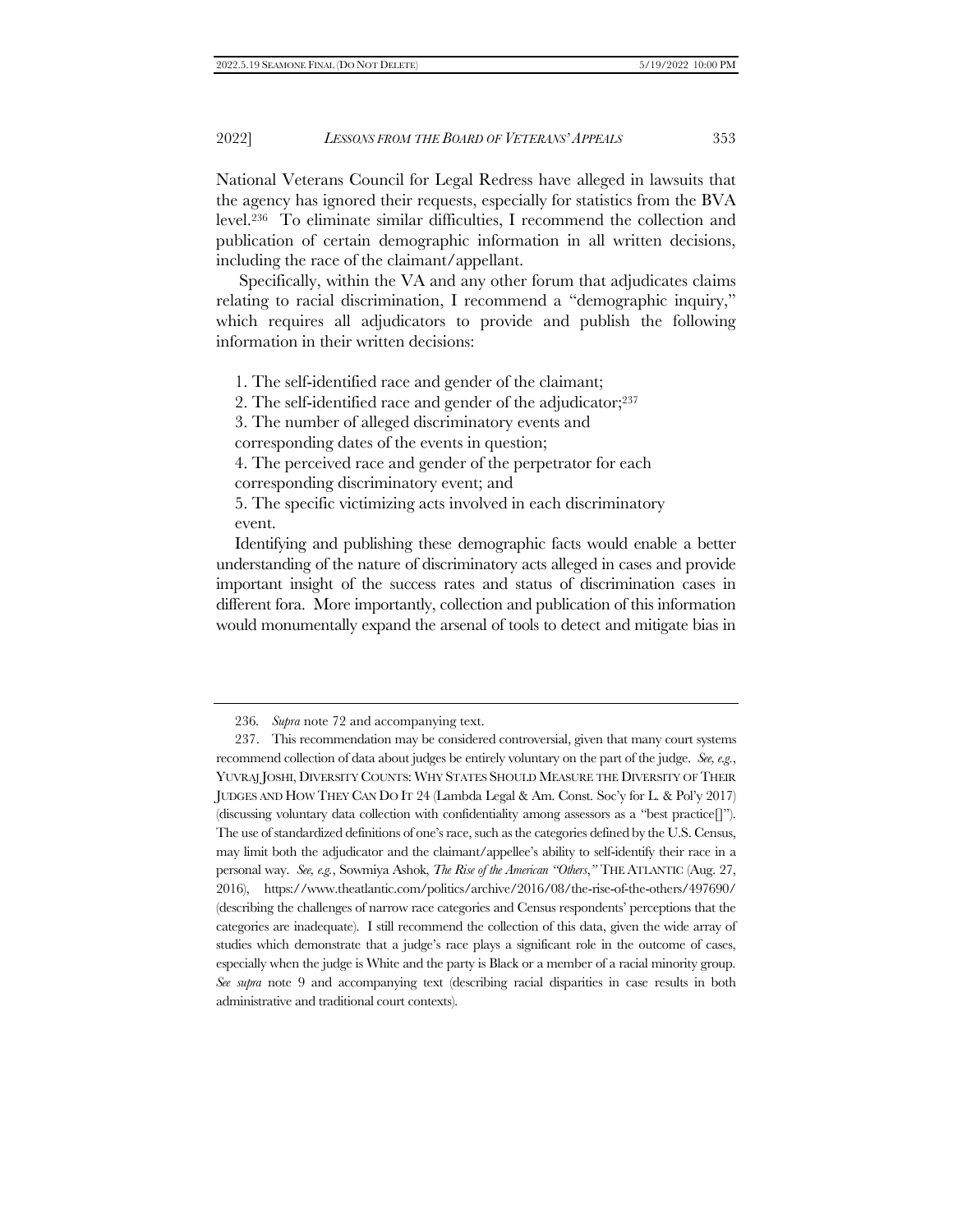judicial decisionmaking.238 It goes without saying that "What gets measured gets managed."239 Beyond providing greater support for the reasons and bases underlying judicial decisions, the demographic inquiry can assist in preventing the courts from unintentionally perpetuating the discrimination that formed the basis of the allegation.<sup>240</sup>

<sup>238.</sup> For example, if a jurisdiction confirms through outcome analysis by race that Black claimants/appellants assigned to White judges result in disparity in case outcomes, it may be possible to create a smaller pool of diverse judges for random assignment to Black claimants/appellants to increase equitable results. *See generally* Weinberg & Neilsen, *supra* note [9](#page-3-0) (discussing the importance of a representative bench).

<sup>239.</sup> Larry Prusak, *What Can't Be Measured*, HARV. BUS. REV. (Oct. 7, 2010), https://hb r.org/2010/10/what-cant-be-measured (citing the maxim oft attributed to Peter Drucker).

<sup>240.</sup> Genthon & Robinson, *supra*not[e 235](#page-43-0) (sharing the position of the Conference of Chief Justices and the Conference of State Court Administrators that "collect[ing], maintain[ing] and report[ing] court data regarding race and ethnicity . . . enables courts to identify and remedy racial disparities").